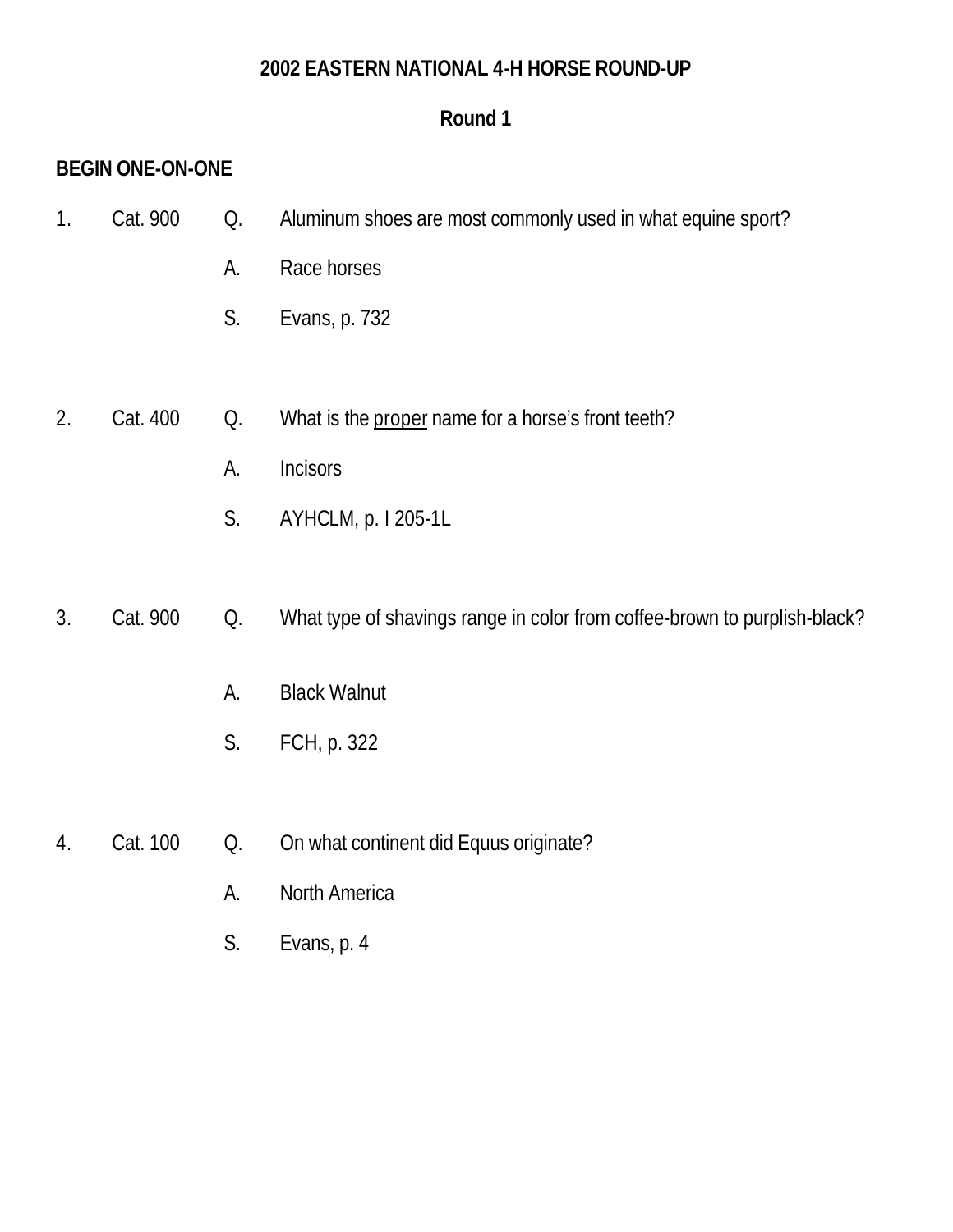- 5. Cat. 800 Q. Which part of the horse's body do stable flies prefer to feed on?
	- A. On the horse's legs, with the largest number on the lower legs and flanks.
	- S. AYHCLM, p. A 300-1L & Evans, p. 642
- 6. Cat. 1000 Q. What is the general purpose of a safety stirrup?
	- A. It allows for easier release of the foot should the rider fall off.
	- S. HIH, p. 1100-2
- 7. Cat. 500 Q. What is the term for the "specialized building" where mares are bred?
	- A. Breeding Shed
	- S. Evans, p. 781
- 8. Cat. 900 Q. What is the term used for a kick that is forward and sideward?
	- A. Cow-kick
	- S. Evans, p. 182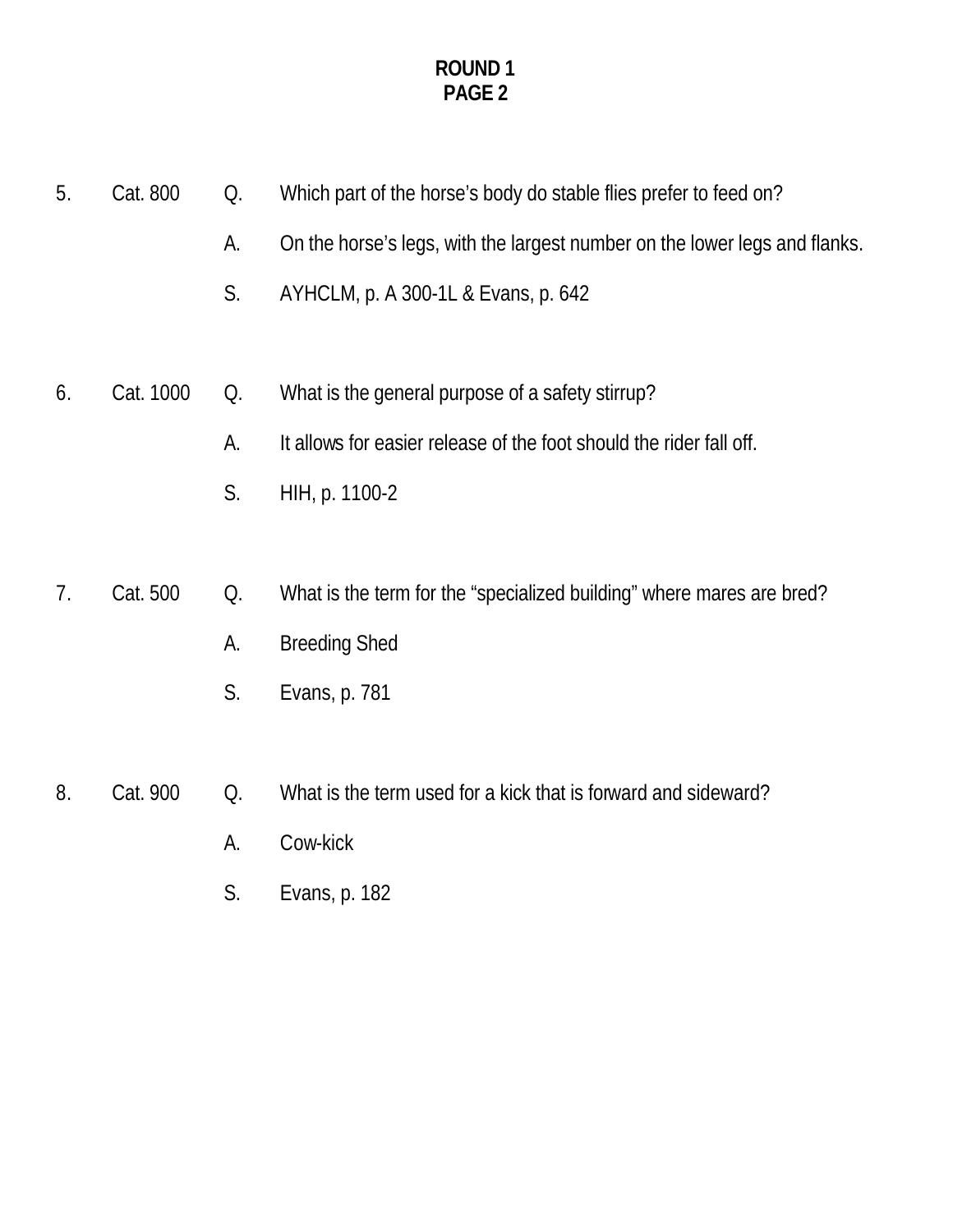- 9. Cat. 700 Q. In reference to feed processing, what is the term for grain that passes through rollers with corrugated surfaces?
	- A. Crimped
	- S. AYHCLM, p. I 202-2L
- 10. Cat. 600 Q. What is the term for an excessively thick crest that lops to the side?
	- A. Broken crest, Lop neck
	- S. Evans, p. 145
- 11. Cat. 700 Q. Name five of the main nutrients needed by the horse.
	- A. Minerals, Vitamins, Energy (carbohydrates; lipids/fat), Protein, Water
	- S. AYHCLM, p. B 109-2L
- 12. Cat. 1000 Q. What is the English version of a tie-down?
	- A. Standing Martingale
	- S. AYHCLM, p. B 108-3L

#### **END ONE-ON-ONE**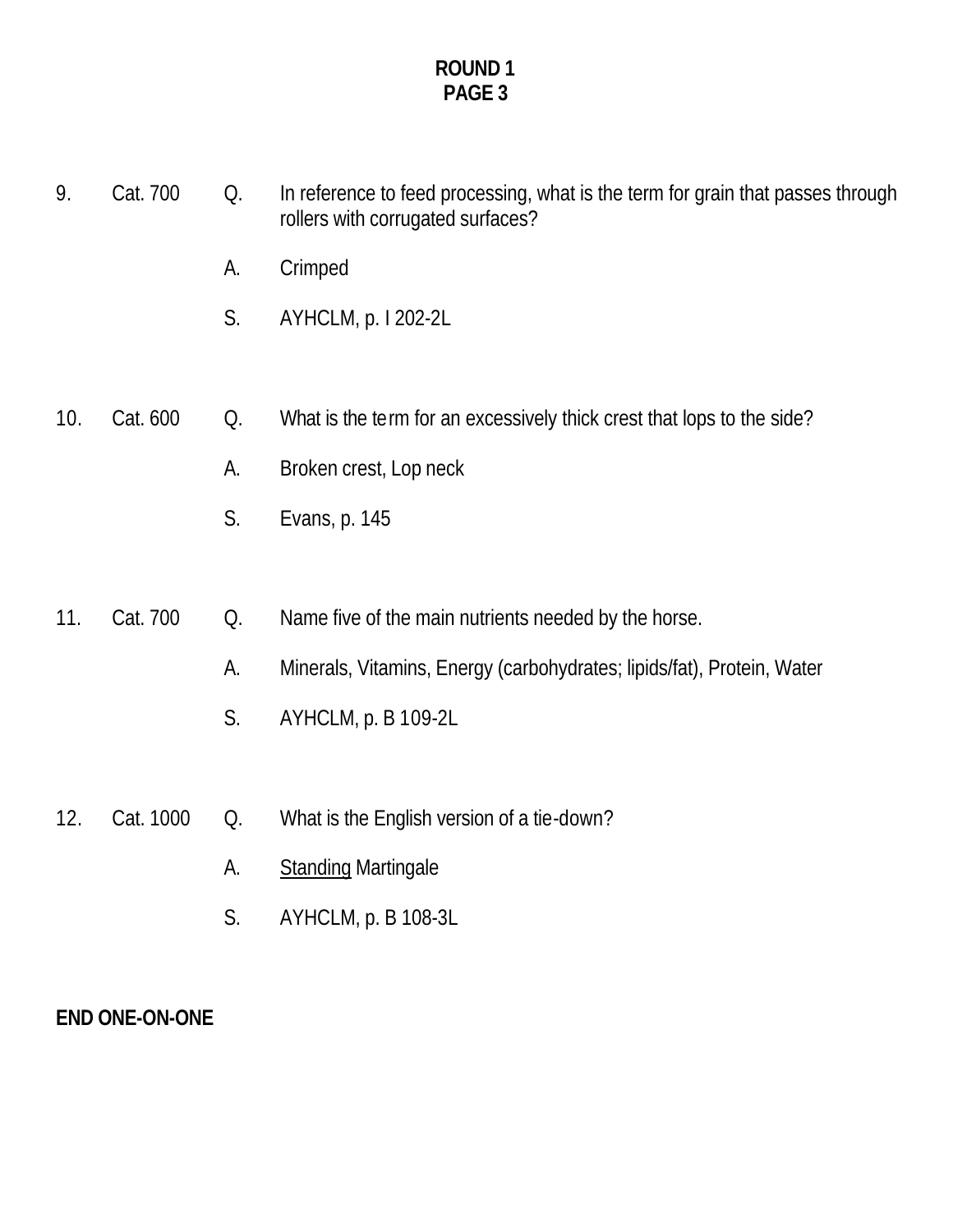# **BEGIN OPEN QUESTIONS**

| 13. | Cat. 600 | Q. | Describe a horse with lop-ears.                                           |
|-----|----------|----|---------------------------------------------------------------------------|
|     |          | A. | The horse's ears are positioned on the side of the head pointing outward. |
|     |          | S. | HIH, p. 220-3                                                             |
| 14. | Cat. 400 | Q. | What separates the sole from the hoof wall?                               |
|     |          | А. | The white line                                                            |
|     |          | S. | Evans, p. 684                                                             |

## **TOSS-UP QUESTION – BONUS ATTACHED**

- 15. Cat. 900 Q. Name two places where a gate should not be placed in a paddock.
	- A. Corner of a fence-line Area of unsuitable terrain/footing Low or Wet Areas
	- S. Evans, p. 770

# **BONUS QUESTION**

- 16. B-400 Q. Name six parts of the foot.
	- A. Apex of the Frog Periople Bar Point of the Frog Bulb Quarter Buttress Seat of the Corn Cleft of the Frog Sole Commissure/Collateral Groove Toe Coronet Wall Frog White Line Heel
	- S. HIH, p. 535-2 & CAHA, p. 24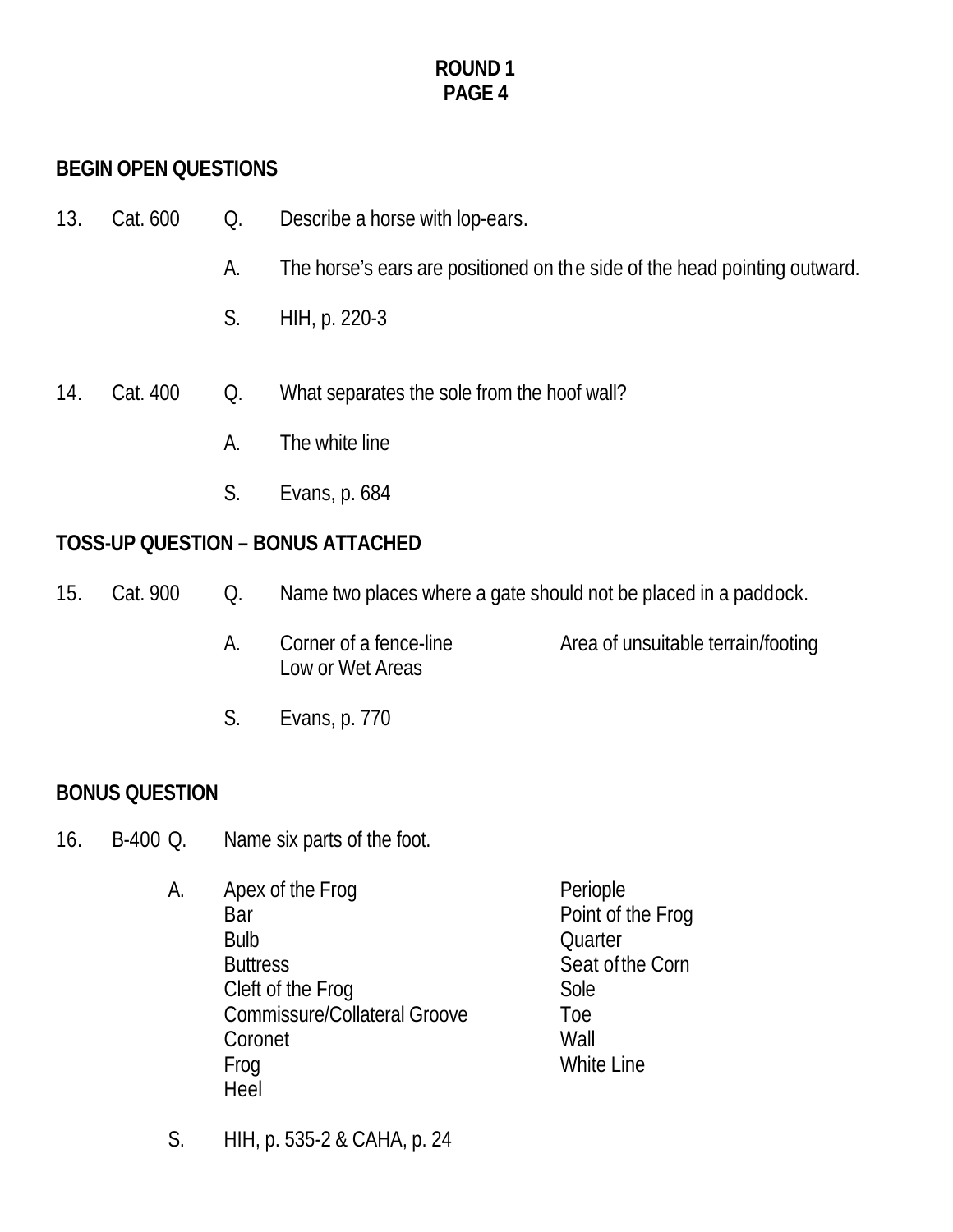# **RESUME OPEN QUESTIONS**

| 17. Cat. 800 | What is the most common and mildest type of colic in horses? |
|--------------|--------------------------------------------------------------|
|              |                                                              |

- A. Spasmodic Colic or Flatulent (gas) Colic
- S. AYHCLM, p. I 228-1L
- 18. Cat. 600 Q. Starting at the base of the neck, name the (4) parts of the horse's topline.
	- A. Withers, Back, Loin/Coupling, Croup
	- S. AYHCLM, p. I 223-2L

#### 19. Cat. 200 Q. Cosmetically speaking, how does the Suffolk differ from the other two British breeds of draft horse?

- A. The Suffolk has no feathers on its legs
- S. Evans, p. 73

#### **TOSS-UP QUESTION – BONUS ATTACHED**

- 20. Cat. 400 Q. Spasmodic muscle contractions during cold weather is referred to as what?
	- A. Shivering
	- S. Evans, p. 104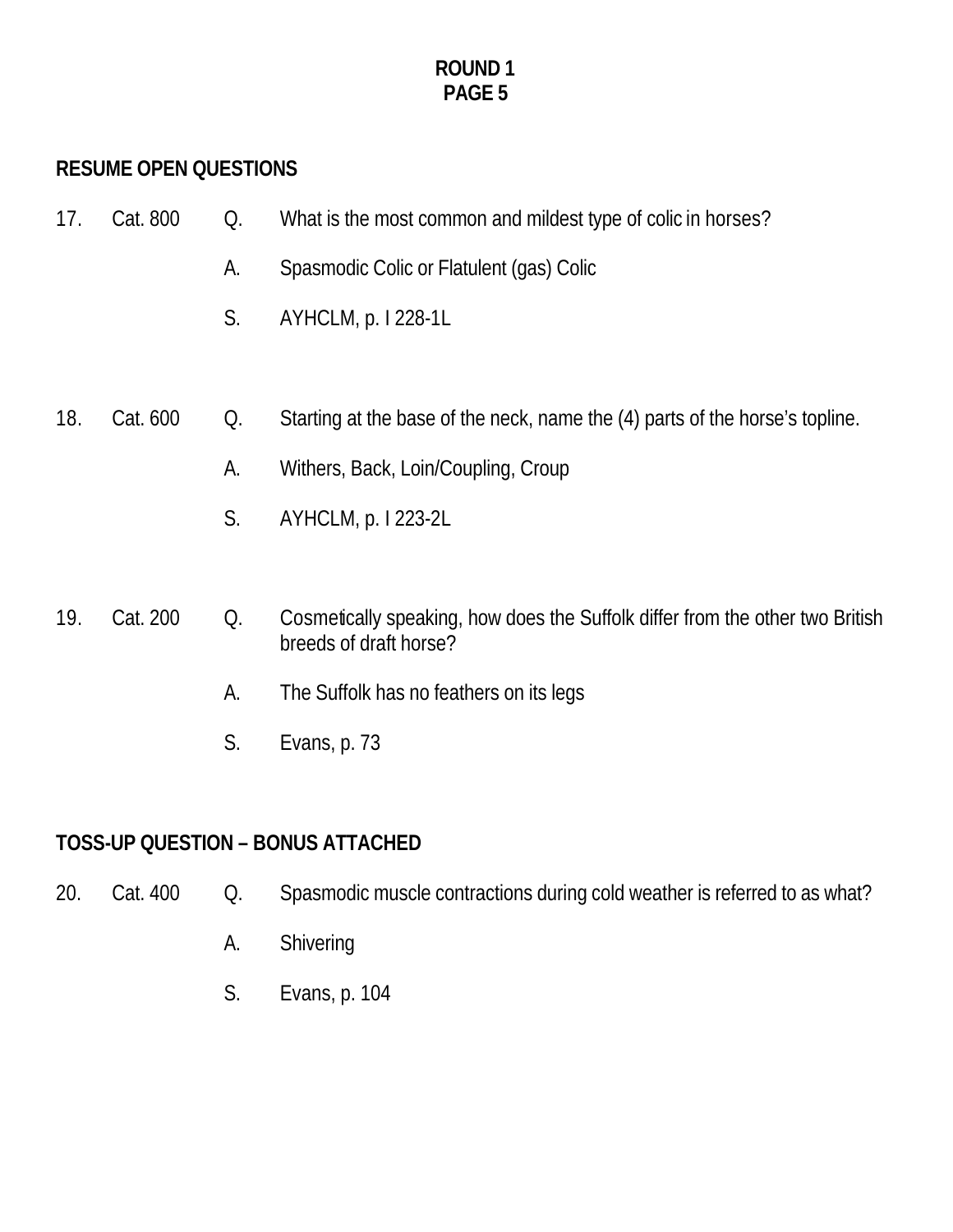## **BONUS QUESTION**

- 21. B-100 Q. Explain the difference between harness racing and flat racing, and name two breeds that would participate in each sanctioned racing meet for their respective type.
	- A. Harness racing = Standardbred, Trottingbred Pony, Russian Trotter, Orlov Trotter Flat Racing = Thoroughbred, Quarter Horse, Appaloosa, Paint, Arabian
	- S. Evans, p. 72

#### **RESUME OPEN QUESTIONS**

22. Cat. 500 Q. When a mare ovulates, but fails to show behavioral signs of estrus, this is referred to as what?

- A. Silent Heat
- S. Evans, p. 327 & FCH, p. 235

23. Cat. 800 Q. Athlete's foot is comparable to what condition in the horse?

- A. Thrush
- S. HIH, p. 540-1
- 24. Cat. 300 Q. Describe a piebald pinto pony.
	- A. The coat color is black with white patches.
	- S. Evans, p. 46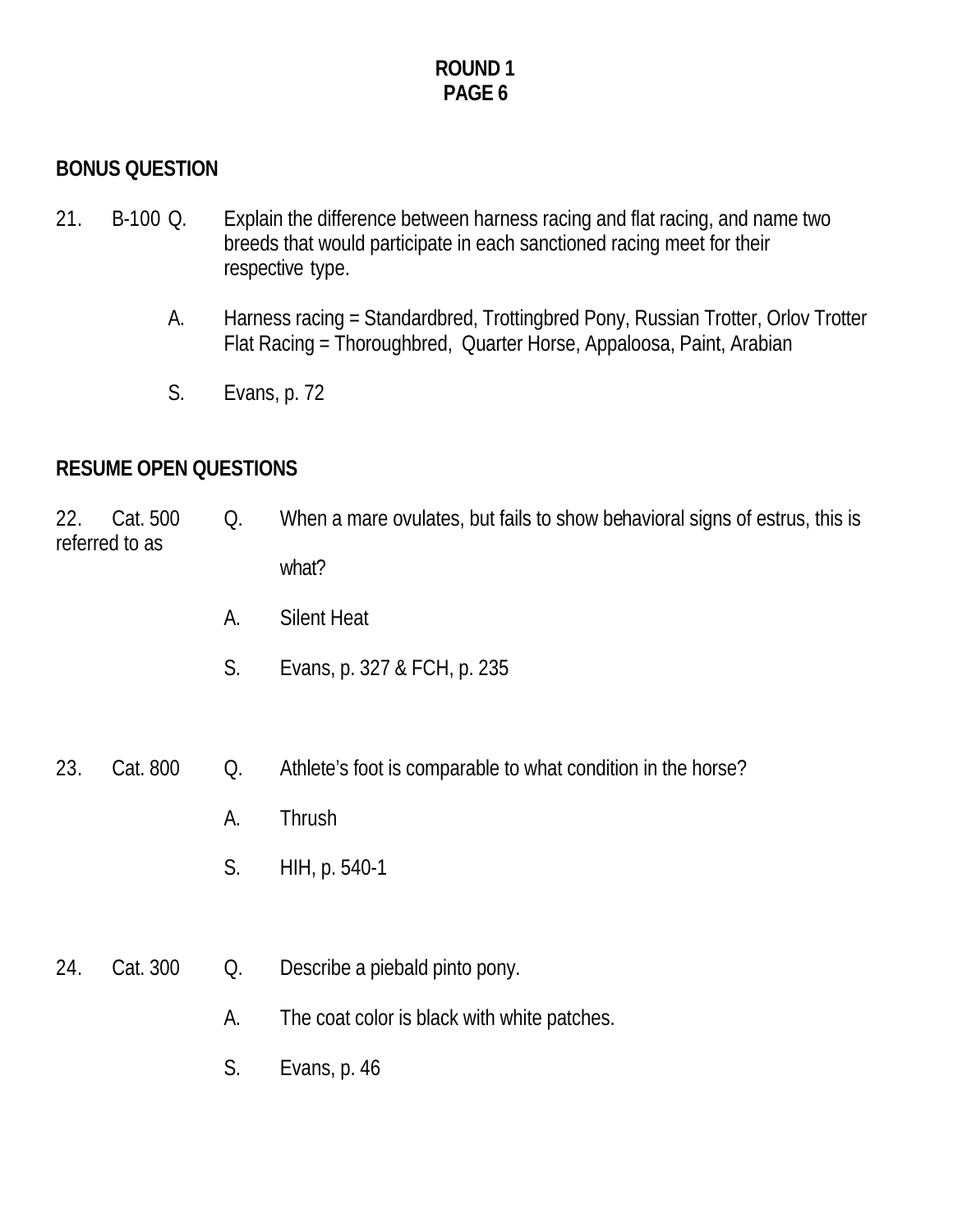- 25. Cat. 200 Q. What is the term for an animal of unknown breeding or ancestry?
	- A. Grade
	- S. HIH, p. 110-5

# **TOSS-UP QUESTION – BONUS ATTACHED**

- 26. Cat. 700 Q. Give two reasons why it is safe to feed oats to horses.
	- A. High in Fiber Low in Digestible Energy Low in Density Less Likely to have Molds & Mycotoxins Less likely to cause Founder or GI problems
	- S. FCH, p. 73

## **BONUS QUESTION**

- 27. B-900 Q. List four considerations when choosing a vehicle to pull a horse trailer.
	- A. Braking System Electrical System Engine Size Size Size of Vehicle Towing Capacity Type of Hitch or Ball Size Cooling System Cost Type, Length & Weight of Trailer to Be Pulled Weight Capacity of Vehicle (i.e. 1/2 ton, 3/4 ton, 1 ton, etc.)
	- S. AYHCLM, p. A 301-1L

# **RESUME OPEN QUESTIONS**

- 28. Cat. 100 Q. What ability of the horse ha the greatest significance in building civilization?
	- A. The ability of the horse to serve as a draft animal for work and transportation (carrying and pulling loads)
	- S. Evans, p. 6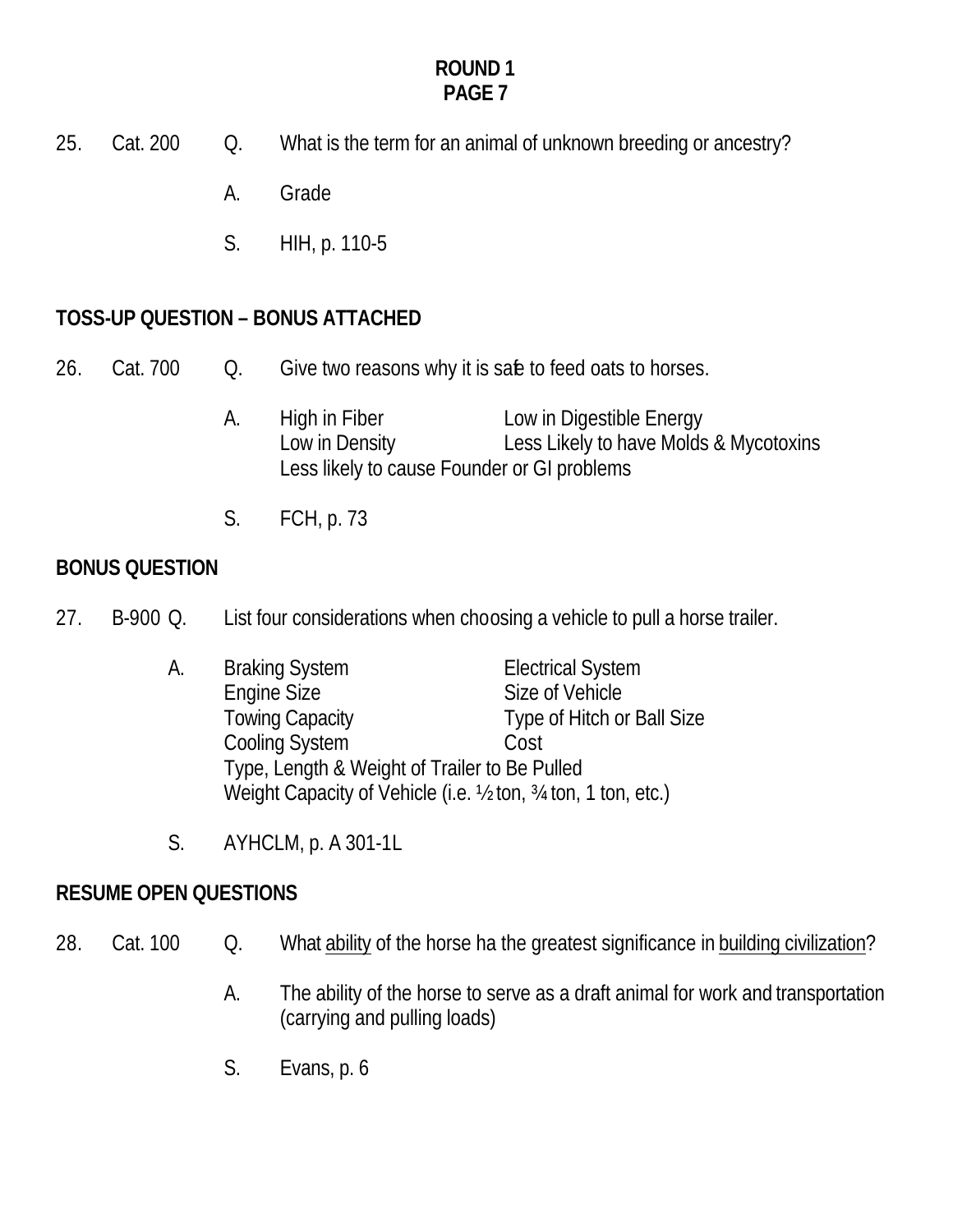- 29. Cat. 900 Q. The placement of several large, round rocks in a horse's feed tub helps to decrease in incidence of what vice?
	- A. Bolting
	- S. Evans, p. 183 & FCH, p. 94
- 30. Cat. 600 Q. What is the term for the structure that protects the vital organs?
	- A. Skeleton
	- S. AYHCLM, p. A 323-3L & CAHA, p. 6
- 31. Cat. 100 Q. What is the term for animals that live from eating, or prefer to eat plant materials?
	- A. Herbivores
	- S. FCH, p. 392

## **LAST QUESTION IN MATCH**

- 32. Cat. 800 Q. "Bucked shins" affect which bone of the horse?
	- A. Cannon bones
	- S. FCH, p. 271

#### END ROUND ONE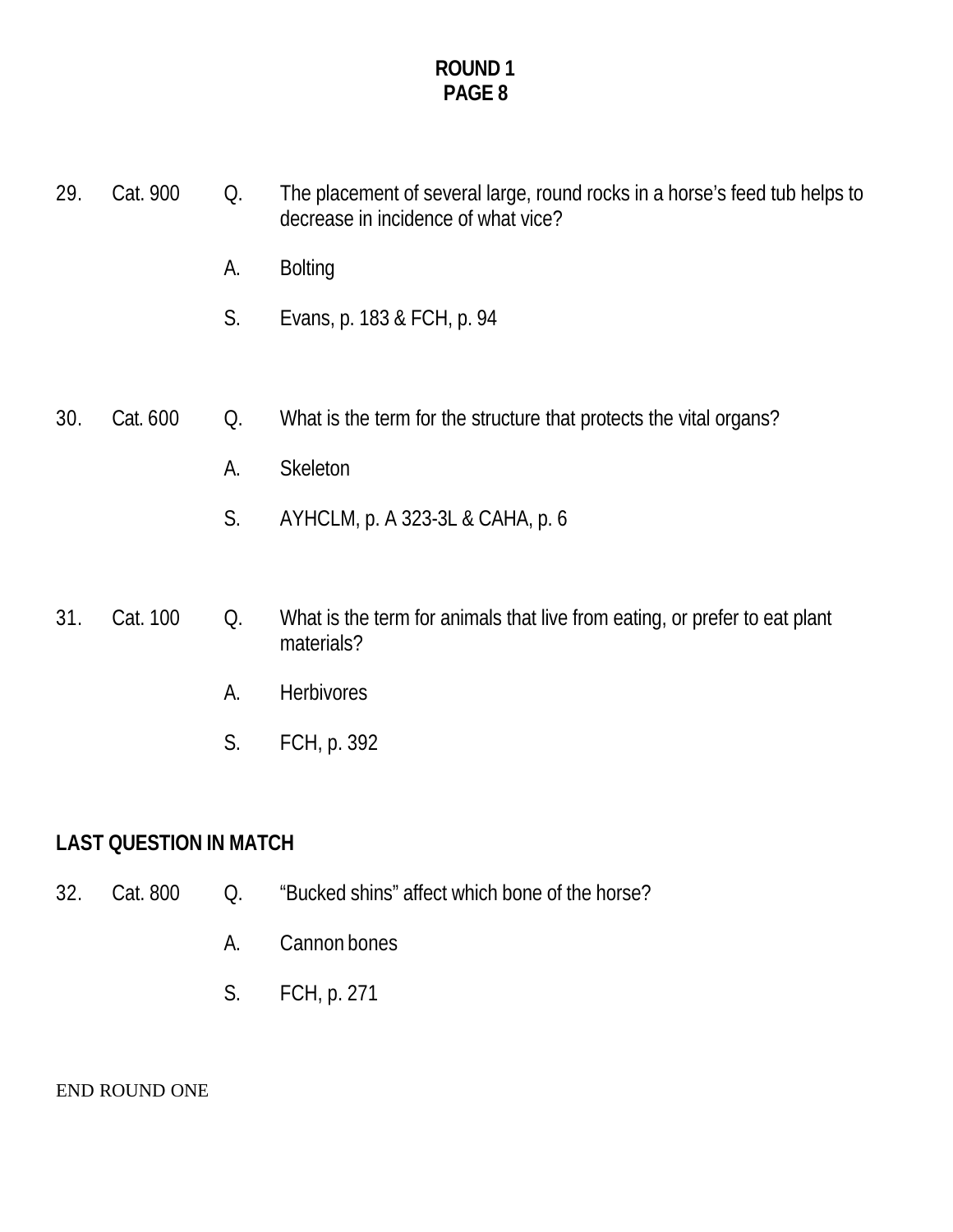#### **2002 EASTERN NATIONAL 4-H HORSE ROUND-UP**

### **Round 2**

# **BEGIN ONE-ON-ONE**

- 1. Cat. 400 Q. At what age does the Galvaynes Groove appear?
	- A. At 10 years of age
	- S. AYHCLM, p. 105-2L
- 2. Cat. 300 Q. Which leg marking is white from the coronet to the middle of the cannon?
	- A. Sock or Half-stocking
	- S. Evans, p. 83
- 3. Cat. 900 Q. What behavior is often displayed when two strange horse stand nose-tonose?
	- A. Striking & verbal sounds such as grunt, squeal or roar
	- S. Evans, p. 182
- 4. Cat. 700 Q. Name two characteristics of moldy hay.
	- A. musty smell, whitish in color, dusty, unpalatable, moist/damp, hot
	- S. FCH, p. 70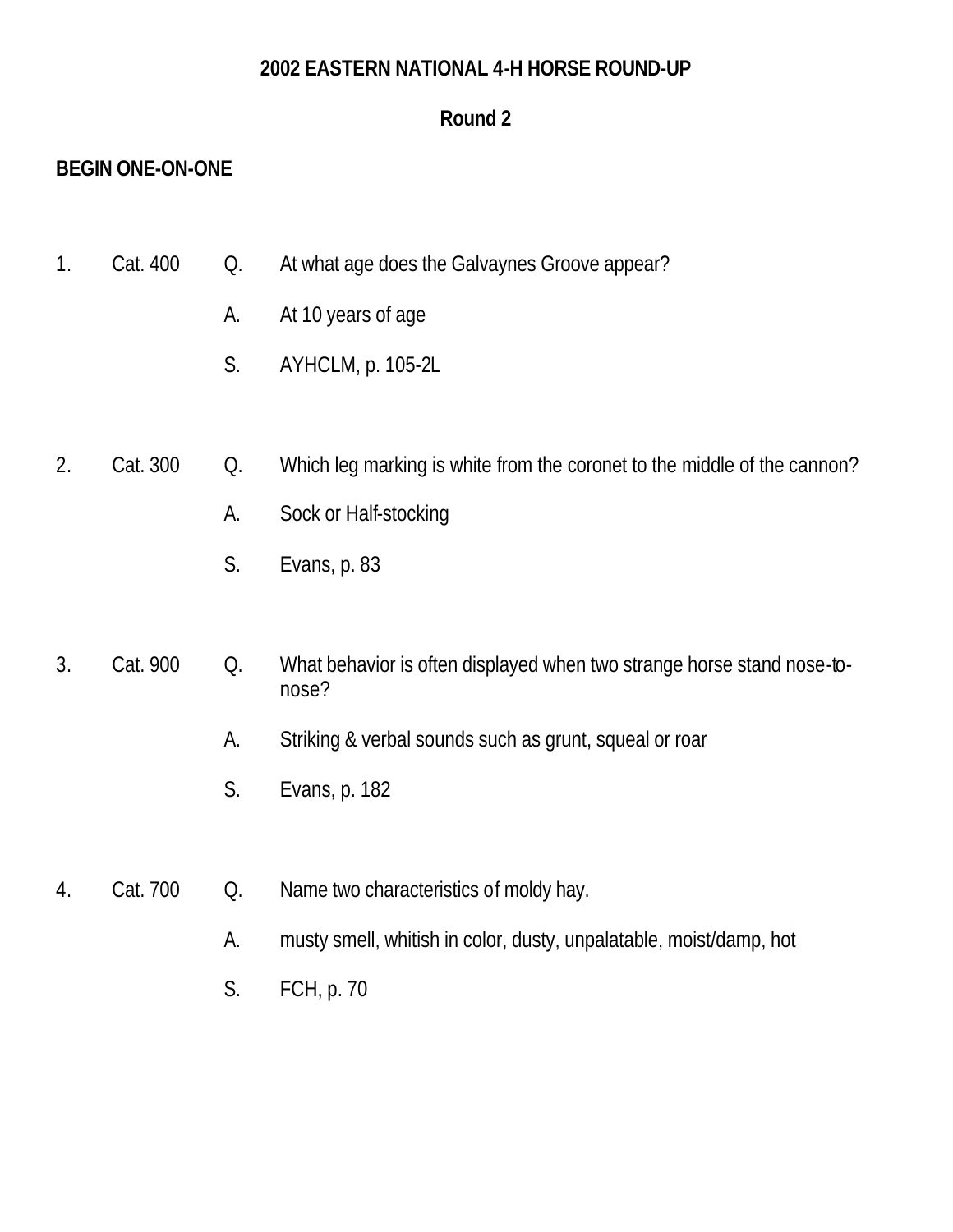- 5. Cat. 600 Q. 2-Part Question: What type of conformation is undesirable in a pack horse and why?
	- A. Little or no withers, because this conformation allows the saddle to turn and rub, creating painful sores; withers that are too high; long weak back.
	- S. AYHCLM, p. B 118-1L
- 6. Cat. 200 Q. According to the American Horse Council, which breed of horse is the most popular in the United States?
	- A. The Quarter Horse
	- S. Evans, p. 137
- 7. Cat. 1000 Q. On a Western Bridle, to what side of the horse does the throatlatch buckle?
	- A. Left/near side
	- S. HIH, -. 1100-8
- 8. Cat. 600 Q. Which part of the horse lies between the knee and the arm?
	- A. Forearm
	- S. Evans, p. 142 & CAHA, p. 1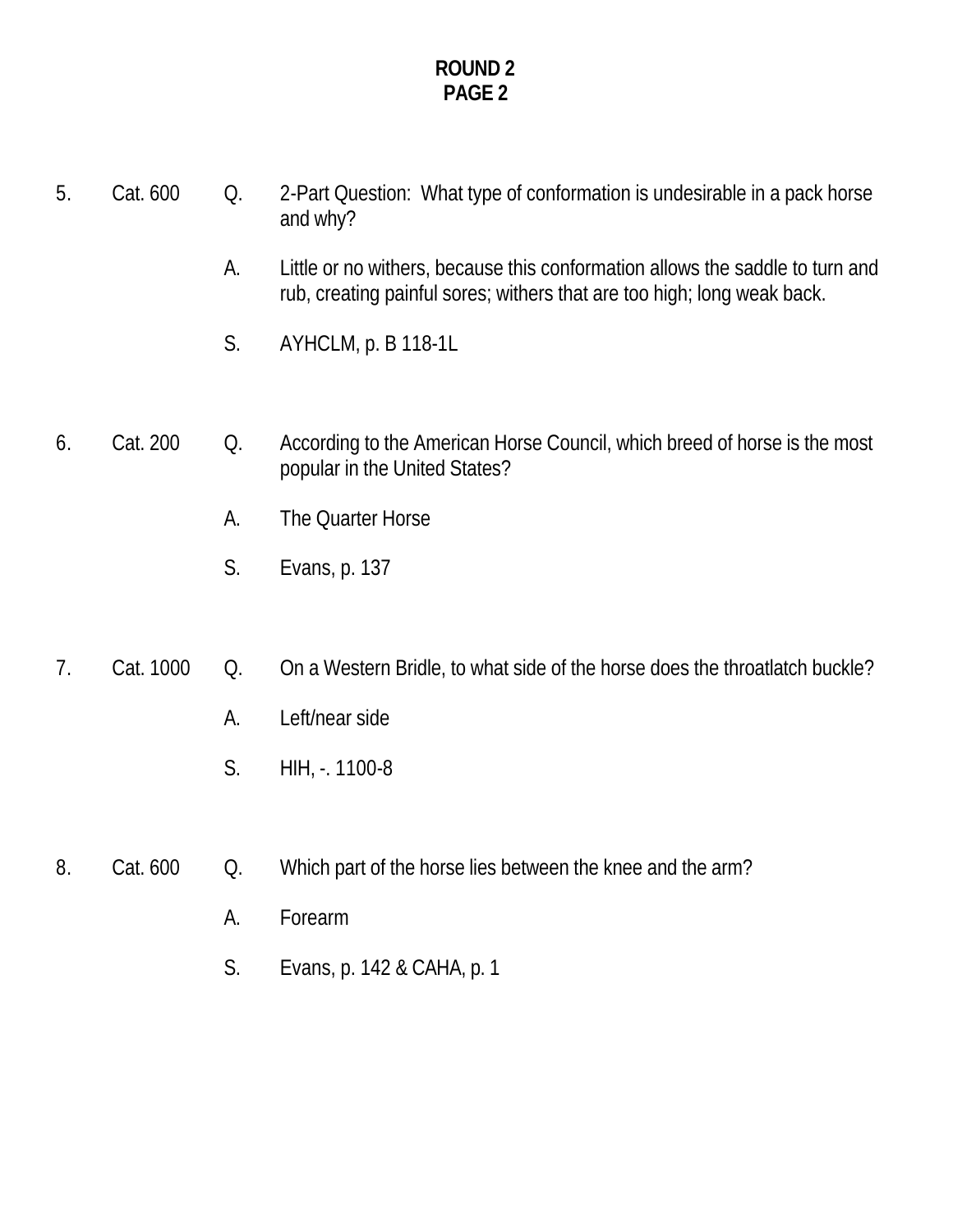| 9.  | Cat. 400 | Q. | What is the primary function of the respiratory system?                                                                               |
|-----|----------|----|---------------------------------------------------------------------------------------------------------------------------------------|
|     |          | A. | To oxygenate the blood                                                                                                                |
|     |          | S. | Evans, p. 104                                                                                                                         |
|     |          |    |                                                                                                                                       |
| 10. | Cat. 700 | Q. | In a pasture with good forage, how many hours a day will a free ranging horse<br>spend grazing?                                       |
|     |          | A. | 10 to 12 hours a day (must fall on or within this range)                                                                              |
|     |          |    | HIH, p. 425-5                                                                                                                         |
|     |          |    |                                                                                                                                       |
| 11. | Cat. 800 | Q. | What is the name of the medication that improves circulation within the foot?<br>It is often used on horses with navicular disease.   |
|     |          | A. | Isoxsuprine                                                                                                                           |
|     |          | S. | AYHCLM, p. A 334-2L & EG 288, 290                                                                                                     |
|     |          |    |                                                                                                                                       |
| 12. | Cat. 100 | Q. | In reference to vices, what is the term when a horse consciously squeezes<br>the handler against the wall of the stall with its body? |
|     |          | А. | Crowding                                                                                                                              |
|     |          | S. | Evans, p. 183                                                                                                                         |
|     |          |    |                                                                                                                                       |

**END ONE-ON-ONE**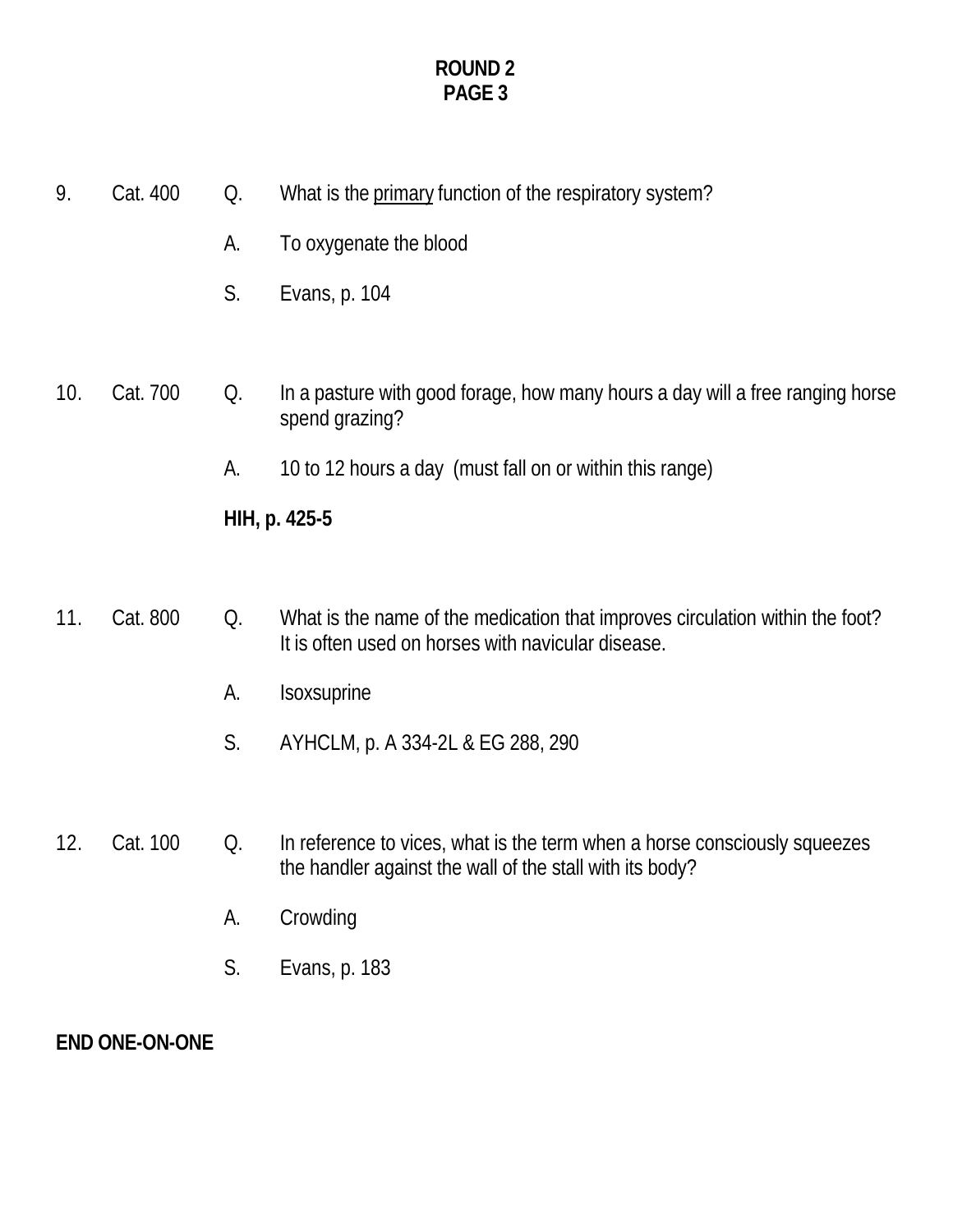# **BEGIN OPEN QUESTIONS**

| 13. | Cat. 100 | Q.        | When buying a horse, what is the purpose of a "pre-purchase" examination?                                     |
|-----|----------|-----------|---------------------------------------------------------------------------------------------------------------|
|     |          | А.        | To determine the overall soundness and health of the horse prior to the sale;<br>suitability for intended use |
|     |          | S.        | HIH, p. 210-5                                                                                                 |
| 14. | Cat. 500 | Q.        | In the pregnant mare, the first stages of foaling can often mimic what<br>condition?                          |
|     |          | А.        | Colic                                                                                                         |
|     |          | S.        | FCH, p. 245                                                                                                   |
|     |          |           | <b>TOSS-UP QUESTION - BONUS ATTACHED</b>                                                                      |
| 15. | Cat. 400 | Q.        | The spinal chord is protected by what classification type of bone?                                            |
|     |          | А.        | The irregular bones                                                                                           |
|     |          | S.        | Evans, p. 90 & CAHA, p. 7                                                                                     |
|     |          | <b>B.</b> | <b>BONUS QUESTION</b>                                                                                         |

- 16. B-700 Q. To aid in nutrient absorption for horses with bad teeth, name four ways that feed can be processed.
	- A. Cracked Extruded Rolled Steamed<br>Crimped Flaked Soaked Crimped
	- S. FCH, p. 75 & Evans, p. 201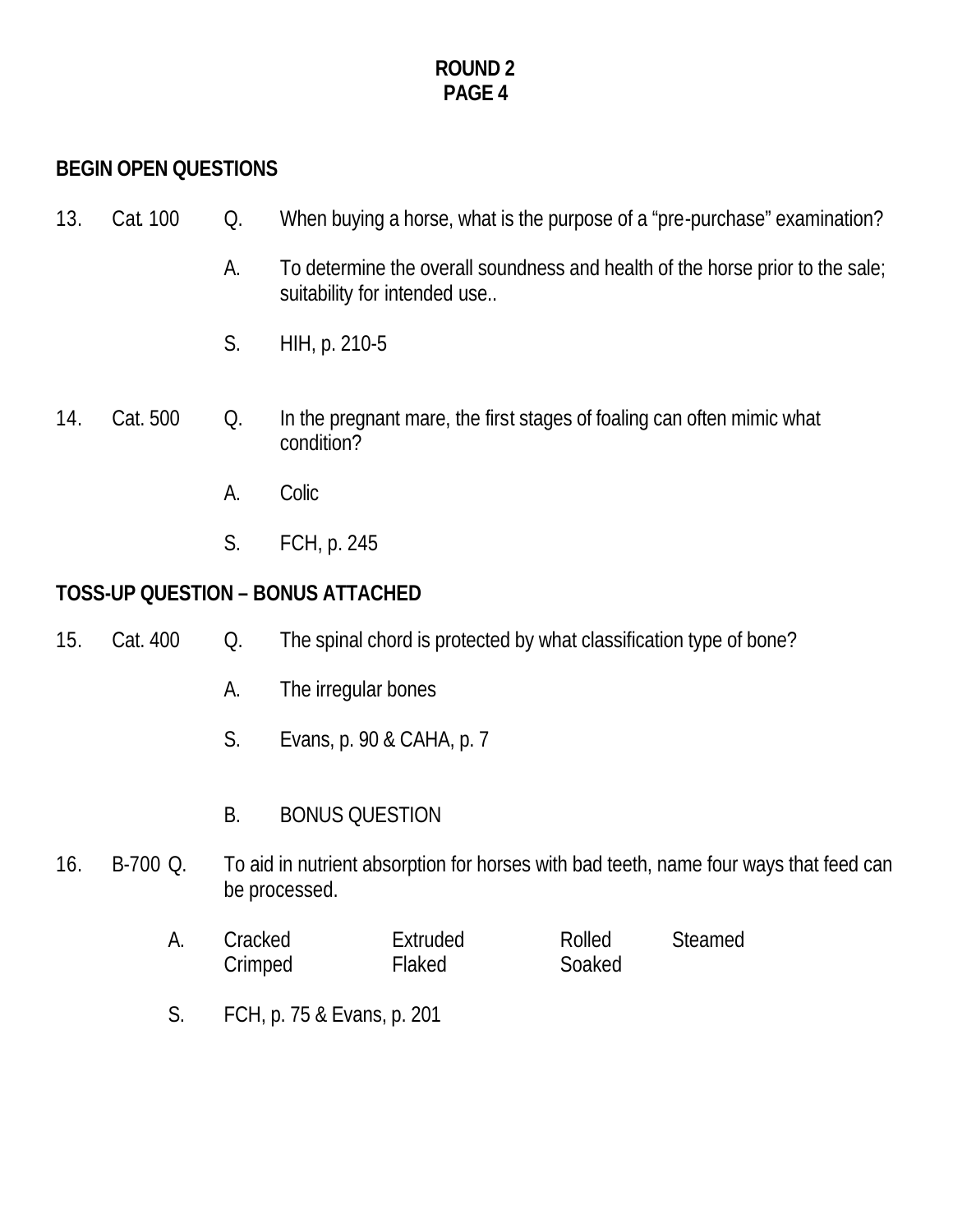# C. RESUME OPEN QUESTIONS

- 17. Cat. 1000 Q. The corner of the horse's mouth should have how many wrinkles with a properly fitted egg-butt snaffle bit?
	- A. One or two small wrinkles
	- S. AYHCLM, p. B 108-3L & HIH, p. 1100-8
- 18. Cat. 1000 Q. Name a type of martingale that attaches to the reins.
	- A. Irish Martingale **Running Martingale** German Martingale
	- S. HIH, p. 1100-6
- 19. Cat. 900 Q. To what and where does a goose neck trailer attach?
	- A. To a ball or fifth-wheel in the bed of a pick-up or truck.
	- S. AYHCLM, p. 101-3
	- D. TOSS-UP QUESTION BONUS ATTACHED

#### 20. Cat. 600 Q. Give two common terms used to describe a horse that is weak in the coupling and shallow in the flank.

- A. Hound-gutted, Herring-gutted, Wasp-waisted, Lady-waisted
- S. Evans, p. 152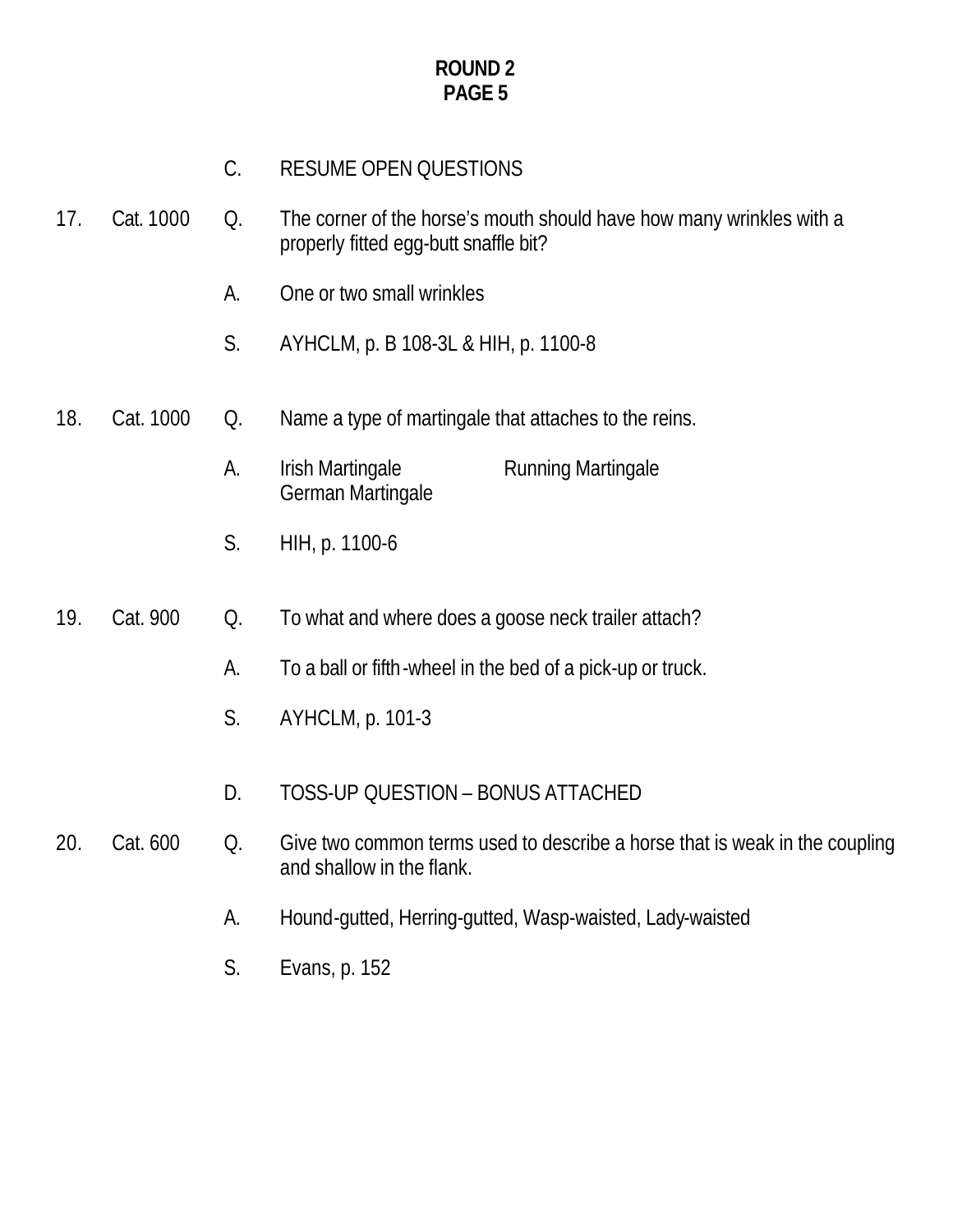# E. BONUS QUESTION

21. B-800 Q. Name four types of colic.

- A. Digestive Impaction/Intestinal Obstruction Displacement/Twisted Incarceration Excessive Fermentation Sand Exercise Induced Spasmodic Extreme Parasitic Infections
- S. HIH, p. 435-2 & Evans, p. 605
- F. RESUME OPEN QUESTIONS
- 22. Cat. 900 Q. Wire mesh fence comes in two designs, what are they?
	- A. Diamond Mesh Square Mesh Rectangular Mesh with 2" X 4" openings
	- S. Evans, p. 763

#### 23. Cat. 800 Q. If a horse is said to be "walking on eggs", what disease condition may be affecting this horse?

- A. Founder/Laminitis
- S. Evans, p. 297
- 24. Cat. 900 Q. What is the term for the service, when a boarding stable takes care of all the horse's needs such as shelter, feeding, stall-cleaning, and possibly exercise & turn-out.
	- A. Full-board, Full-care
	- S. HIH, p. 110-3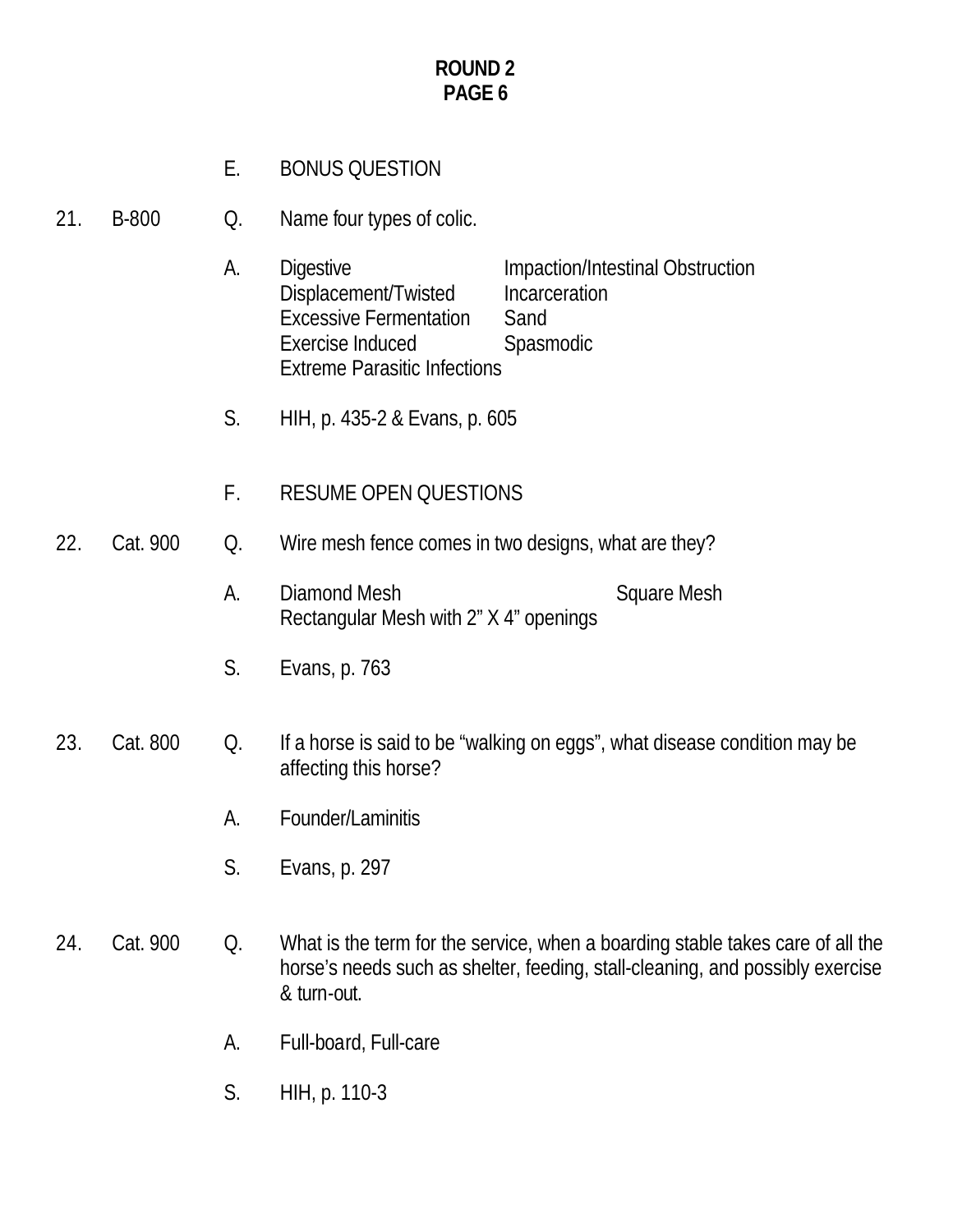| 25. | Cat. 500 | Q. | What is the correct name for the membranous organ referred to as the<br>"afterbirth"?                                                   |                                                     |
|-----|----------|----|-----------------------------------------------------------------------------------------------------------------------------------------|-----------------------------------------------------|
|     |          | А. | Placenta                                                                                                                                |                                                     |
|     |          | S. | FCH p. 400 & Evans, p. 340                                                                                                              |                                                     |
|     |          | G. | TOSS-UP QUESTION - BONUS ATTACHED                                                                                                       |                                                     |
| 26. | Cat. 400 | Q. | When looking at a profile view of a horse's mouth, what is the term for the<br>angle formed where the upper & lower incisor teeth meet? |                                                     |
|     |          | А. | The "Angle of Incidence"                                                                                                                |                                                     |
|     |          | S. | AYHCLM, p. 105-2L                                                                                                                       |                                                     |
|     |          | Н. | <b>BONUS QUESTION</b>                                                                                                                   |                                                     |
| 27. | B-1000   | Q. | Bit mouth-pieces are made from numerous substances, name five of these<br>materials.                                                    |                                                     |
|     |          | А. | <b>Stainless Steel</b><br>Solid Nickel/Never Rust<br>Aluminum<br>Happy mouth<br>Vulcanite                                               | <b>German Silver</b><br>Copper<br>Rubber<br>Leather |
|     |          | S. | HIH, p. 1100-10                                                                                                                         |                                                     |
|     |          | I. | <b>RESUME OPEN QUESTIONS</b>                                                                                                            |                                                     |
| 28. | Cat. 700 | Q. | Endophyte toxicity is associated with what type of pasture?                                                                             |                                                     |
|     |          | A. | A pasture that contains tall fescue.                                                                                                    |                                                     |
|     |          | S. | Evans, p. 276 & FCH, p. 352                                                                                                             |                                                     |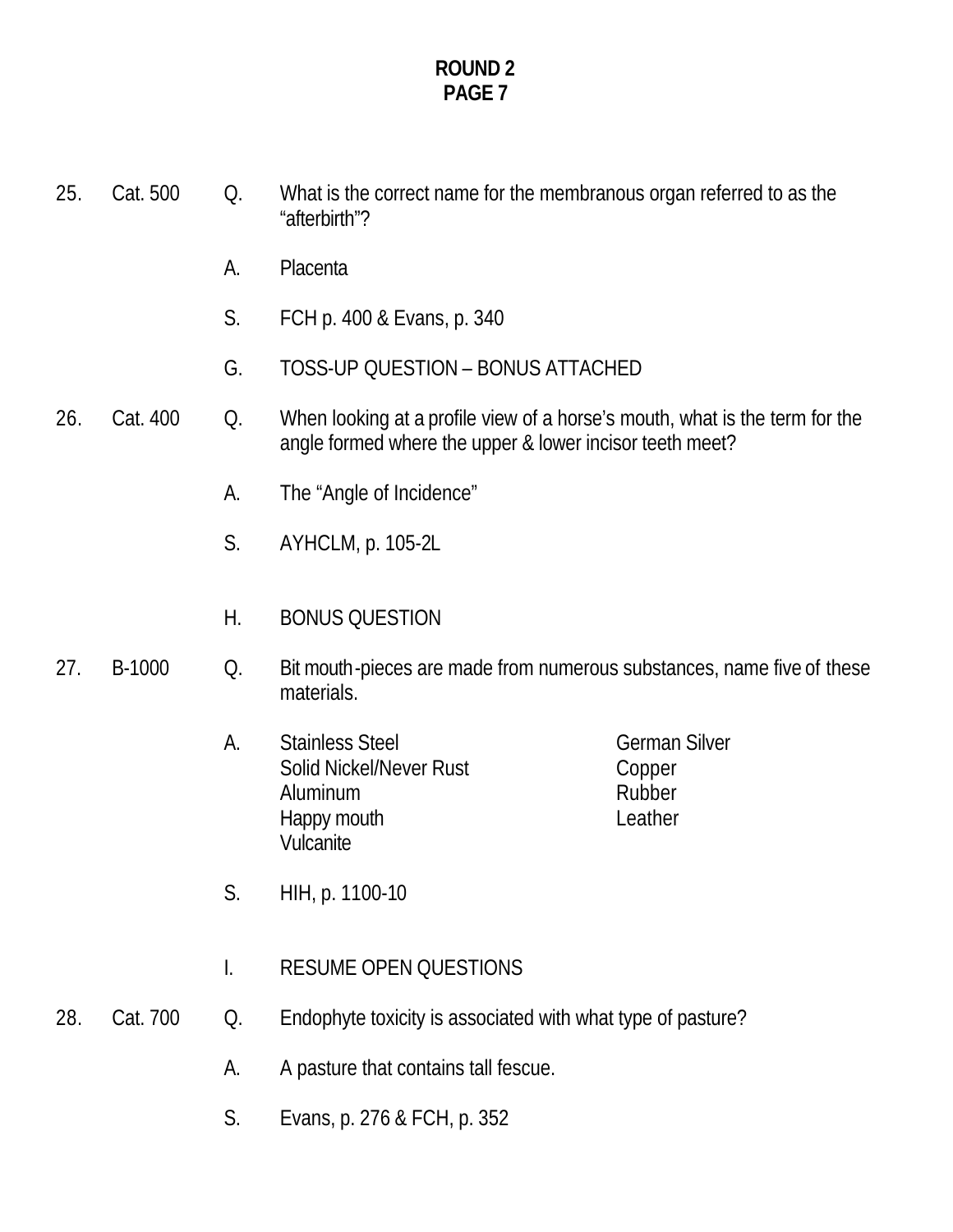29. Cat. 800 Q. Where in the horse would Ascarids be found? A. Small Intestine, Lungs, Liver S. FCH, p. 157 30. Cat. 600 Q. What specific type of ringbone is located at the coffin joint? A. Low ringbone S. CAHA, p. 40 & Evans, p. 160 31. Cat. 1000 Q. What is the name for the piece of equipment that is used to carry supplies on a pack trip? A. Panniers S. AYHCLM, p. B 118-1L & HIH 1125-3 J. LAST QUESTION IN MATCH 32. Cat. 900 Q. In reference to horse shoeing, ideally, the nails should exit the hoof how far above the shoe? A. ¾ to 1 inch above the shoe S. AYHCLM, p. A 321-2L K. END ROUND TWO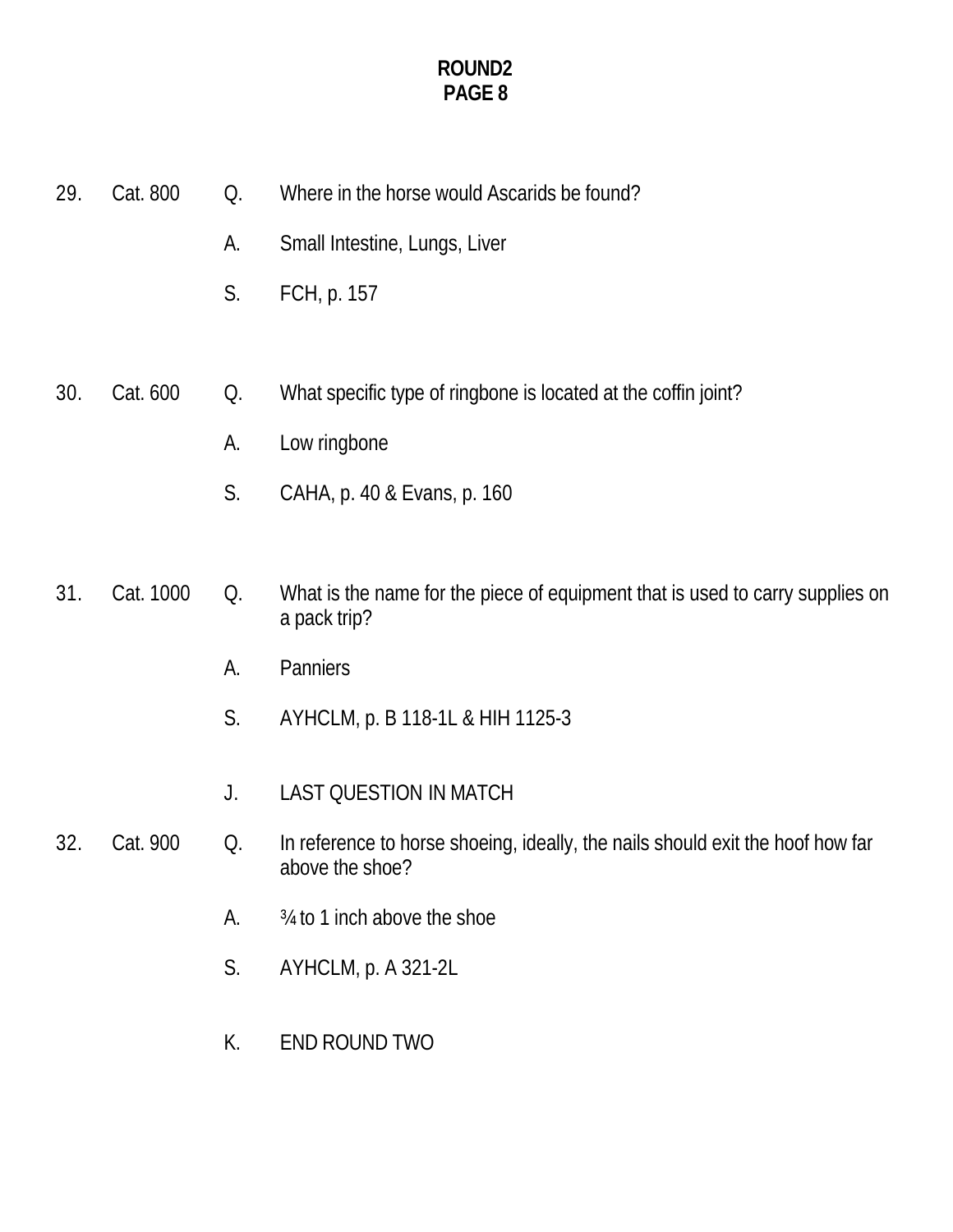### **2002 EASTERN NATIONAL 4-H HORSE ROUND-UP**

# **Round 3**

- L. BEGIN ONE-ON-ONE
- 1. Cat. 900 Q. Which type of wound would a "girth-gall" be classified as?
	- A. Abrasion
	- S. AYHCLM, p. 109-3L
- 2. Cat. 500 Q. During which stage of a mare's reproductive cycle will she exhibit eversion of the vulva?
	- A. Estrus
	- S. HIH, p. 910-1

# 3. Cat. 300 Q. Name this color. The base coat is chestnut, with a uniform mix of white hairs on the body.

- A. Strawberry Roan (not red roan)
- S. HIH, p. 140-1
- 4. Cat. 800 Q. A corn would be found in what area of a horse's foot?
	- A. In the heel area of the foot.
	- S. AYHCLM, p. A 334-1L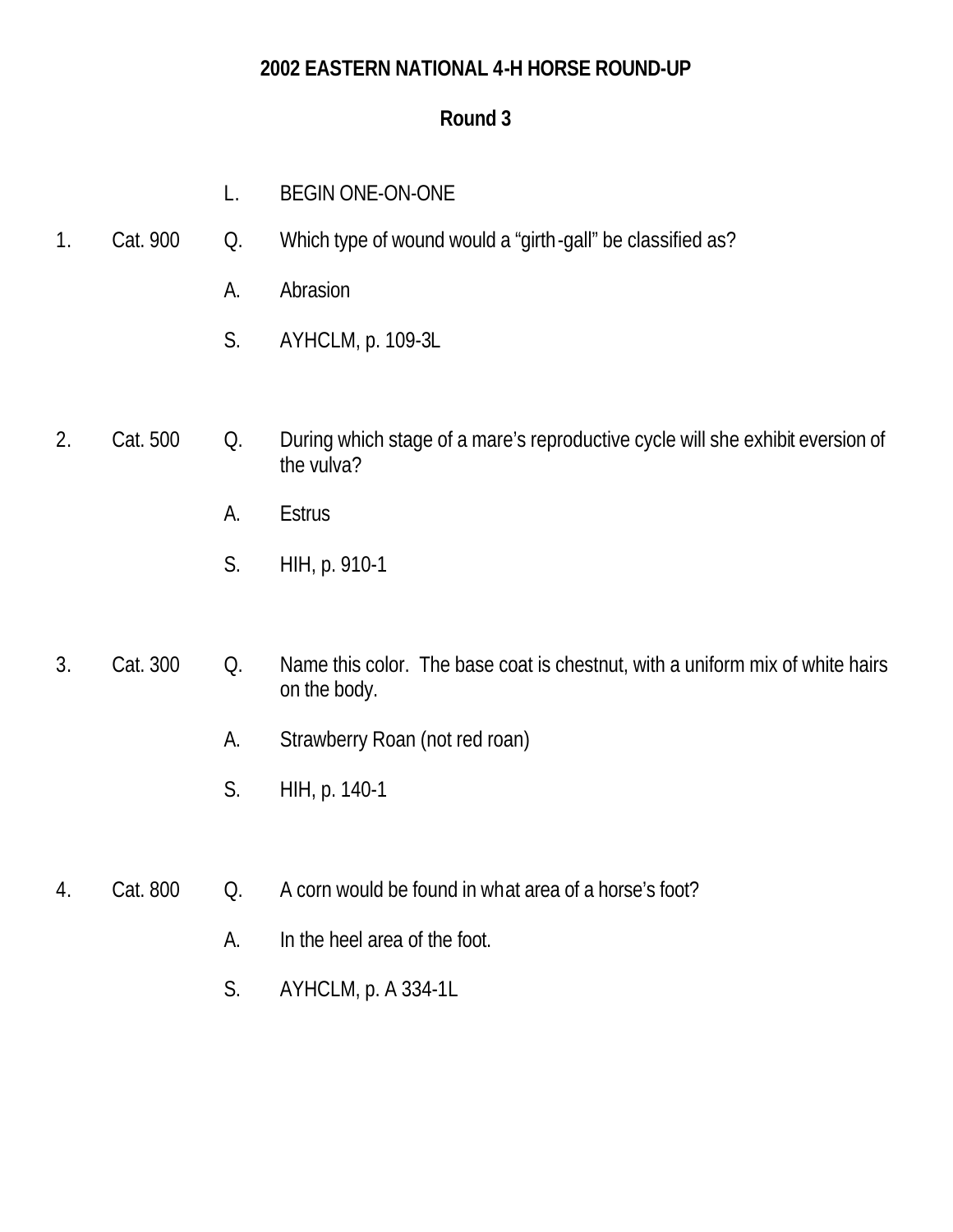| 5. | Cat. 100 | Q. | The domestic horse belongs to which species?               |
|----|----------|----|------------------------------------------------------------|
|    |          | A. | Equus Caballus                                             |
|    |          | S. | Evans, p. 13                                               |
|    |          |    |                                                            |
| 6. | Cat. 200 | Q. | What was the original name for the Standardbred?           |
|    |          | A. | <b>American Trotting Horse</b>                             |
|    |          | S. | Evans, p. 28                                               |
|    |          |    |                                                            |
| 7. | Cat. 400 | Q. | Which region of the vertebral column is the most flexible? |
|    |          | A. | The cervical region                                        |
|    |          | S. | Evans, p. 96                                               |
|    |          |    |                                                            |

8. Cat. 900 Q. What structure acts as a safety in that it will help to prevent a horse from falling out of a trailer when the door is open?

- A. Butt bar or Butt chain
- S. AYHCLM, p. I 201-1L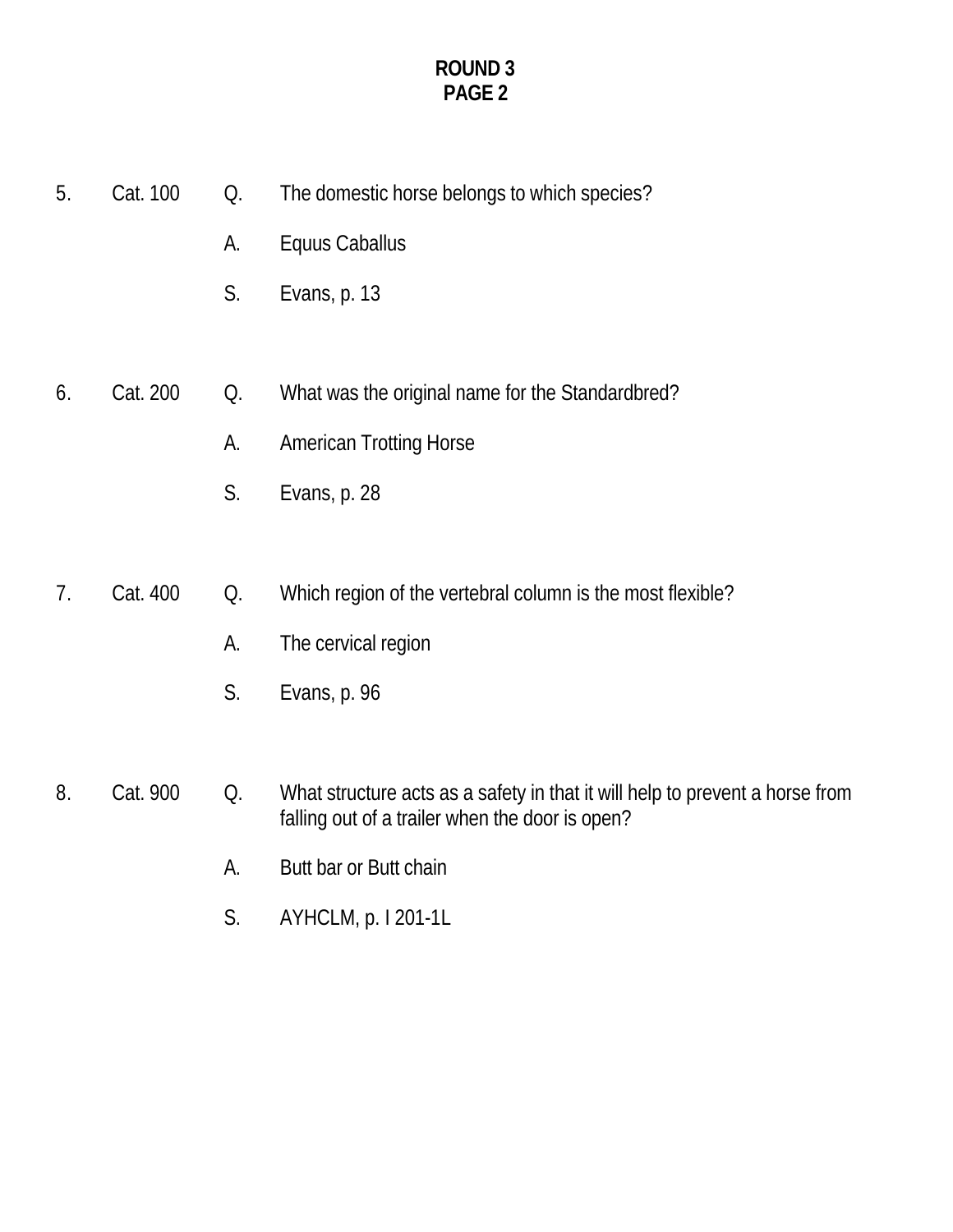- 9. Cat. 700 Q. Give two ways hay can be fed to horses other than in loose form.
	- A. Cubed Chopped Pelleted Wafers Silage Compressed
	- S. FCH, p. 66
- 10. Cat. 600 Q. What is the definition of a stride?
	- A. It is the distance between successive imprints of the same foot
	- S. FCH, p. 405
- 11. Cat. 1000 Q. To what part of the English bridle does the throatlatch attach?
	- A. The crown piece
	- S. HIH, p. 1100-7

# 12. Cat. 600 Q. What is the term for the physical appearance of an animal?

- A. Conformation or Phenotype
- S. HIH, p. 220-1

# END ONE-ON-ONE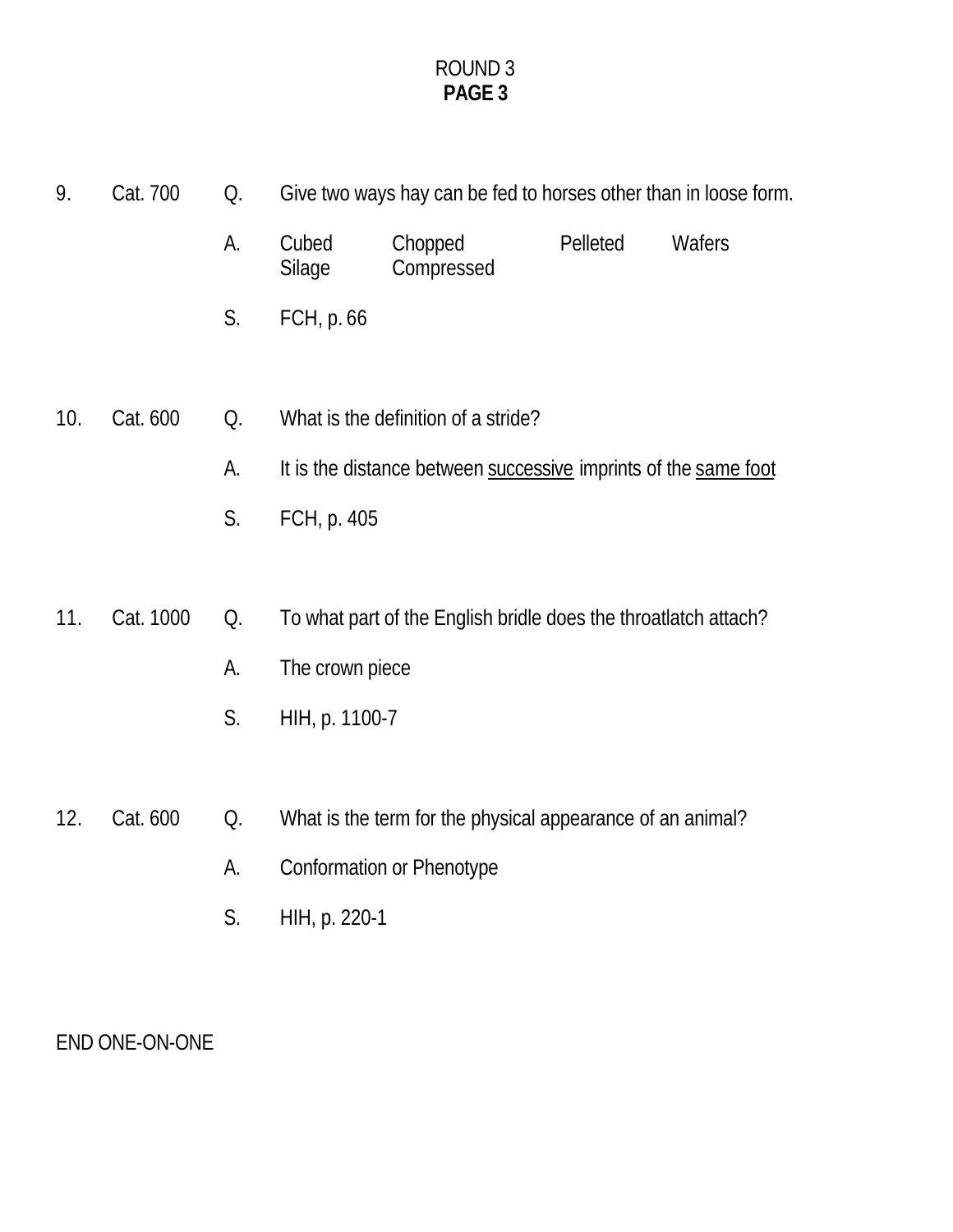# M. BEGIN OPEN QUESTIONS

- 13. Cat. 700 Q. What grain can be fed as rolled, shelled, cracked, whole, or on the ear and is often used as a source of energy for the horse?
	- A. Corn
	- S. AYHCLM, p. B 102-2
- 14. Cat. 800 Q. Two part Question: What is "smegma" and where is it found?
	- A. Waxy substance formed by sebaceous glands that builds up in a horse's sheath/prepuce.
	- S. CAHA, p. 5a

# **TOSS-UP QUESTIONS – BONUS ATTACHED**

- 15. Cat. 500 Q. When is the conception rate the highest in a mare?
	- A. 1 or 2 days prior to ovulation or foal heat
	- **S. HIH, p. 930-1**
	- N. BONUS QUESTION
- 16. B-900 Q. During cleaning of the foot, name four things that the foot should be inspected for.
	- A. Abnormal Growth Loose Shoes (if shod) Bruises Loose/Missing Nails Diseases (thrush/whiteline) Puncture Wounds General Condition (cracks, splits, dry, etc.) Uneven Wear Lodged debris (dirt, rocks, etc.)

S. Evans, p. 720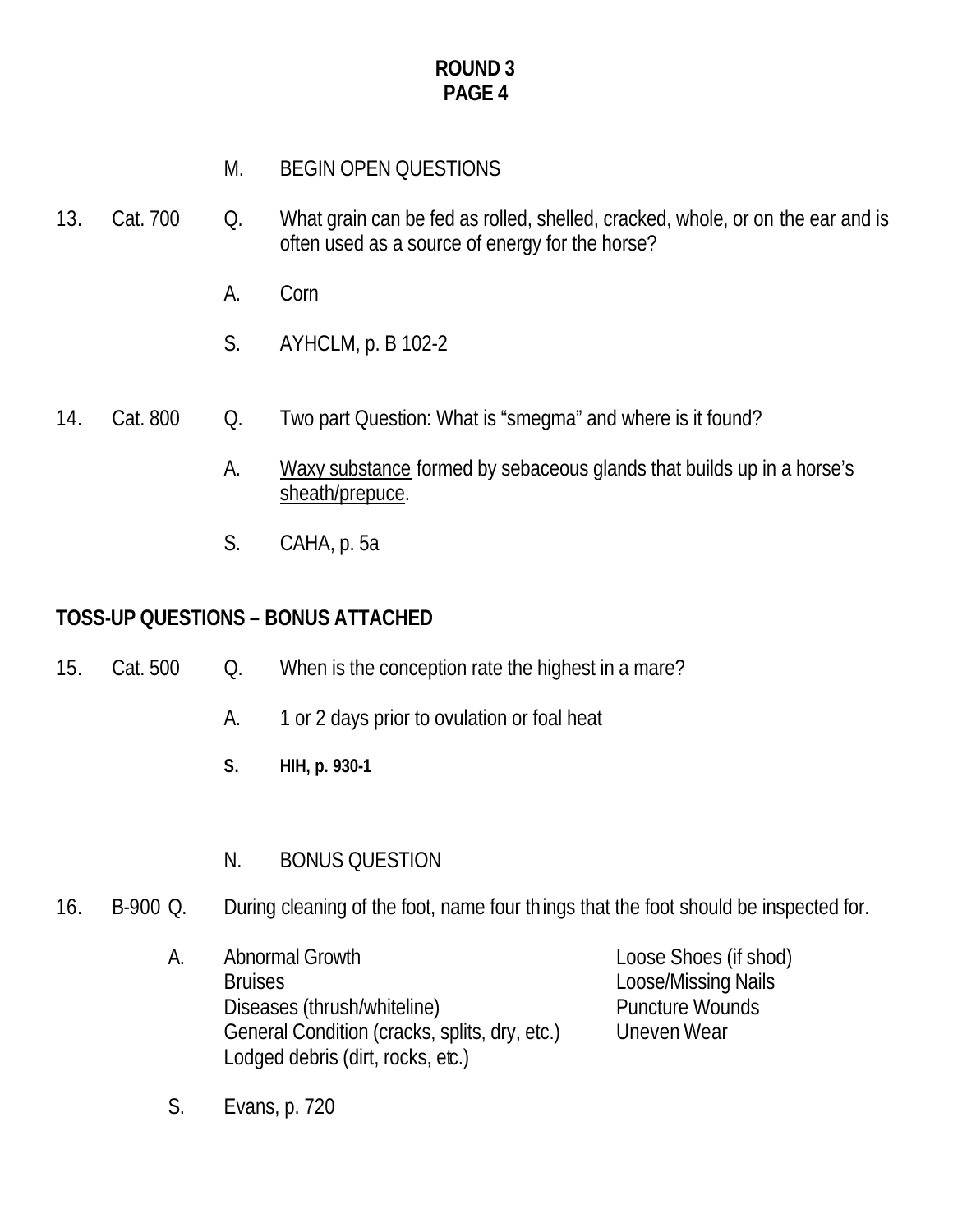- O. RESUME OPEN QUESTIONS
- 17. Cat. 400 Q. Why do you measure a horse's height at the withers?
	- A. It is the tallest, in-mobile, constant part of the horse.
	- B. Evans, p. 151
- 18. Cat. 100 Q. In reference to horse racing, a short fast training run usually 3-4 furlongs in length is referred to as what?
	- A. Blow-out (not Breeze which is an easy work out)
	- T. FCH, p. 382
- 19. Cat. 600 Q. Give the term for the traveling defect when the toe of the hind foot hits the sole or the shoe of the forefoot on the same side.
	- A. Forging
	- S. Evans, p. 179
	- P. TOSS-UP QUESTIONS BONUS ATTACHED
- 20. Cat. 900 Q. Name three considerations when buying bedding.
	- A. Absorbency **Easily Disposed of Cost**<br>Availability **Readily Available** Combustibility Availability Readily Available Dust-free Unpalatable Comfortable
	- B. HIH, p. 330-1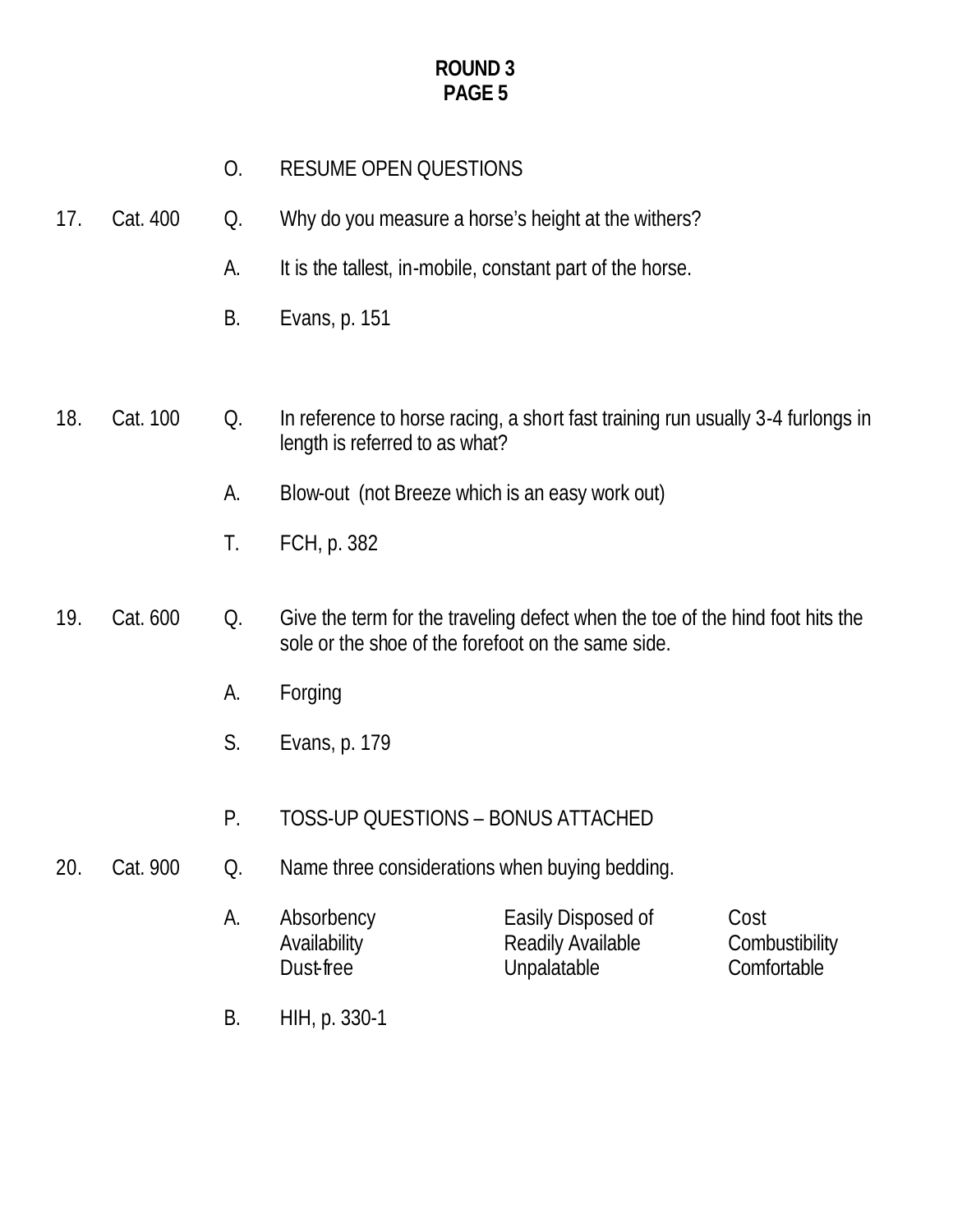- Q. BONUS QUESTION
- 21. B-900 Q. Although straw is a popular bedding for horses, give four (4) disadvantages it may present.
	- A. Horses eat straw High labor in cleaning Highly combustible Lg. Amount of storage room<br>Lg. Volume of debris Difficult to dispose of Difficult to dispose of Dusty **Dusty** Availability Cost
	- S. HIH, p. 330-1

# **RESUME OPEN QUESTIONS**

| 22. | Cat. 400 | Q. | What is the name of the muscles located between the ribs that are involved in<br>inspiration? |
|-----|----------|----|-----------------------------------------------------------------------------------------------|
|     |          | А. | The inter-costal muscles                                                                      |
|     |          | S. | HIH, p. 895-1                                                                                 |
| 23. | Cat. 800 | Q. | What type of tooth is usually not present in a mare?                                          |
|     |          | A. | Canine, Tush or Bridle teeth                                                                  |
|     |          | S. | CAHA, p. 48                                                                                   |
| 24. | Cat. 200 | Q. | What is the term used to describe the canter of the Tennessee Walking<br>Horse?               |
|     |          | A. | Rocking Chair Canter                                                                          |
|     |          | S. | AYHCLM, p. B 110-1L                                                                           |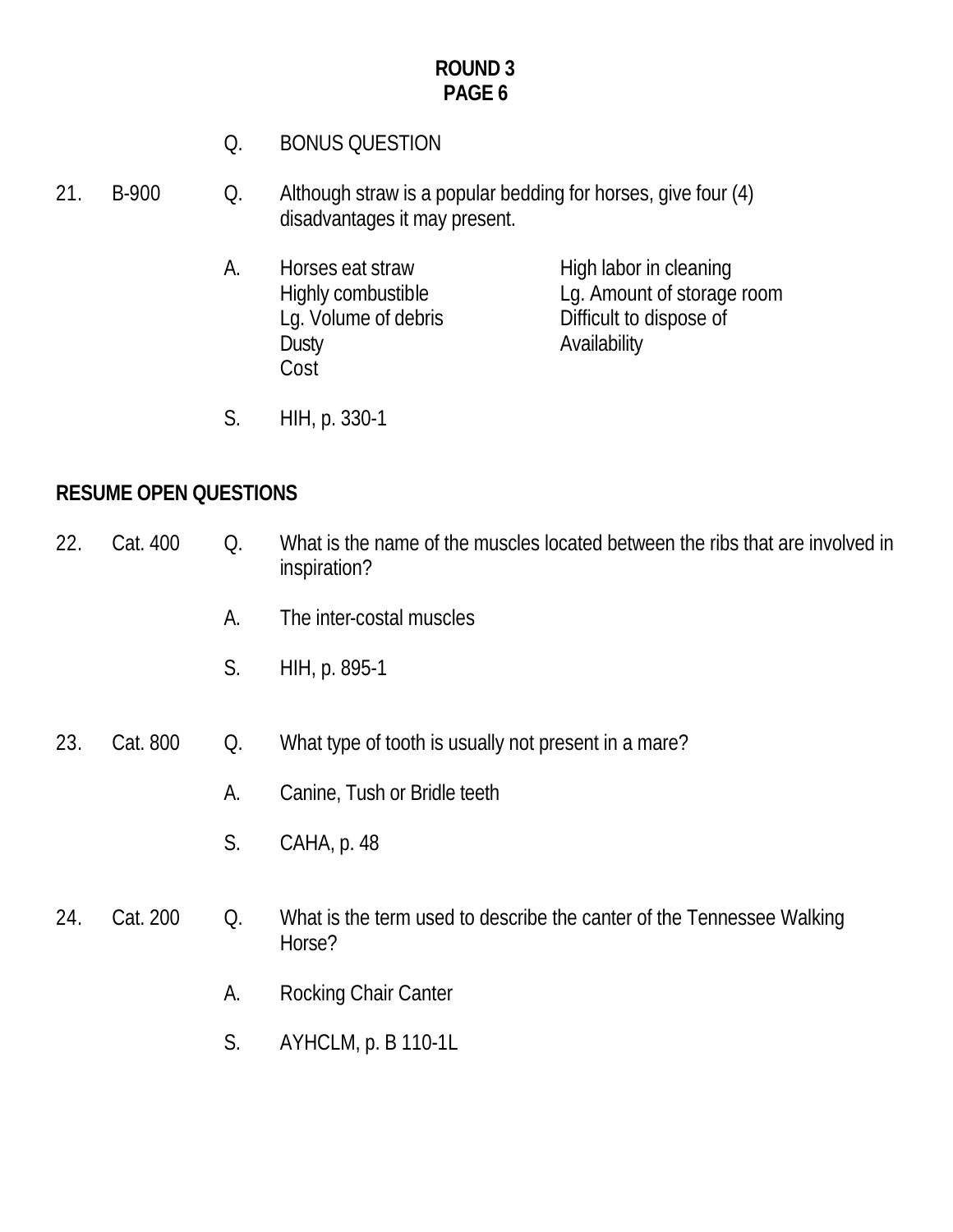- 25. Cat. 700 Q. What physical part of hay contains the highest level of carbohydrates and protein?
	- A. Leaves
	- S. AYHCLM, p. A 337-2L; FCH, p. 68 & HIH, p. 750
	- R. TOSS-UP QUESTION BONUS ATTACHED
- 26. Cat. 600 Q. In which of the following breeds of horse would you see a "suspension" during the trot, the Hackney or the Standardbred?
	- A. Standardbred
	- S. Evans, p. 173
	- S. BONUS QUESTION
- 27. B-400 Q. Name four different areas where the pulse of a horse can be felt using your fingers.
	- A. Facial artery (under the jaw) Transverse facial artery (just below the eye) Lateral dorsal metatarsal artery (on hind leg on outside of cannon bone) Digital arteries (along the fetlock next to the deep digital flexor tendon) Metacarpal artery just below carpus (front leg inside) Base of tail Behind Elbow
	- S. CAHA, p. 62
		- T. RESUME OPEN QUESTIONS
- 28. Cat. 400 Q. Name two (2) areas of hair on the horse that do not shed.
	- A. Eyelashes Tail Mane Tactile hairs of the muzzle
	- S. Evans, p. 129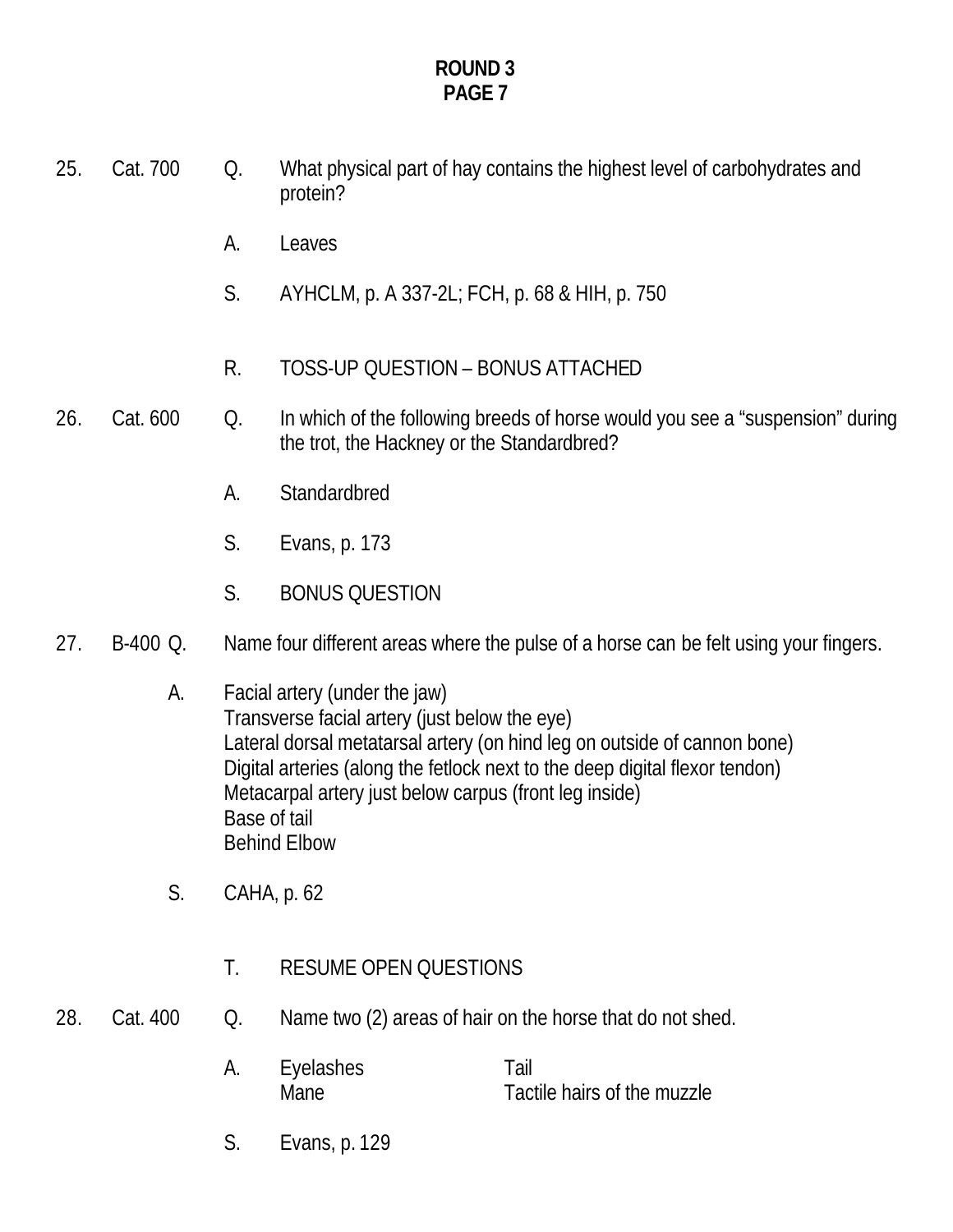# PAGE 8

# **ROUND 3**

| 29. | Cat. 500  | Q. | What is the term used for a mare that takes care of an orphaned foal as her<br>own?                                                                            |
|-----|-----------|----|----------------------------------------------------------------------------------------------------------------------------------------------------------------|
|     |           | А. | Nurse Mare or Surrogate Mare                                                                                                                                   |
|     |           | S. | Evans, p. 428                                                                                                                                                  |
| 30. | Cat. 300  | Q. | A chestnut horse has a hind leg with white that extends to the pastern. In this<br>white area there are liver colored spots. What is the term for these spots? |
|     |           | А. | Ermine or Distal Spots                                                                                                                                         |
|     |           | S. | Evans, p. 83                                                                                                                                                   |
|     |           |    |                                                                                                                                                                |
| 31. | Cat. 800  | Q. | In what "units" is respiration measured?                                                                                                                       |
|     |           | А. | Breathes per Minute (BPM)                                                                                                                                      |
|     |           | S. | HIH, p. 810-1                                                                                                                                                  |
|     |           | U. | <b>LAST QUESTION IN MATCH</b>                                                                                                                                  |
| 32. | Cat. 1000 | Q. | Give the proper term for the raised "bump" in the middle of the mouthpiece of<br>a curb bit.                                                                   |
|     |           | A. | Port                                                                                                                                                           |
|     |           | S. | AYHCLM, p. B 108-3L                                                                                                                                            |
|     |           | V. | <b>END ROUND THREE</b>                                                                                                                                         |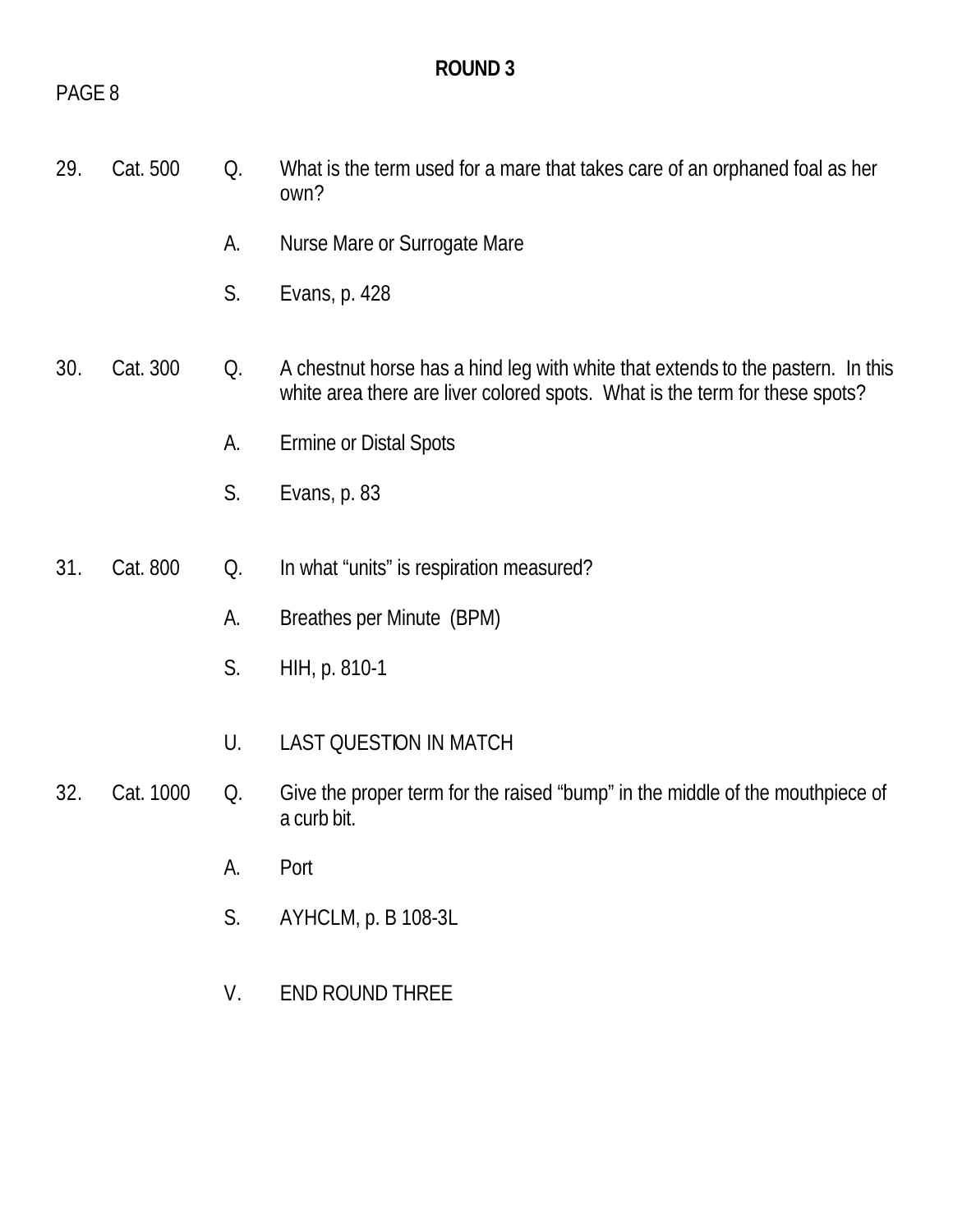#### **2002 EASTERN NATIONAL 4-H HORSE ROUND-UP**

# **Round 4**

#### **BEGIN ONE-ON-ONE**

- 1. Cat. 200 Q. Which breed MUST have an ancestry of 50% or higher of Arabian blood?
	- A. Half-Arabian
	- S. Evans, p. 17
- 2. Cat. 700 Q. What is the main factor to consider when storing hay?
	- A. To protect hay from moisture, heating, elements
	- S. HIH, p. 710-5
- 3. Cat. 500 Q. A healthy foal will normally sleep in what position?
	- A. On its side
	- S. AYHCLM, p. B 112-2L
- 4. Cat. 400 Q. Two Part Question: What is the function of the "panniculus" muscle, and where is it located?
	- A. Muscle under the skin that enables the horse to flick off flies
	- S. Evans, p. 196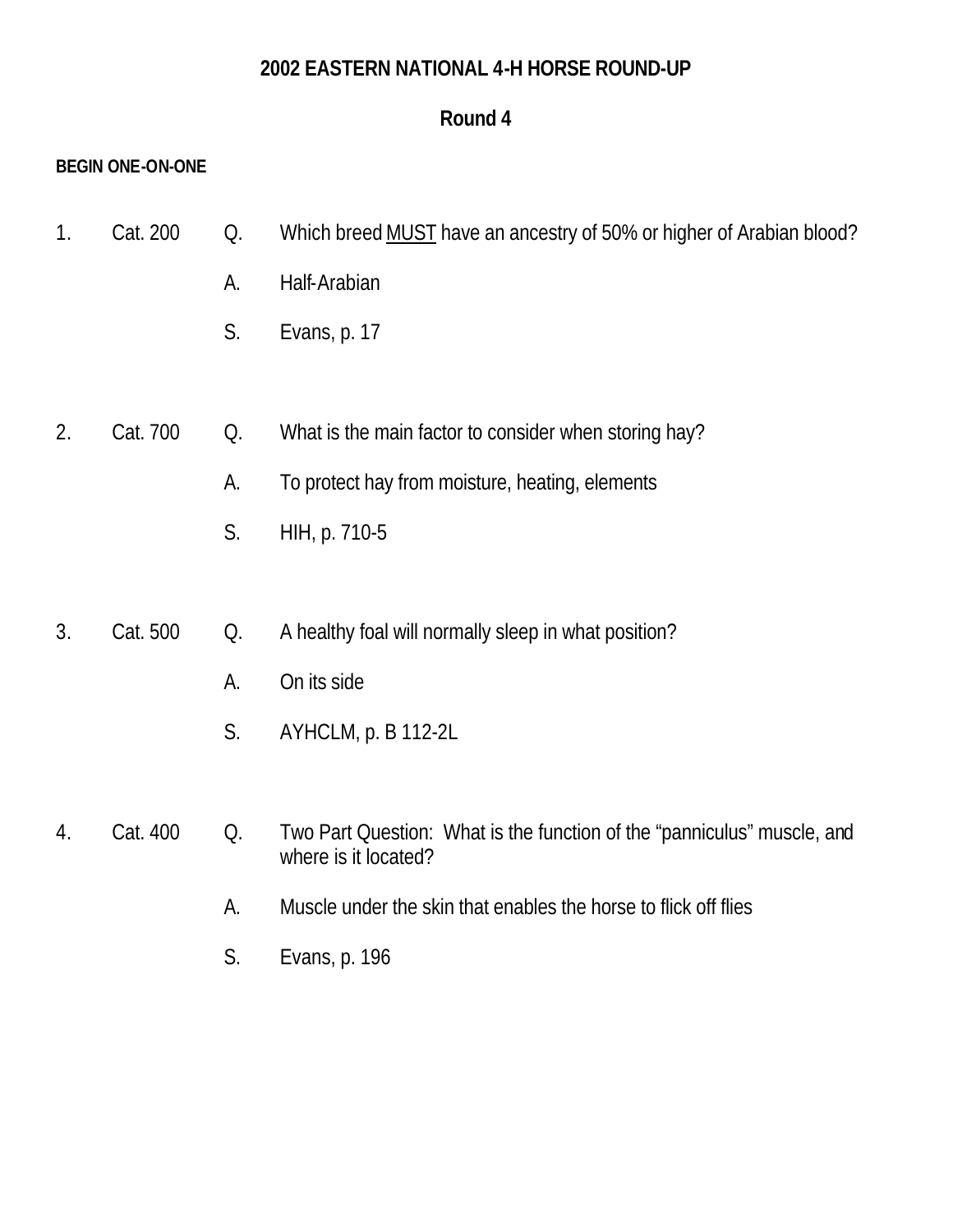- 5. Cat. 600 Q. A horse uses what (2) parts of its body to aid in stability and balance? A. The head and neck S. Evans, p. 141 6. Cat. 600 Q. What part of the horse's body has a conformation problem when it is referred to as being "goose-rumped"? A. Croup S. Evans, p. 154 7. Cat. 100 Q. What is the proper term for the "boss mare" or most dominant horse in a herd? A. Alpha Horse S. Evans, p. 678
- 8. Cat. 800 Q. Which type of parasite commonly feeds on horses at dusk and dawn?
	- A. Mosquito
	- S. AYHCLM, p. B 100-1L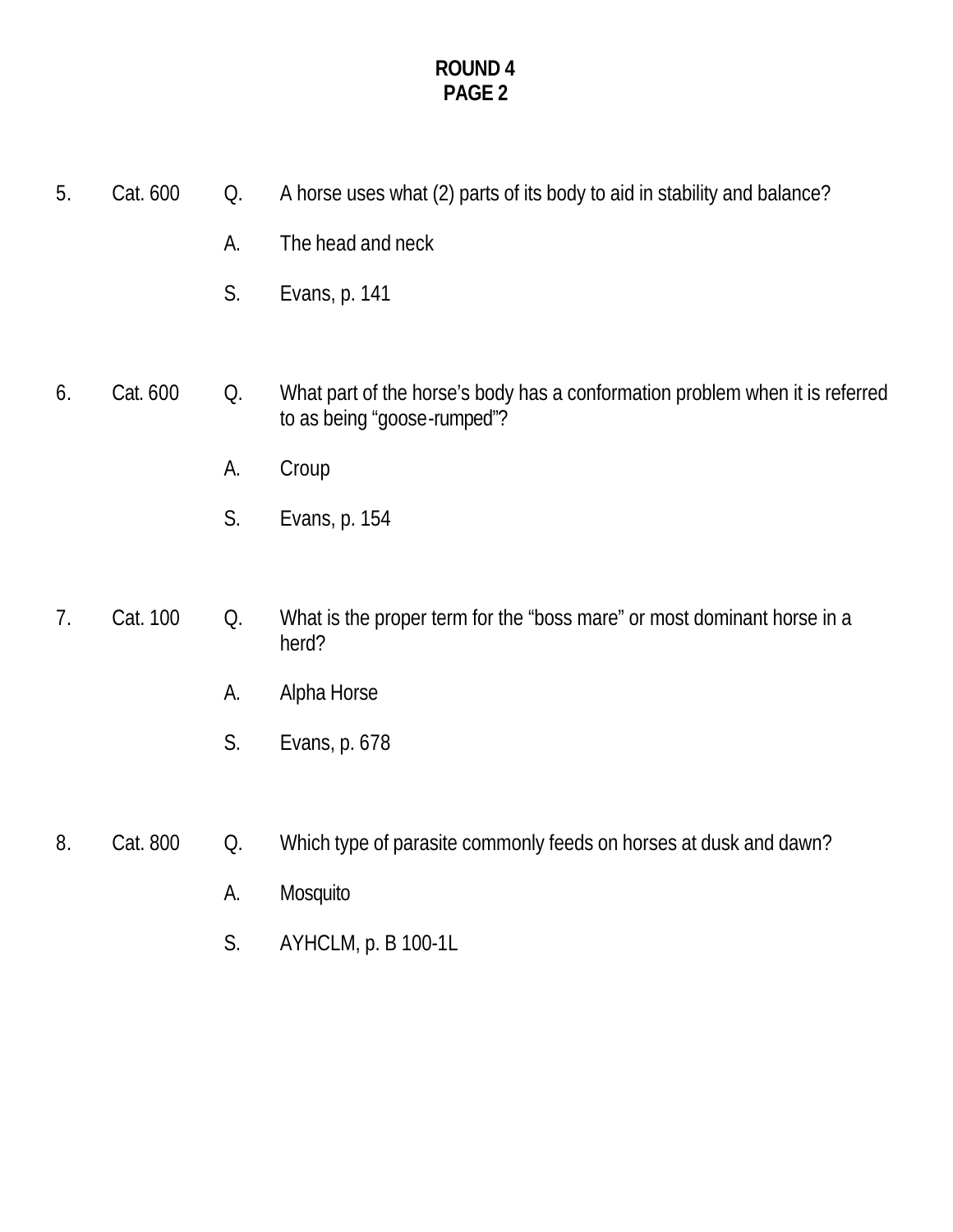| 9.                    | Cat. 900  | Q. | What substance helps to reduce the ammonia level in stalls?                                                                |
|-----------------------|-----------|----|----------------------------------------------------------------------------------------------------------------------------|
|                       |           | A. | <b>Hydrated Lime</b>                                                                                                       |
|                       |           | S. | FCH, p. 193                                                                                                                |
|                       |           |    |                                                                                                                            |
| 10.                   | Cat. 800  | Q. | What characteristic makes Strangles easy to identify?                                                                      |
|                       |           | A. | A puss-filled abscess located between jawbones or base of jaw. Thick or<br>purulent yellow discharge.                      |
|                       |           | S. | FCH, p. 173                                                                                                                |
|                       |           |    |                                                                                                                            |
| 11.                   | Cat. 500  | Q. | In the newborn foal, the navel stump is a site that allows easy access for<br>the invasion of what organism into the body? |
|                       |           | А. | <b>Bacteria</b>                                                                                                            |
|                       |           | S. | AYHCLM, p. B 112-1L                                                                                                        |
|                       |           |    |                                                                                                                            |
| 12.                   | Cat. 1000 | Q. | What is attached to the end of closed or California reins?                                                                 |
|                       |           | А. | A small quirt/Romal                                                                                                        |
|                       |           | S. | HIH, p. 1100-8                                                                                                             |
| <b>END ONE-ON-ONE</b> |           |    |                                                                                                                            |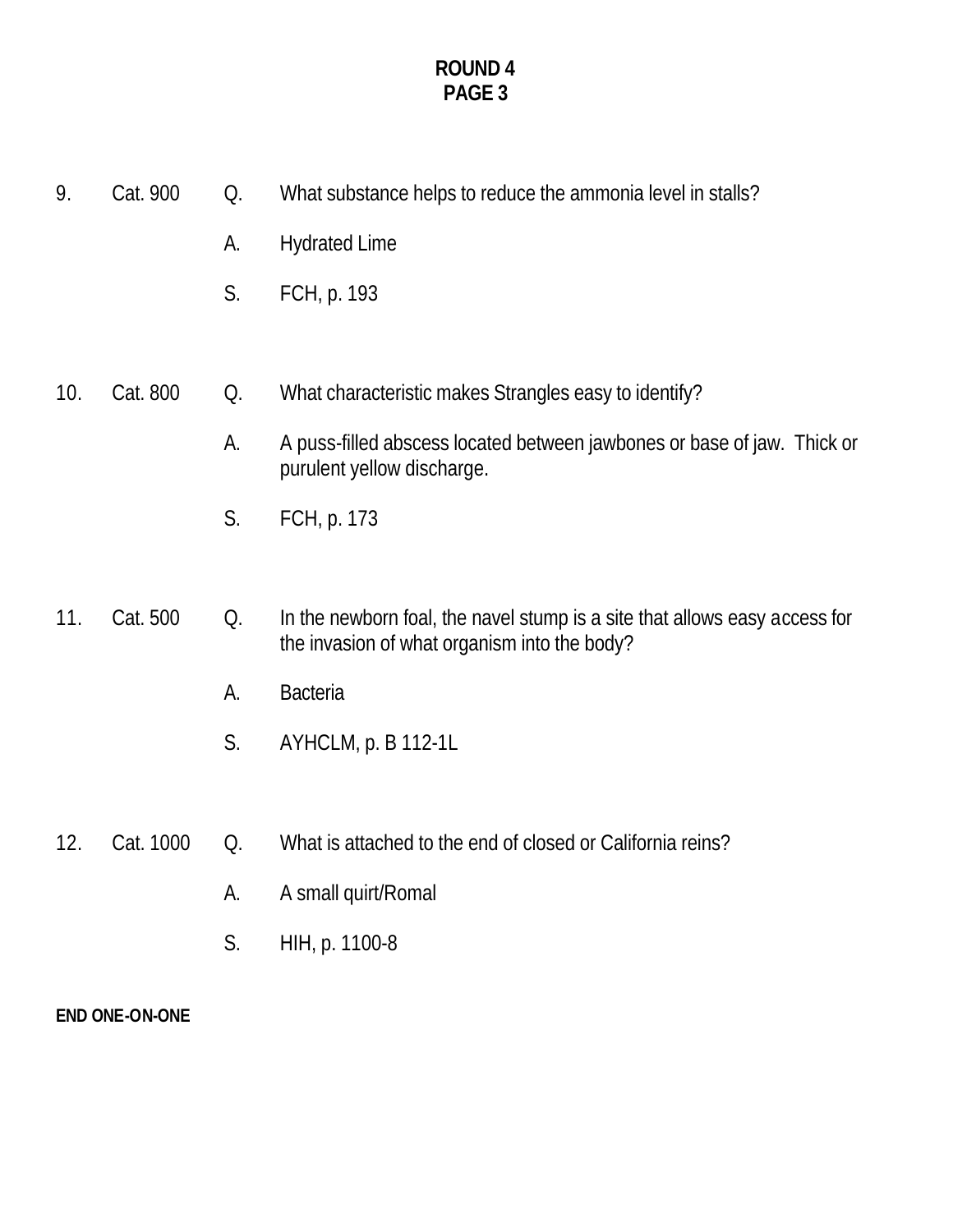# W. BEGIN OPEN QUESTIONS

- 13. Cat. 900 Q. Other than good nutrition, what is the most important factor that improves the appearance of the hair coat?
	- A. Frequent and thorough grooming
	- S. FCH, p. 180
- 14. Cat. 600 Q. What is the term for a neck that has a thickened, rounded underline and a concave top line?
	- A. Ewe neck
	- S. FCH, p. 389 & Evans, p. 145

#### **TOSS-UP QUESTION – BONUS ATTACHED**

- 15. Cat. 400 Q. What primary effect does sweating have on the body of the horse?
	- A. Dissipates heat
	- S. Evans, p. 129 & CAHA, p. 5a

#### **BONUS QUESTION**

- 16. B-900 Q. Name four (4) practices that help to insure a successful fly control program.
	- A. Control of moisture Elimination of breeding materials/Good sanitation Judicious use of insecticides Mechanical control Biological control
	- S. AYHCLM, p. I 200-1L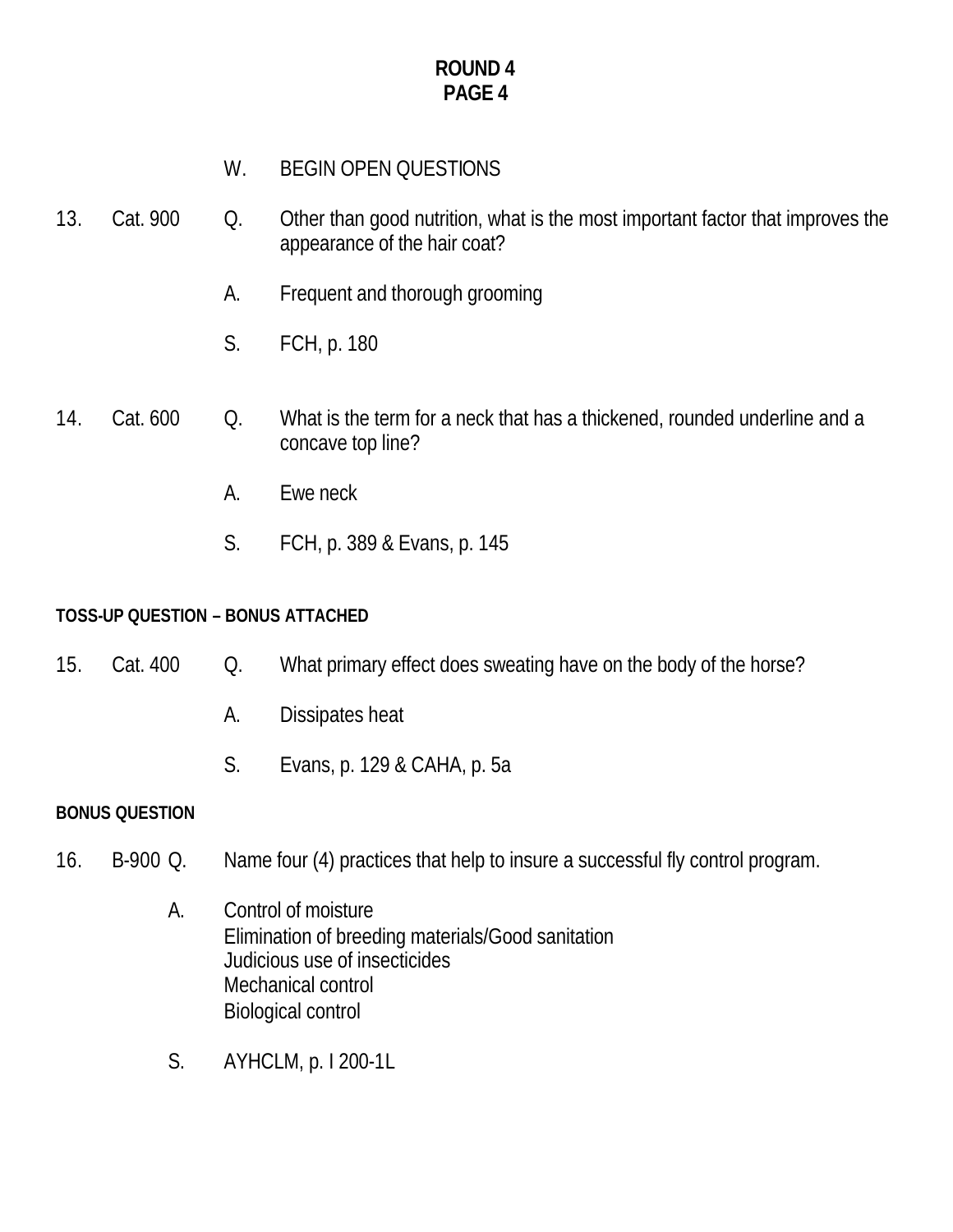# **X. RESUME OPEN QUESTIONS**

- 17. Cat. 800 Q. How would you keep a horse with a broken leg on the ground until the Veterinarian arrives?
	- A. By sitting on its neck and applying pressure to the head will keep the horse on the ground.
	- S. Evans, p. 610
- 18. Cat. 900 Q. What is the term for a horse that is being disobedient by repeatedly turning back towards the barn it is being ridden away from?
	- A. Barn-sour
	- S. FCH, p. 152
- 19. Cat. 300 Q. A coat color of dappled chestnut with a silver or white mane and tail is commonly associated with which breed?
	- A. Shetland Pony or Miniature Horse (could also accept Rocky Mountain Horse)
	- S. Evans, p. 59

#### **TOSS-UP QUESTION – BONUS ATTACHED**

- 20. Cat. 1000 Q. Two Part Question: When would you commonly see a "head bumper" being used on a horse and give a reason why.
	- A. During trailering Horse that is too tall for trailer Horse that is a bad shipped and tends to throw head up or rear during loading or unloading Barn w/ low ceilings/doorways General safety
	- S. AYHCLM, p. I 201-2L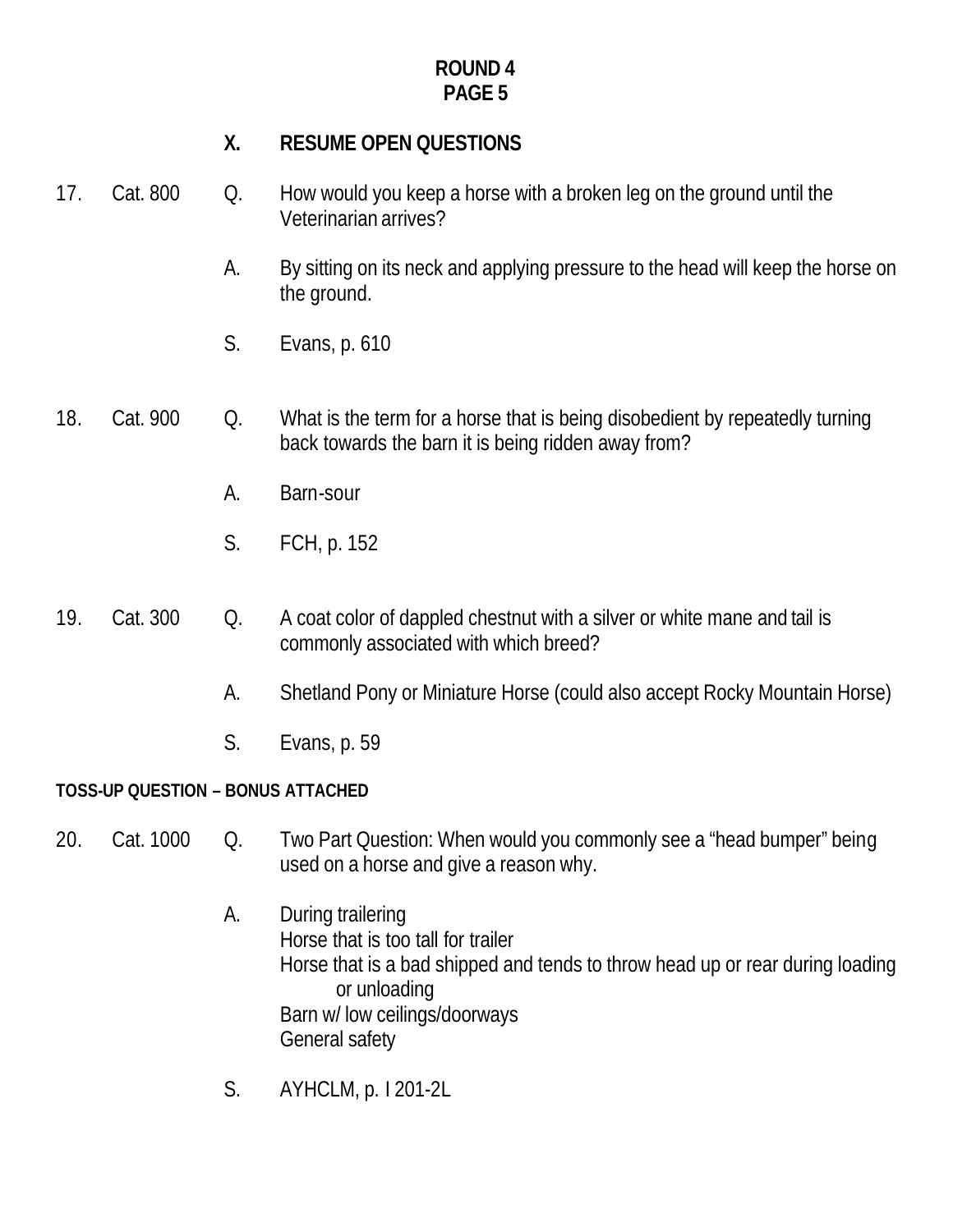#### **BONUS QUESTION**

- 21. B-700 Q. Give six characteristics of a good *pasture area* for horses.
	- A. Adequate foliage free of weeds and toxic plants Adequate shelter – not necessarily man-made Adequate size for # of horses Fence of adequate height – no barb wire Free of obstacles, holes and debris Ready access of salt Ready access of shade Ready access of water Sufficiently dry surface footing
	- S. FCH, p. 103

#### **RESUME OPEN QUESTIONS**

- 22. Cat. 900 Q. In reference to shoeing, what is meant by the term re-set?
	- A. When the farrier uses the same set of shoes for a second time
	- S. Evans, p. 742
- 23. Cat. 100 Q. Giving only one number as an answer, what is the normal respiration rate of a mature horse at rest?
	- A. Accept any number including and within 8 16 breaths per minute
	- S. Evans, p. 108

#### 24. Cat. 700 Q. Which two minerals are needed for the necessary formation of bone?

- A. Calcium and Phosphorous
- S. Evans, p. 221 & FCH, p. 20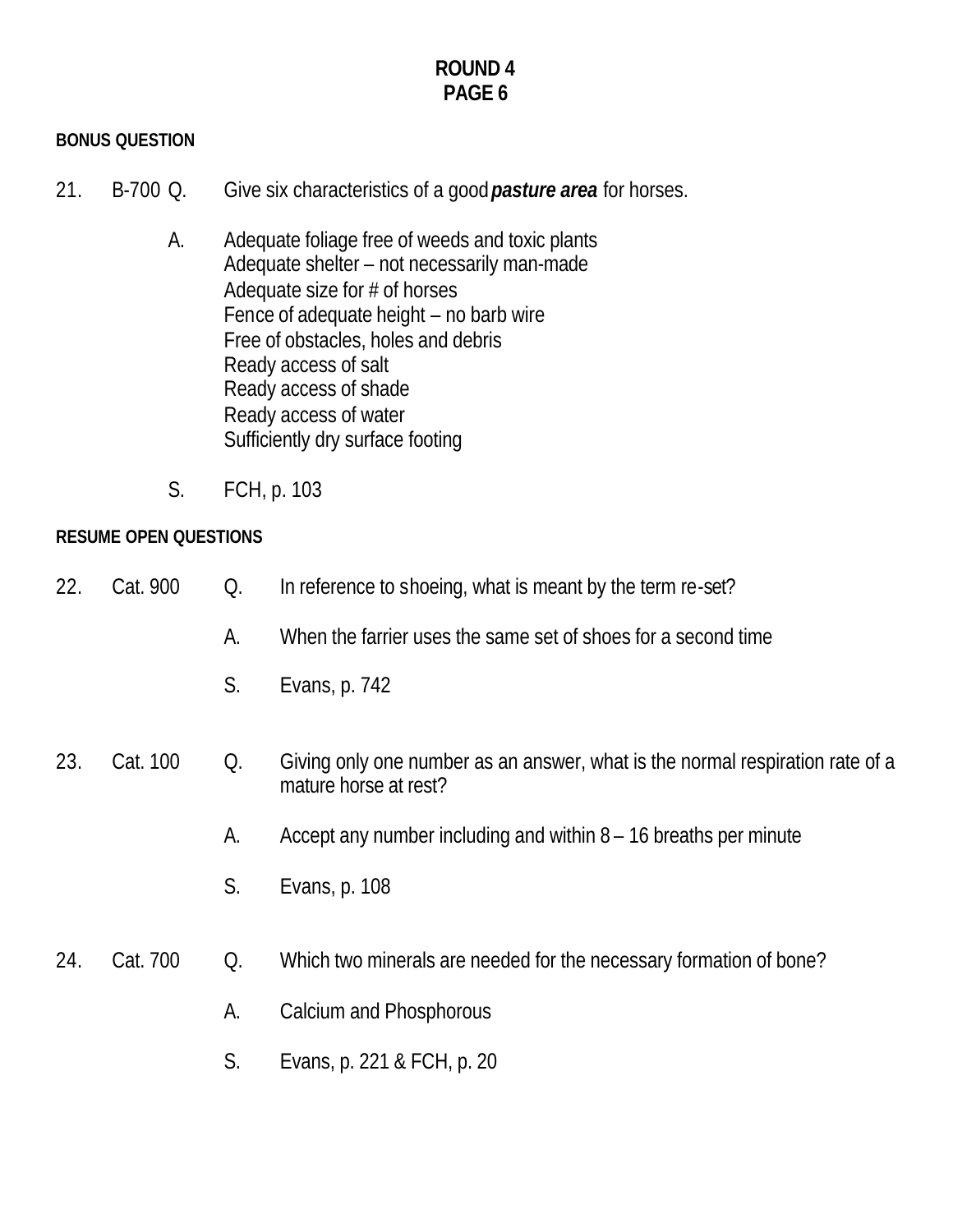- 25. Cat. 400 Q. The Radius and Ulna comprise what structure of the horse?
	- A. The forearm
	- S. Evans, p. 684 & CAHA, p. 10

#### **TOSS-UP QUESTION – BONUS ATTACHED**

- 26. Cat. 200 Q. Identify the breed from the description: This breed of horse has a running walk similar to that of the Tennessee Walking Horse and the Pasos. They have been imported from Mexico since the late 1950's, and range in size from 12 to 13.2 hands. Albinos, pintos and crosses are not eligible for registration. Which breed is this?
	- A. Galiceno (Gal-I-sehn-yo)
	- S. Evans, p. 45

#### **BONUS QUESTION**

- 27. B-500 Q. Name (5) behaviors of a mare in diestrus towards a stallion.
	- A. Biting Squealing Kicking Tail Switching **Striking**
	- S. AYHCLM, p. I 226-2L

#### **RESUME OPEN QUESTIONS**

- 28. Cat. 500 O. Name three of the criteria used to evaluate stallion semen.
	- A. Concentration Motility Morphology **Volume**
	- S. Evans, p. 365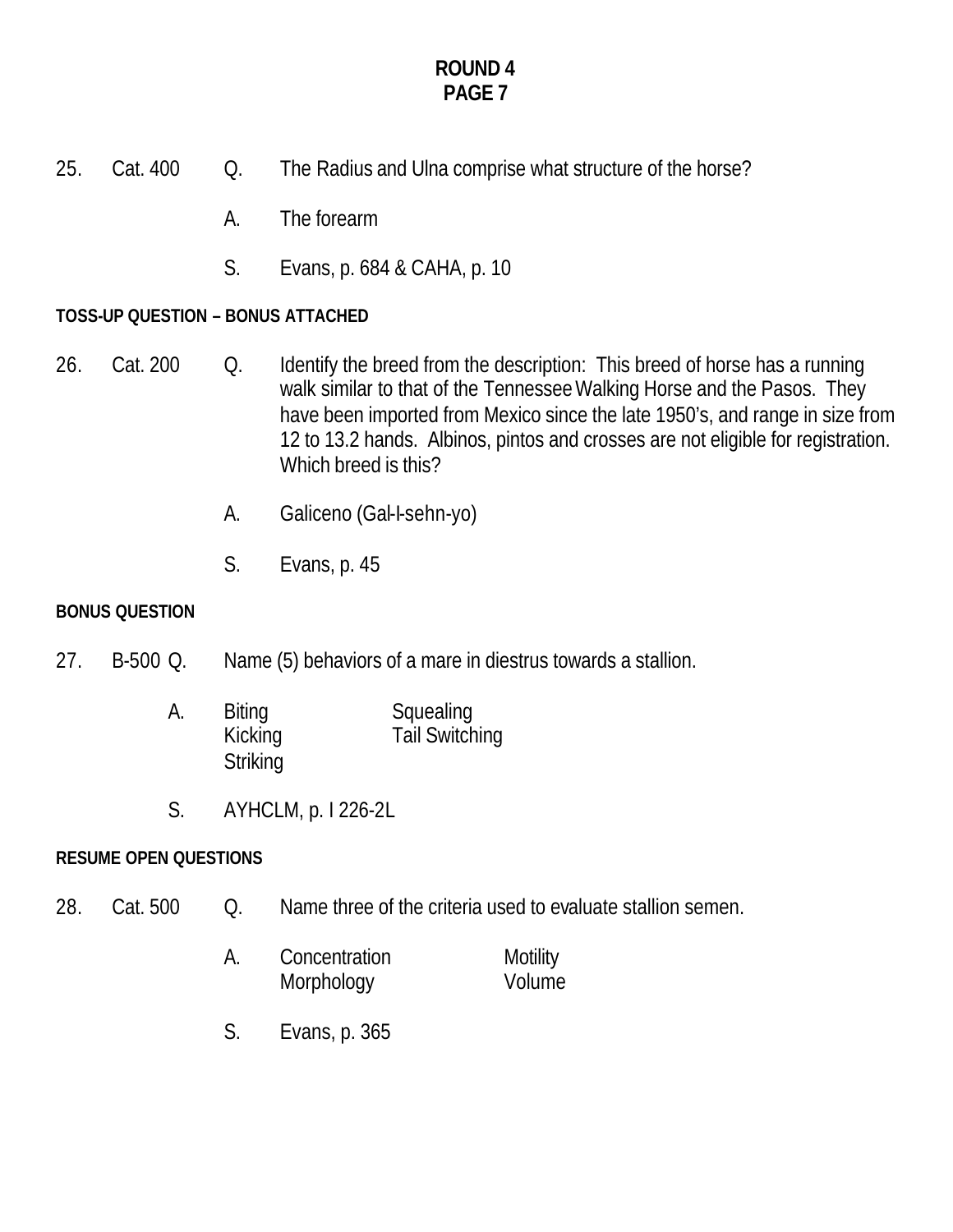- 29. Cat. 600 Q. Which gait of the horse is referred to as the "horse's most useful gait" and has been termed the "nearly ideal form of locomotion"? A. The Walk S. Evans, p. 172 30. Cat. 800 Q. If a horse consistently rubs its tail, name two parasites that may be present? A. Internally – pinworms Externally – ticks, mites, lice; allergic reaction to biting midge S. FCH, p. 158 31. Cat. 900 Q. When shipping one horse in a two-horse trailer, on which side of the trailer should the horse be loaded? A. Left side
	- S. AYHCLM, p. I 104-6L

# **LAST QUESTION IN MATCH**

- 32. Cat. 800 Q. Concerning Equine Infectious Anemia, what specific item does the Coggins Test reveal?
	- A. Presence of ANTIBODIES against the EIA virus
	- S. Evans, p. 600 & HIH, p. 630-1

# **END ROUND FOUR**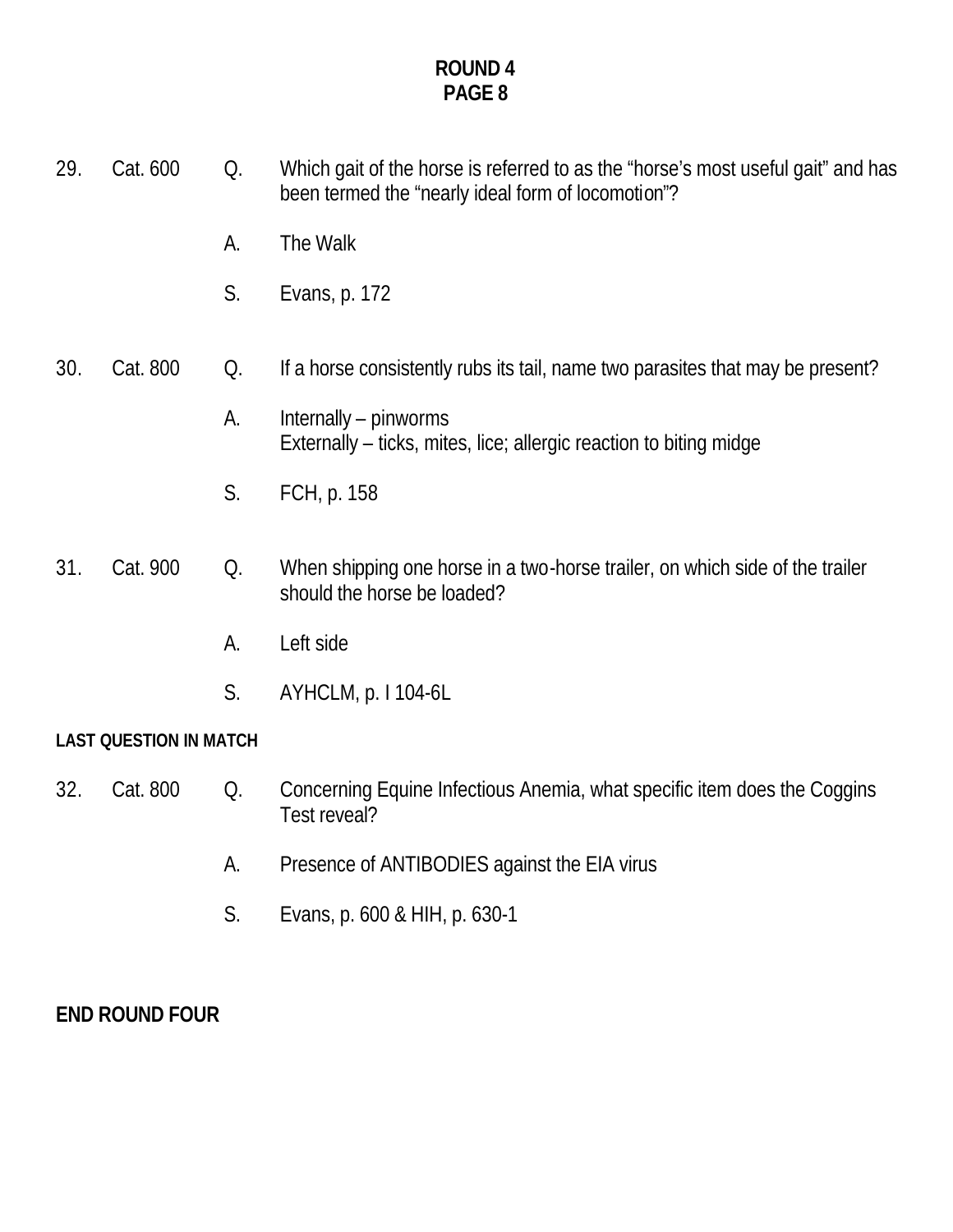#### **2002 EASTERN NATIONAL 4-H HORSE ROUND-UP**

# **Round 5**

#### **BEGIN ONE-ON-ONE**

- 1. Cat. 400 Q. In the horse, the nose, ears and eyes are referred to as what type of organs?
	- A. Specialized Sensory Organs
	- S. Evans, p. 118
- 2. Cat. 300 Q. What is the most frequent color of the Welsh Mountain pony?
	- A. Gray
	- S. Evans, p. 61

# 3. Cat. 700 Q. When harvesting Timothy hay, it should be cut no later than what stage?

- A. "Boot" stage when head begins to appear thru sheath
- S. FCH, p. 69
- 4. Cat. 900 Q. Which parasite of the horse comes in two types biting and sucking?
	- A. Lice
	- S. HIH, p. 415-6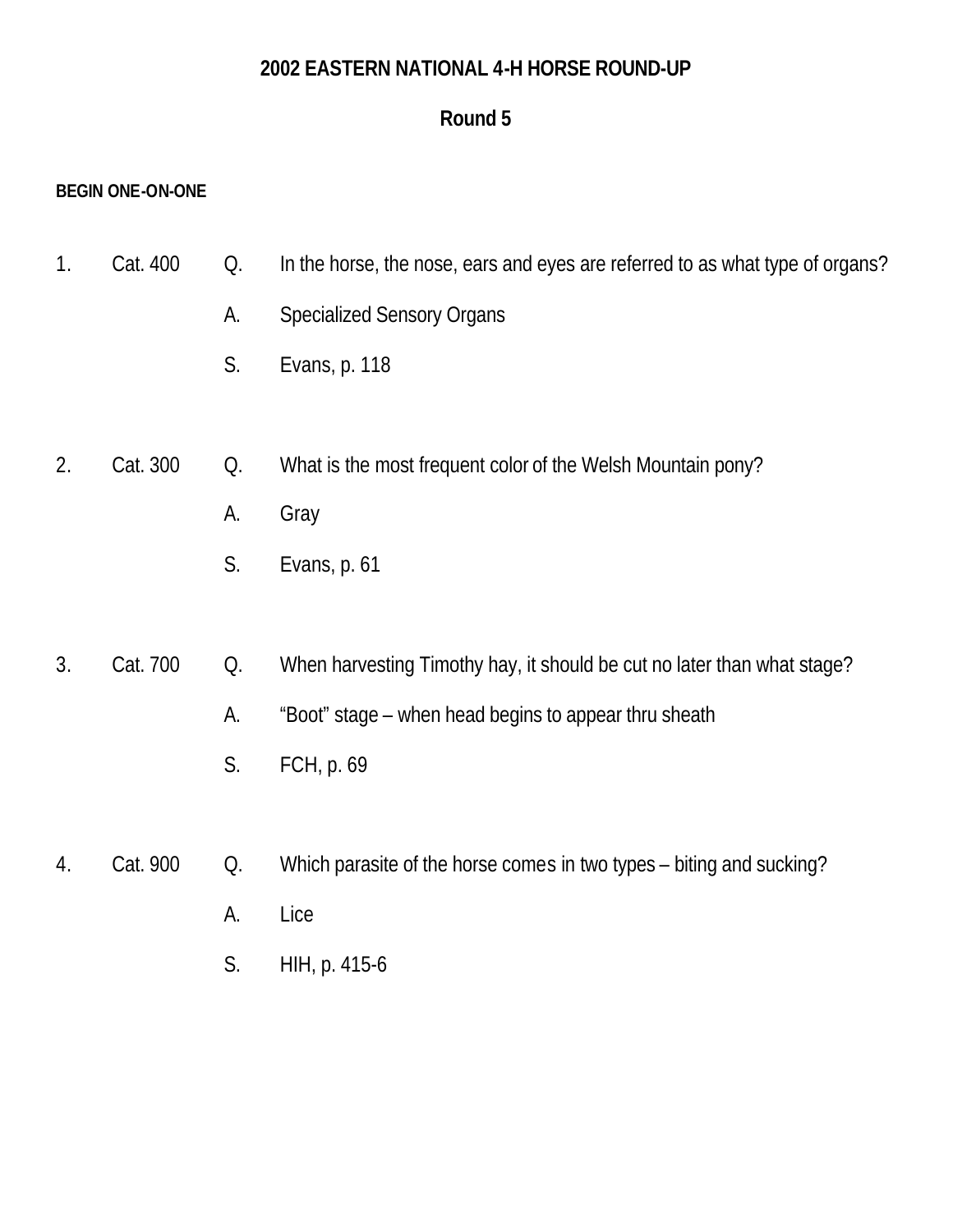- 5. Cat. 900 Q. What are two major preparation steps needed before installing rubber mats in a stall?
	- A. Floor is level Floor is well packed Good drainage
	- S. HIH, p. 320-2

## 6. Cat. 600 Q. A horse that travels with a rolling gait and a heavy front end often has what type of wither conformation?

- A. Low, flat, round, thick withers or mutton withered
- S. Evans, p. 151

# 7. Cat. 200 Q. What is the name for the synthetic breed that resulted from crossing a Morgan and an Arabian?

- A. Morab
- S. Evans, p. 45

# 8. Cat. 200 Q. What breed of horse is registered on a temporary basis until it reaches five years of age?

- A. American Miniature Horse
- S. HIH, p. 154-1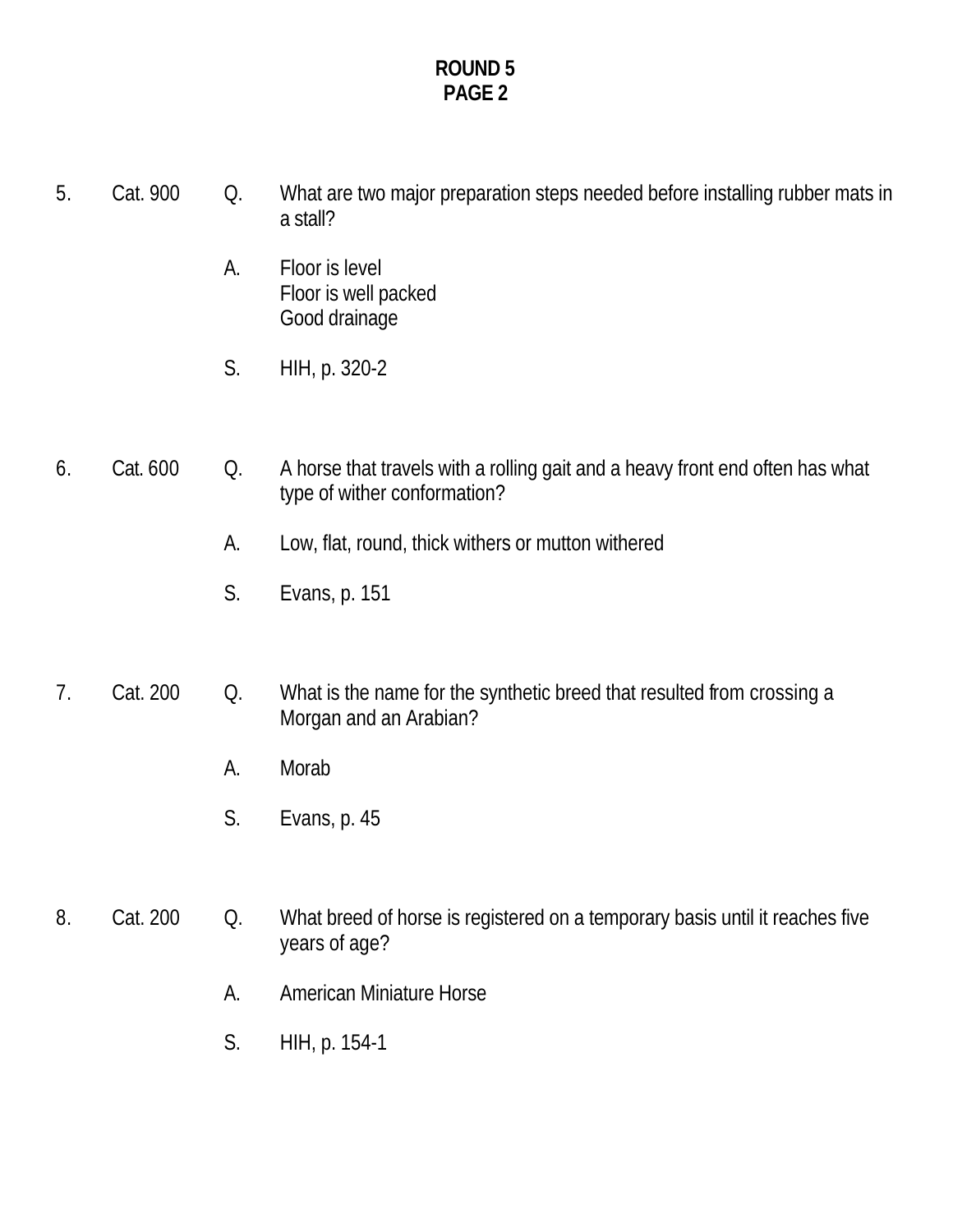| 9.  | Cat. 900 | Q. | What is one of the oldest method of identification for horses?            |
|-----|----------|----|---------------------------------------------------------------------------|
|     |          | А. | Hot Iron Branding                                                         |
|     |          | S. | Evans, p. 742                                                             |
|     |          |    |                                                                           |
| 10. | Cat. 500 | Q. | The expulsion of a fetus prior to (300) days of gestation is called what? |
|     |          | А. | Abortion                                                                  |
|     |          | S. | Evans, p. 425                                                             |
|     |          |    |                                                                           |
| 11. | Cat. 800 | Q. | What simple test is used to determine dehydration in the horse?           |
|     |          | A. | A skin pliability test/pinch test                                         |
|     |          | S. | AYHCLM, p. 425-2                                                          |
|     |          |    |                                                                           |
| 12. | Cat. 900 | Q. | What type of stall door is the safest and easiest to use around horses?   |

- - A. Sliding Doors
	- S. HIH, p. 320-6

# **END ONE-ON-ONE**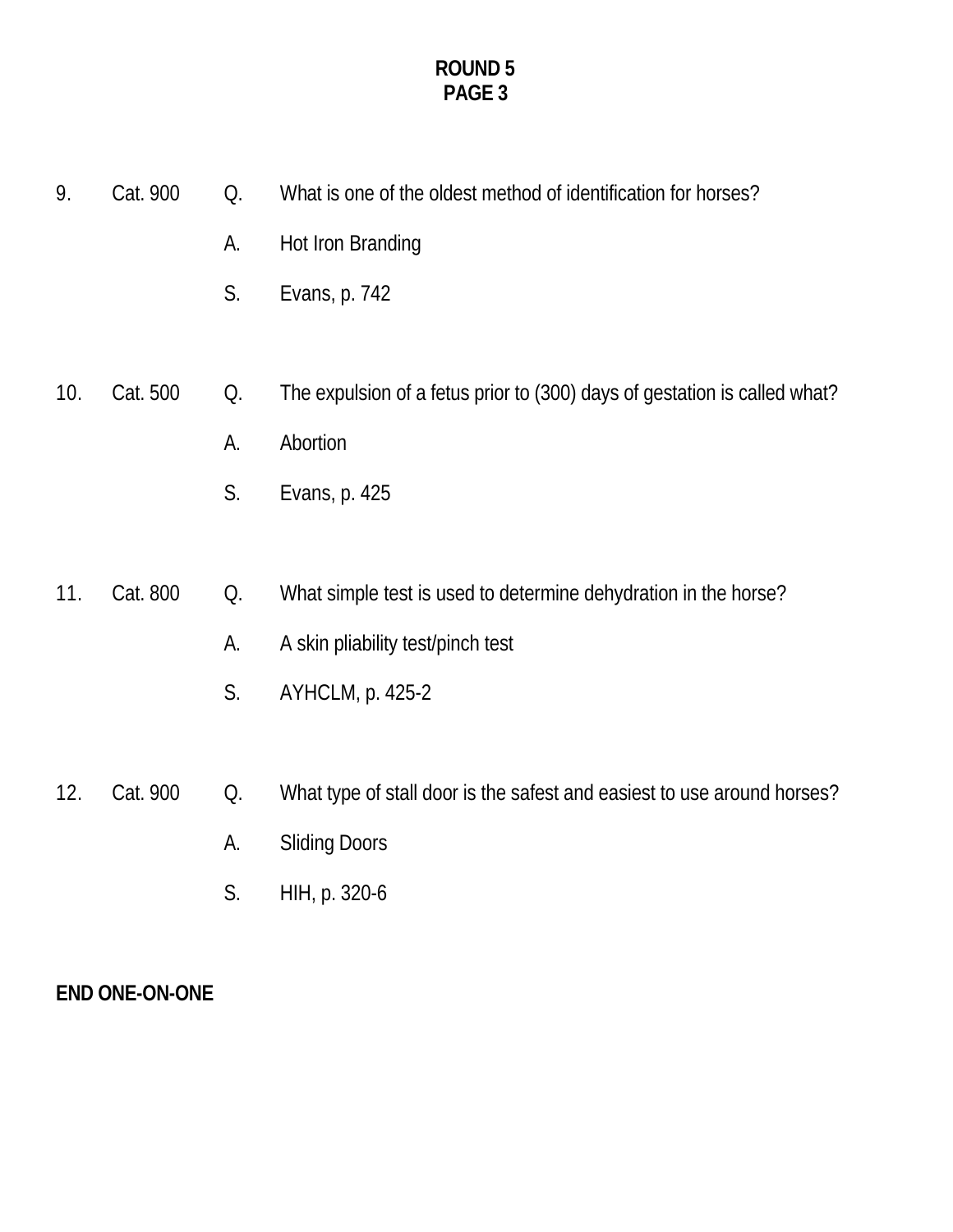#### **BEGIN OPEN QUESTIONS**

- 13. Cat. 600 Q. The speed of a horse is determined by stride length and what other factor?
	- A. Stride frequency or rapidity
	- S. Evans, p. 169
- 14. Cat. 700 Q. Give two reasons why soybean meal is a popular supplement.
	- A. High in protein Economical or cheaper
	- S. AYHCLM, p. A 302-1L , Evans, p. 256 & FCH, p. 142

#### **TOSS-UP QUESTION – BONUS ATTACHED**

- 15. Cat. 1000 Q. What piece of equipment is used in conjunction with a curb bit but not with a snaffle bit?
	- A. Curb Strap/Chain
	- S. HIH, p. 1100-8

#### **BONUS QUESTION**

16. B-600 Q. Name the five types of walk that may be called for in a dressage test.

|  | Working Walk     | <b>Collected Walk</b> |  |  |
|--|------------------|-----------------------|--|--|
|  | Medium Walk      | <b>Extended Walk</b>  |  |  |
|  | <b>Free Walk</b> |                       |  |  |

S. Evans, p. 174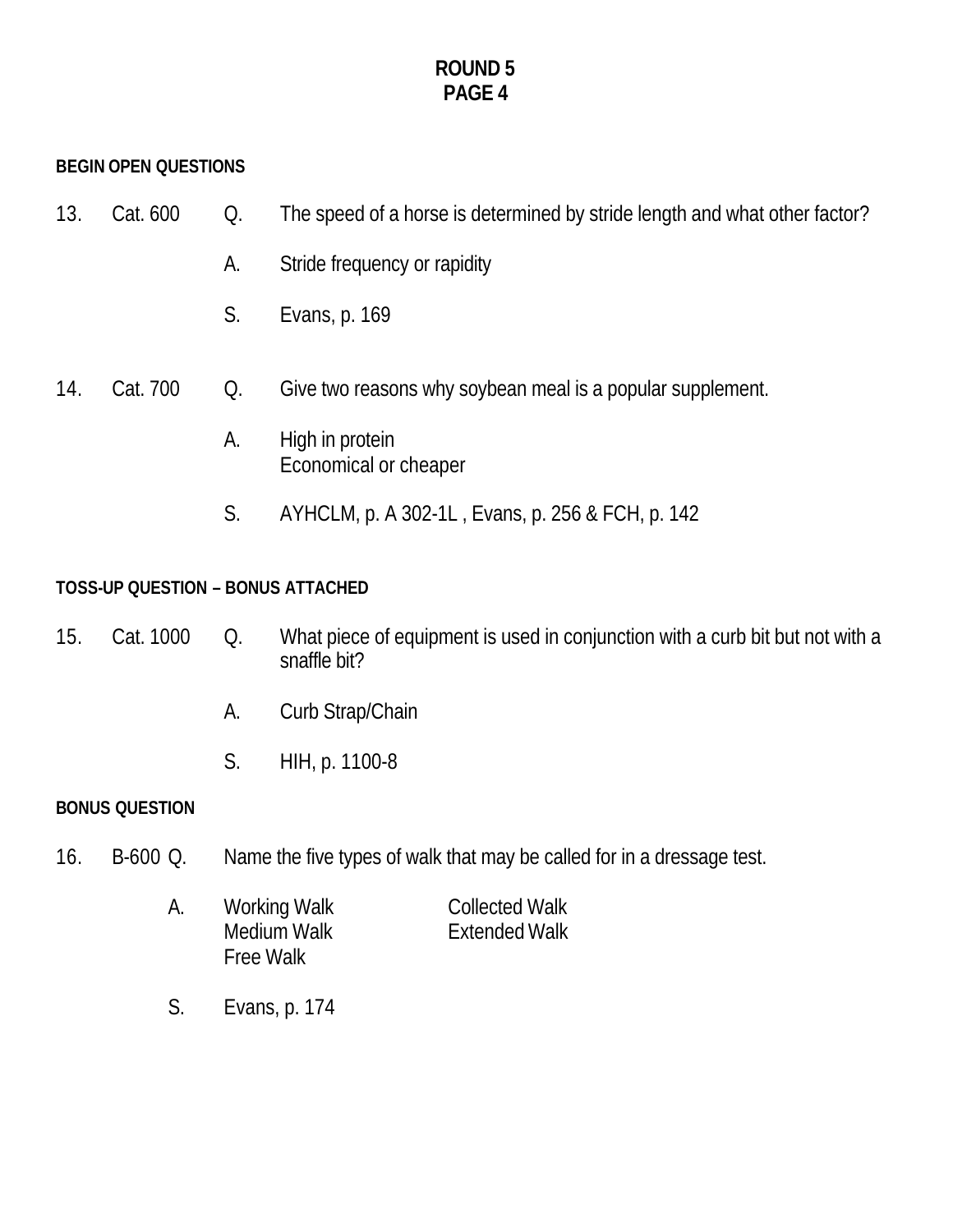#### **RESUME OPEN QUESTIONS**

- 17. Cat. 400 Q. What is the term for the type of vision where the horse sees the same scene with both eyes?
	- A. Binocular Vision
	- S. HIH, p. 1220-1
- 18. Cat. 600 Q. What is the term for a swelling of the synovial membrane lining a joint or tendon sheath which does not cause lameness?
	- A. Wind gall/wind puff
	- S. FCH, p. 408
- 19. Cat. 500 Q. Which hormone stimulates spermatogenesis or the production of sperm in the stallion?
	- A. FSH
	- S. AYHCLM, p. A 32701L & HIH, p. 290

#### **TOSS-UP QUESTION – BONUS ATTACHED**

- 20. Cat. 900 Q. What sound acts as a warning signal between horses?
	- A. Snort
	- S. FCH, p. 153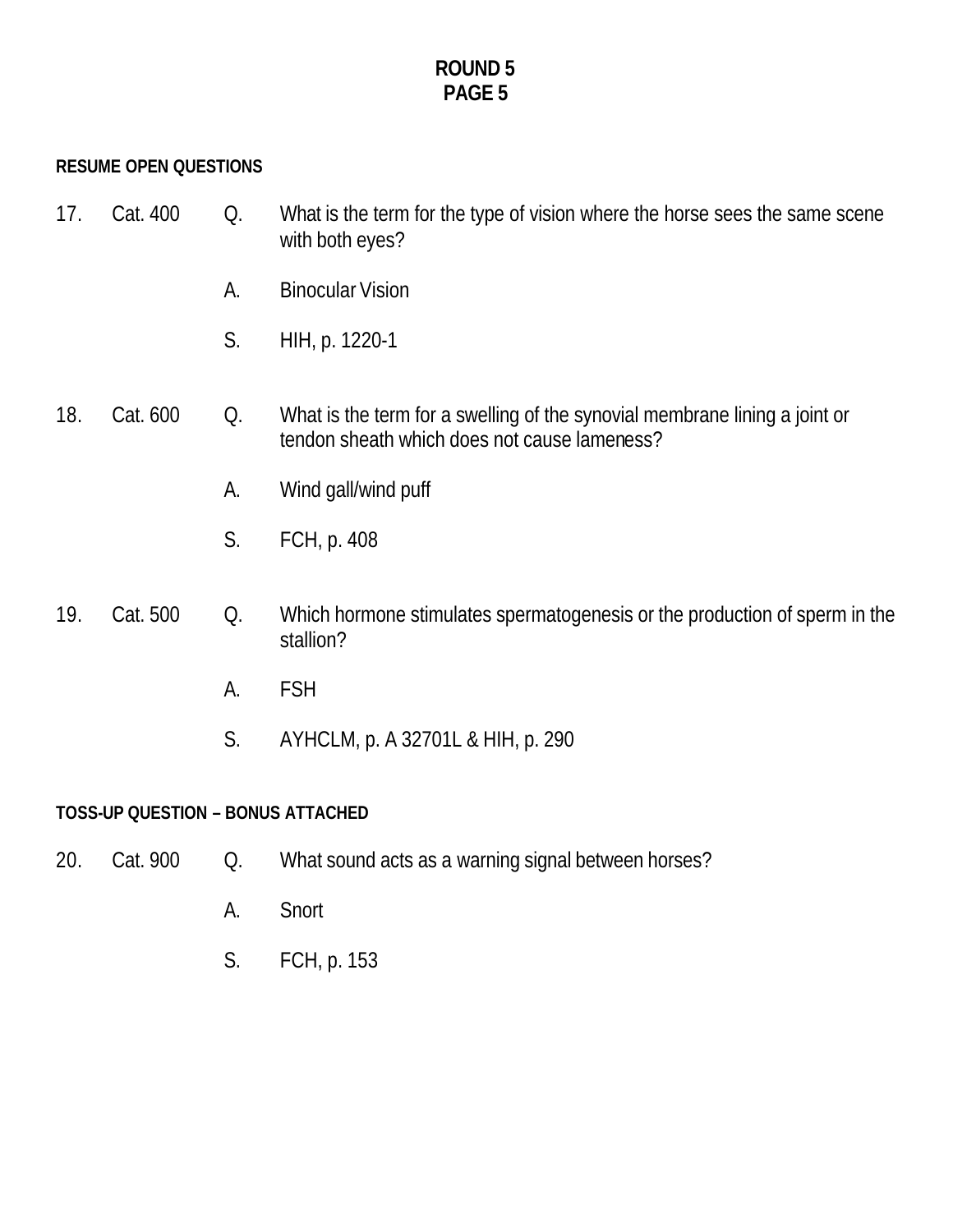#### **BONUS QUESTION**

- 21. B-100 Q. Name six corrective or therapeutic horse shoes.
	- A. Bar across break-over point Heart bar shoe Bar shoe **Heel caulks** Caulk at first outside nail hole Lateral toe extension w/ trailer Chadwick spring Rolled to Bolled to Rolled to Bolled to Rolled to Bolled to Bolled to Bolled to Bolled to Bolled to Bolled to Bolled to Bolled to Bolled to Bolled to Bolled to Bolled to Bolled to Bolled to Bolled to Bolled Egg Bar Slippered heels Half rim Square toe Half shoe Trailer
	- S. Evans, p. 749

#### **RESUME OPEN QUESTIONS**

- 22. Cat. 300 Q. What color are a horse's hooves usually at birth?
	- A. White
	- S. Evans, p. 82
- 23. Cat. 800 Q. What is the general term for sever, painful cramping of large muscle masses, resulting in discoloration of the urine from the by-products of muscle destruction?
	- A. Tying-Up, Azoturia, Black water disease, Monday Morning Sickness
	- S. FCH, p. 407
- 24. Cat. 900 Q. When would you use a hospital plate on a shoe?
	- A. When the foot is abscessed or the sole has an injury. It is easy to remove and apply medication to the bottom of the foot, also keeps out debris
	- S. HIH, p. 515-5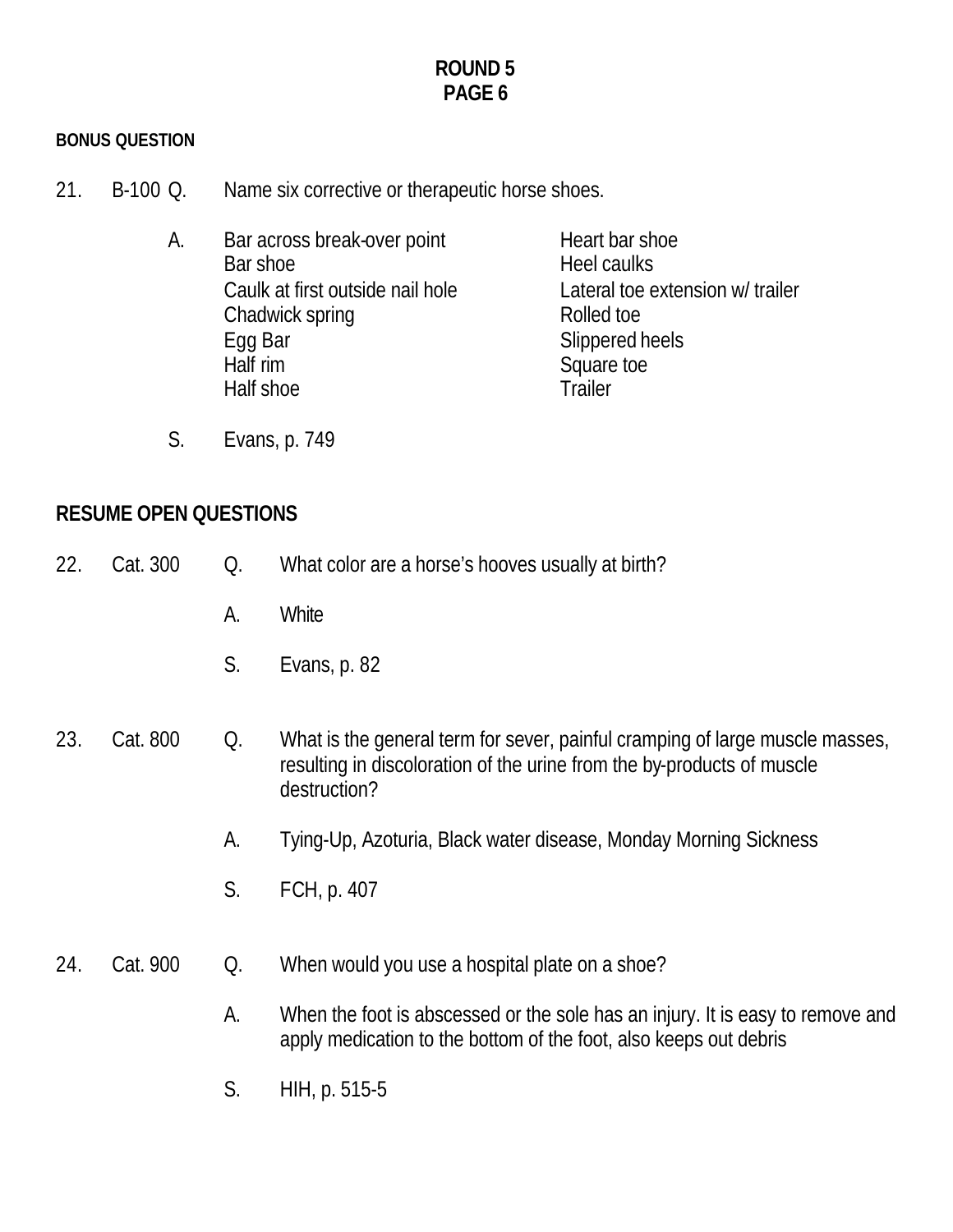- 25. Cat. 100 Q. What is a "Perlino"?
	- A. A coat color that is a double dilution of the bay coat color
	- S. Evans, p. 81

# **TOSS-UP QUESTION - BONUS ATTACHED**

# 26. Cat. 800 Q. In reference to a wound, what is meant by the term "golden period"?

- A. The elapsed time from injury to closure, after which suturing a wound would do little good.
- S. HIH, p. 440-3

#### **BONUS QUESTION**

- 27. B-1000 Q. Name four (4) hitches used to tie a load on a pack saddle.
	- A. Arizona Single-diamond<br>Double-diamond Squaw Double-diamond Half-diamond Triple
	- S. AYHCLM, p. B 118-1L & HIH 1125-1

#### **RESUME OPEN QUESTIONS**

- 28. Cat. 600 Q. What is measured from the chest floor to the top of the withers?
	- A. Depth of heart or Heart Girth
	- S. AYHCLM, p. A 323-2L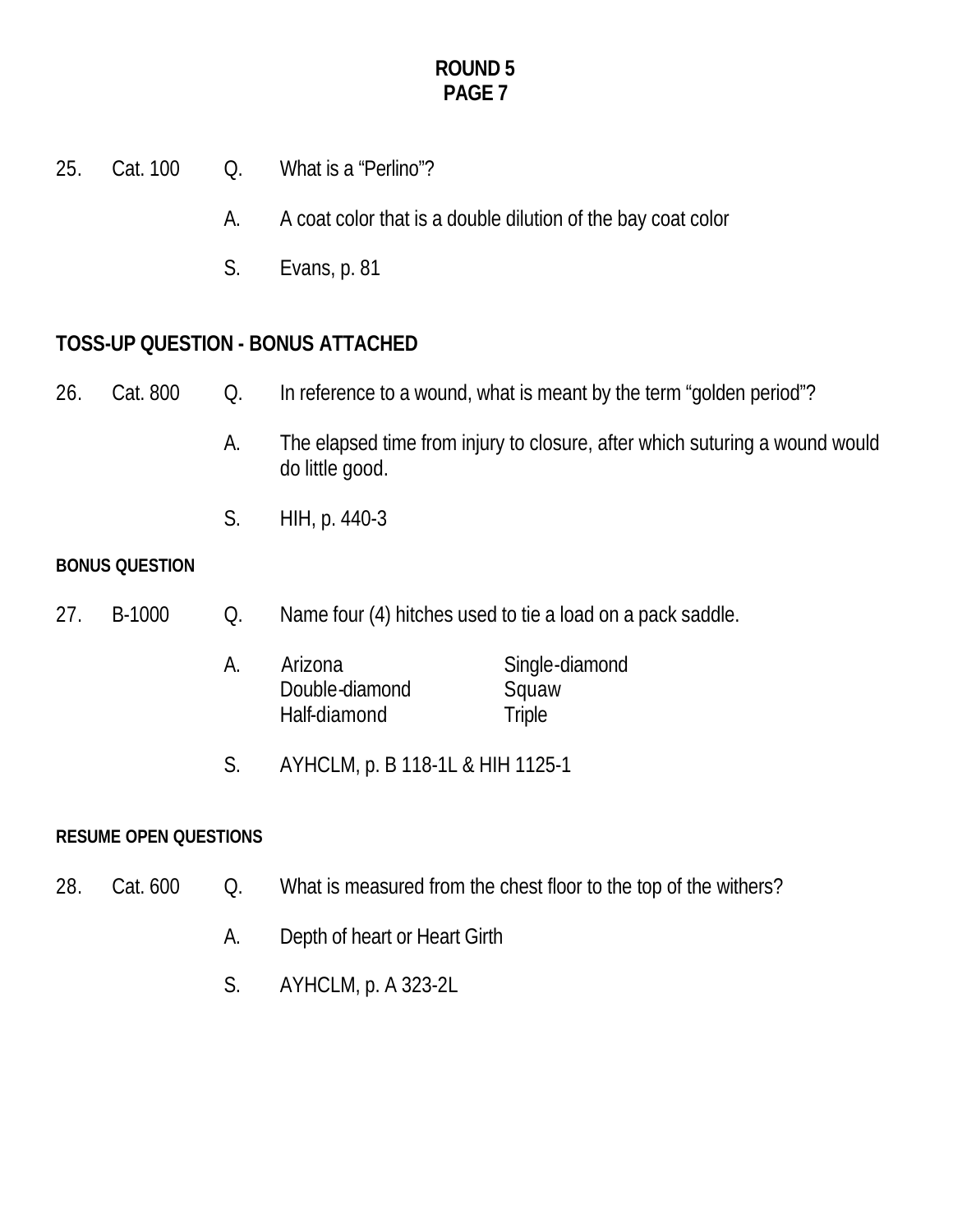- 29. Cat. 900 Q. Two Part Question: Which type of wood is least preferred for horse fence and why?
	- A. Soft Pines (Douglas Fir, Western Pine, White Pine) Weak in strength Very tasty to horses – invites chewing
	- S. FCH, p. 185
- 30. Cat. 800 Q. At what stage are Red Maple leaves toxic to horses?
	- A. When they are wilted or dried.
	- S. FCH, p. 331
- 31. Cat. 400 Q. What type of effect does a shoulder "sweeney" have on a horse's performance?
	- A. Little or no effect
	- S. Evans, p. 703

#### **LAST QUESTION IN MATCH**

32. Cat. 1000 Q. What is the name of a colorful woven blanket used with a western saddle that is made from wool?

Navajo

S. HIH, p. 1100-5

**END ROUND FIVE**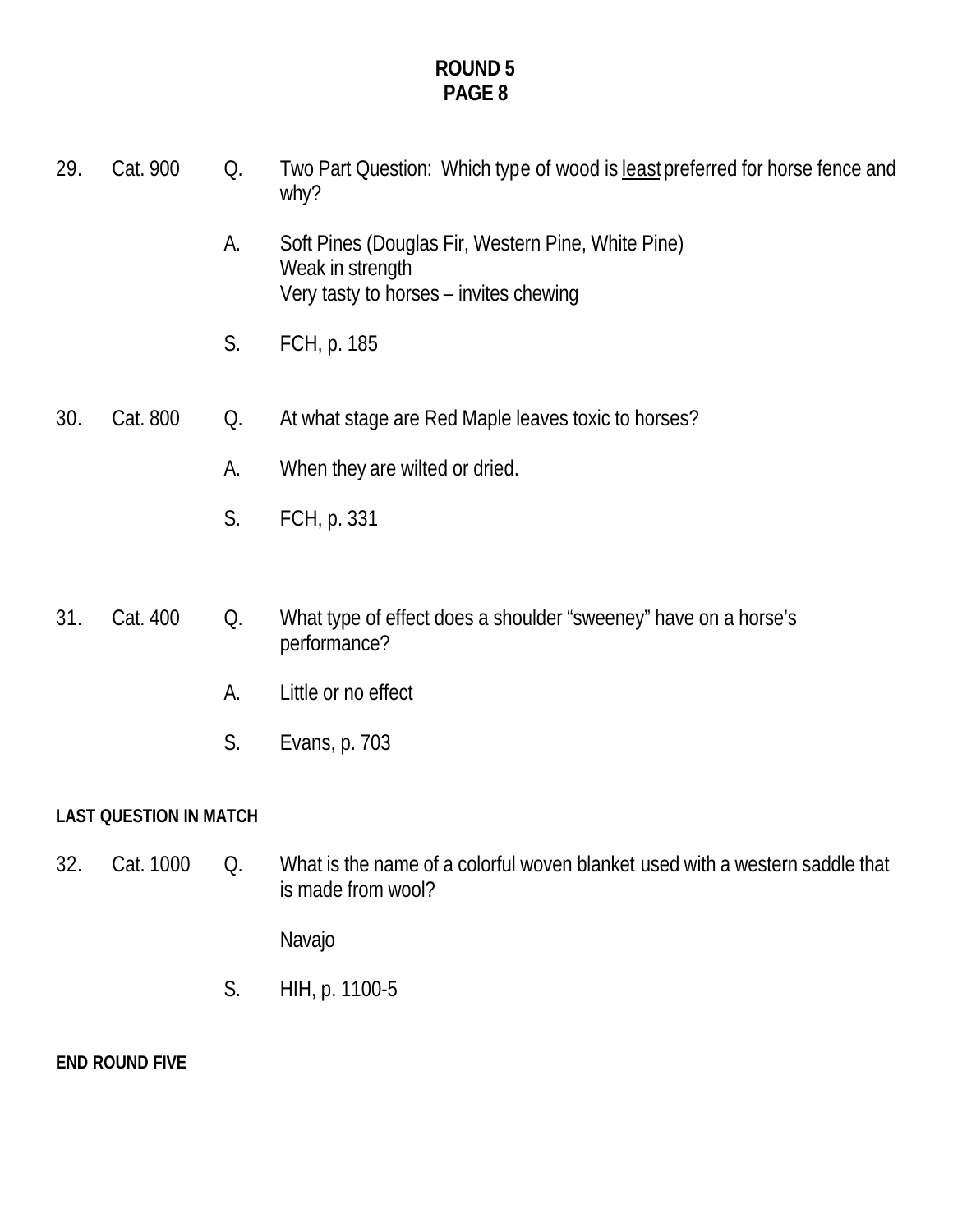### **2002 EASTERN NATIONAL 4-H HORSE ROUND-UP**

# **Round 6**

#### **BEGIN ONE-ON-ONE**

- 1. Cat. 1000 Q. On a Pelham bit, which set of reins, upper or lower works like a snaffle?
	- A. Upper
	- S. AYHCLM, p. B108-3L
- 2. Cat. 900 Q. What is the term used for a horse that requires less feed than others under the same conditions?
	- A. Easy Keeper
	- S. FCH, p. 388
- 3. Cat. 900 Q. In a single day, the average 1000 lb. horse can produce how much manure?
	- A. 40 to 50 pounds
	- S. HIH, p. 360-2
- 4. Cat. 500 Q. How is it determined that a stallion has ejaculated while breeding a mare?
	- A. Tail flagging (raising & lowering of the tail several times)
	- S. Evans, p. 387 & FCH, p. 389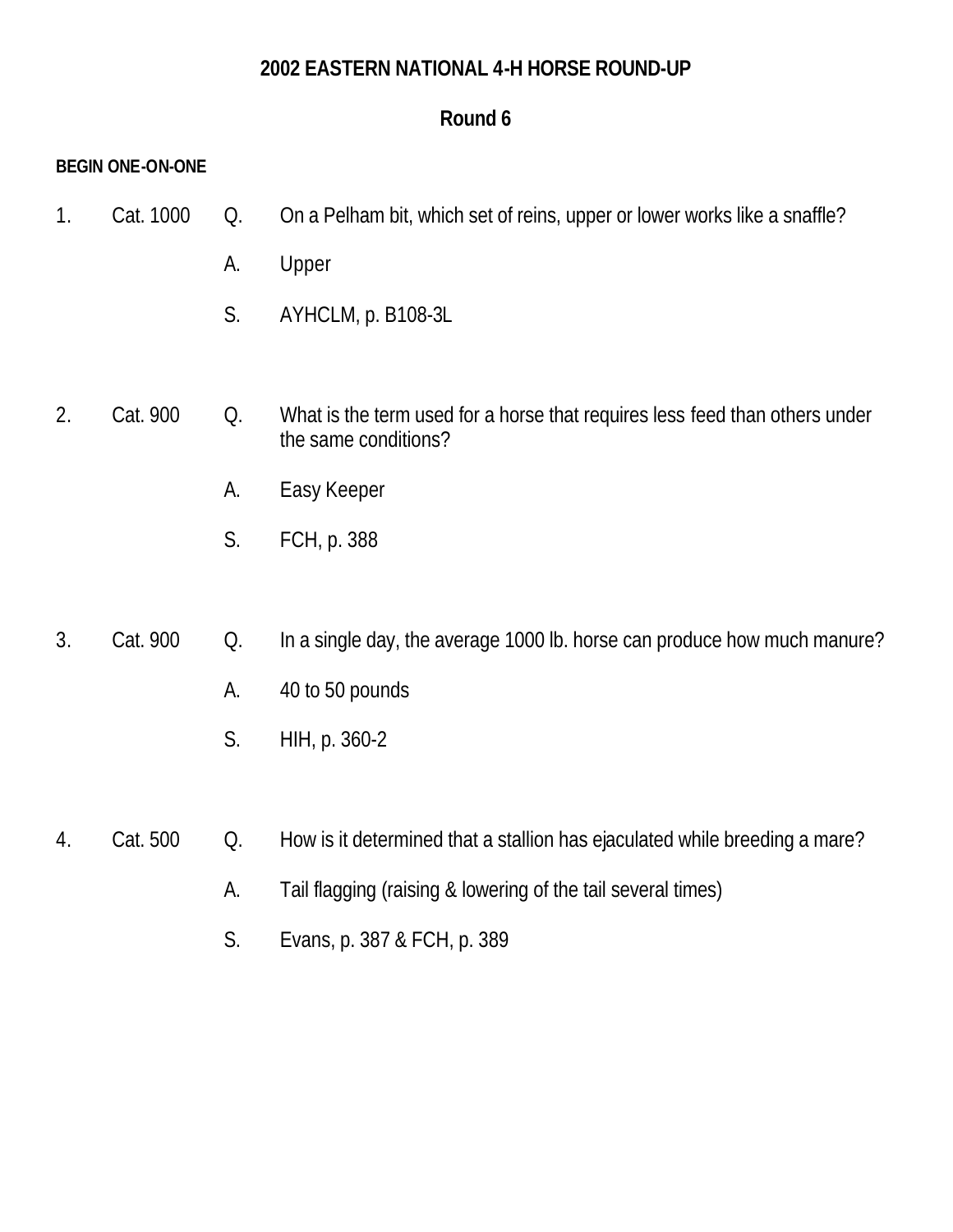- 5. Cat. 200 Q. In the United States, based on registry, which breed of draft horse is the most common?
	- A. Belgium
	- S. AYHCLM, p. B 110-1L
- 6. Cat. 900 Q. What is the term for the type of sheet that is used during outdoor exercise in cold weather that runs from the withers to the hindquarters?
	- A. Half-sheet *(NOT quarter-sheet which only runs from the loin/coupling area and over the hindquarter)*
	- S. HIH, p. 1100-16
- 7. Cat. 800 Q. What is the first step in treating an abscess?
	- A. Opening the affected area to allow it to drain
	- S. AYHCLM, p. A 334-2L
- 8. Cat. 400 Q. Which structures carry blood away from the heart?
	- A. Arteries
	- S. Evans, p. 112 & CAHA, p. 58,59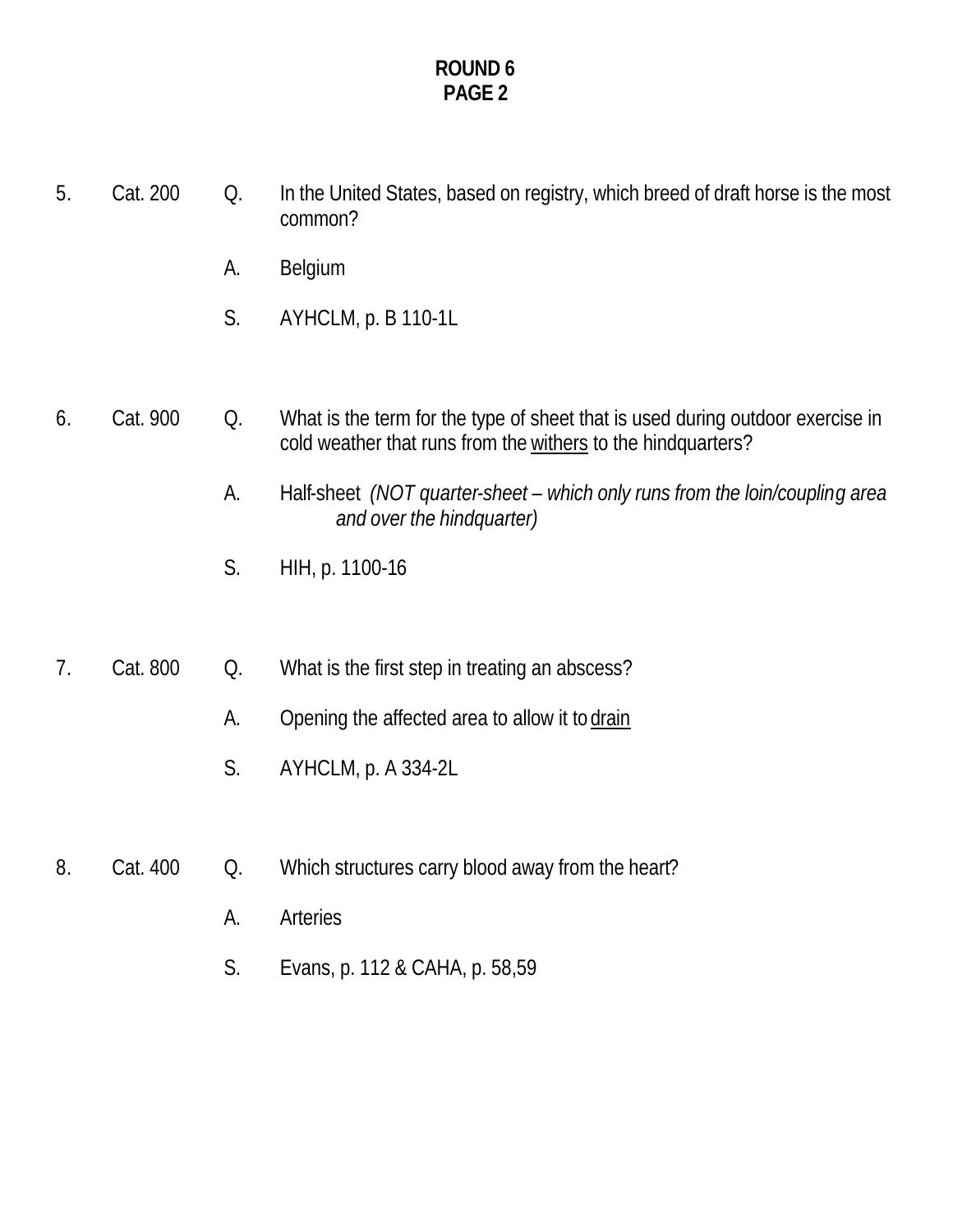- 9. Cat. 600 Q. What type of hernia only occurs in male horses?
	- A. Scrotal hernia
	- S. Evans, p. 168
- 10. Cat. 800 Q. In which system of the horse would Septicemia occur?
	- A. Circulatory/Cardio Vascular
	- S. Evans, p. 595
- 11. Cat. 1000 Q. What is the benefit from using a "copper" mouth-piece in a bit?
	- A. A copper mouth-piece increases salivation
	- S. HIH, p. 1100-10
- 12. Cat. 700 Q. What is the first nutrient that man or animal would notice an inadequate amount of?
	- A. Water
	- S. Evans, p. 246

**END ONE-ON-ONE**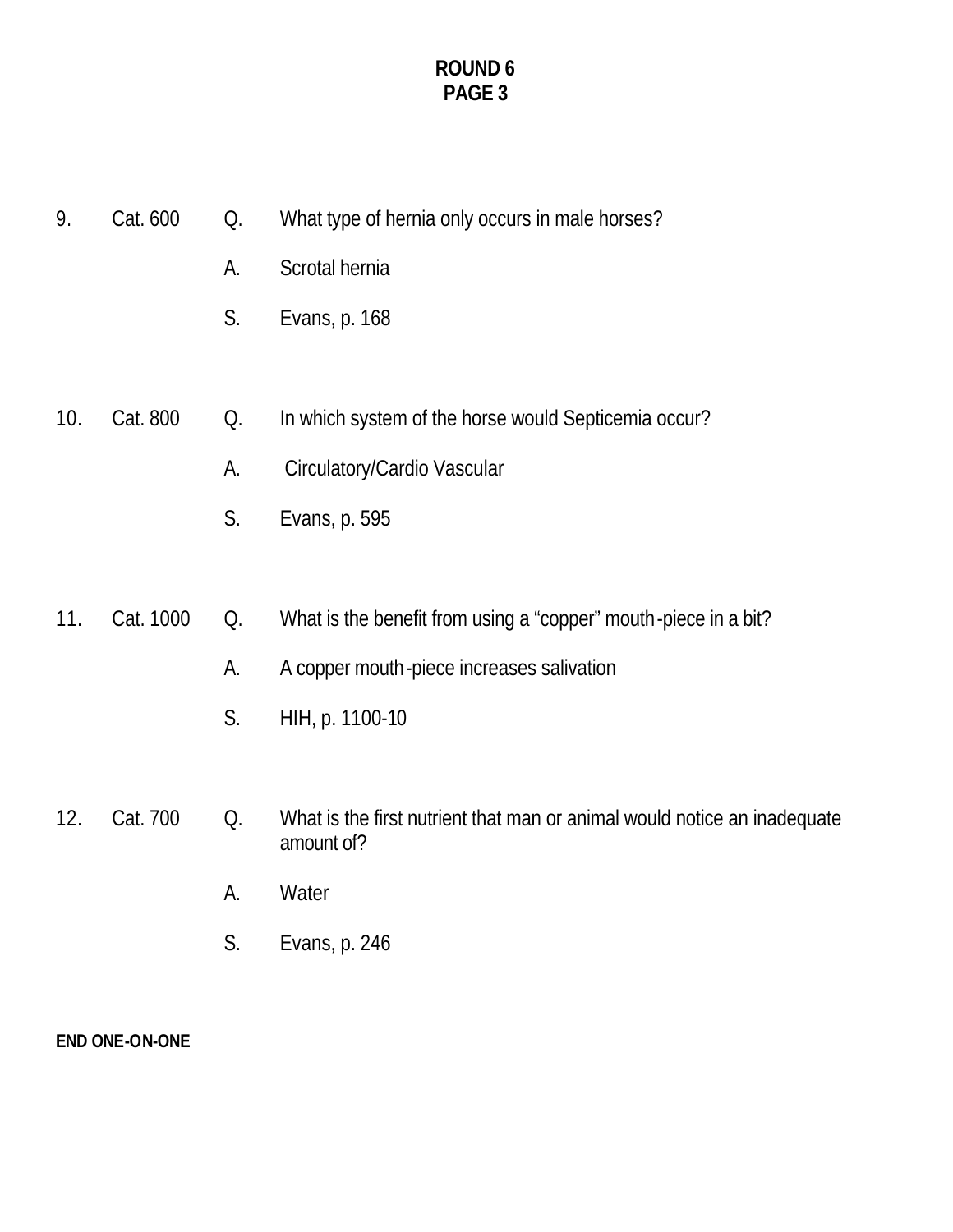# **Y. BEGIN ONE-ON-ONE**

- 13. Cat. 100 Q. What stimulus induces the growth of a horse's winter hair coat?
	- A. Shortened photo-period (day-light) NOT temperature
	- S. AYHCLM, p. A 304-20
- 14. Cat. 700 Q. Give two purposes that a pasture serves for horses.
	- A. Provide area for exercise Source of feed
	- S. FCH, p. 103

#### **TOSS-UP QUESTION – BONUS ATTACHED**

- 15. Cat. 500 Q. Explain the difference in the parentage of a mule and a hinny.
	- A. Mule jack (male donkey) X mare (female horse) Hinny – jennet (female donkey) X stallion (male horse)
	- S. Evans, p. 76

#### **BONUS QUESTION**

- 16. B-200 Q. Name five (5) modifications of the "black" coat color.
	- A. Bay Grulla Buckskin Perlino Dun Seal Brown
	- S. Evans, p. 473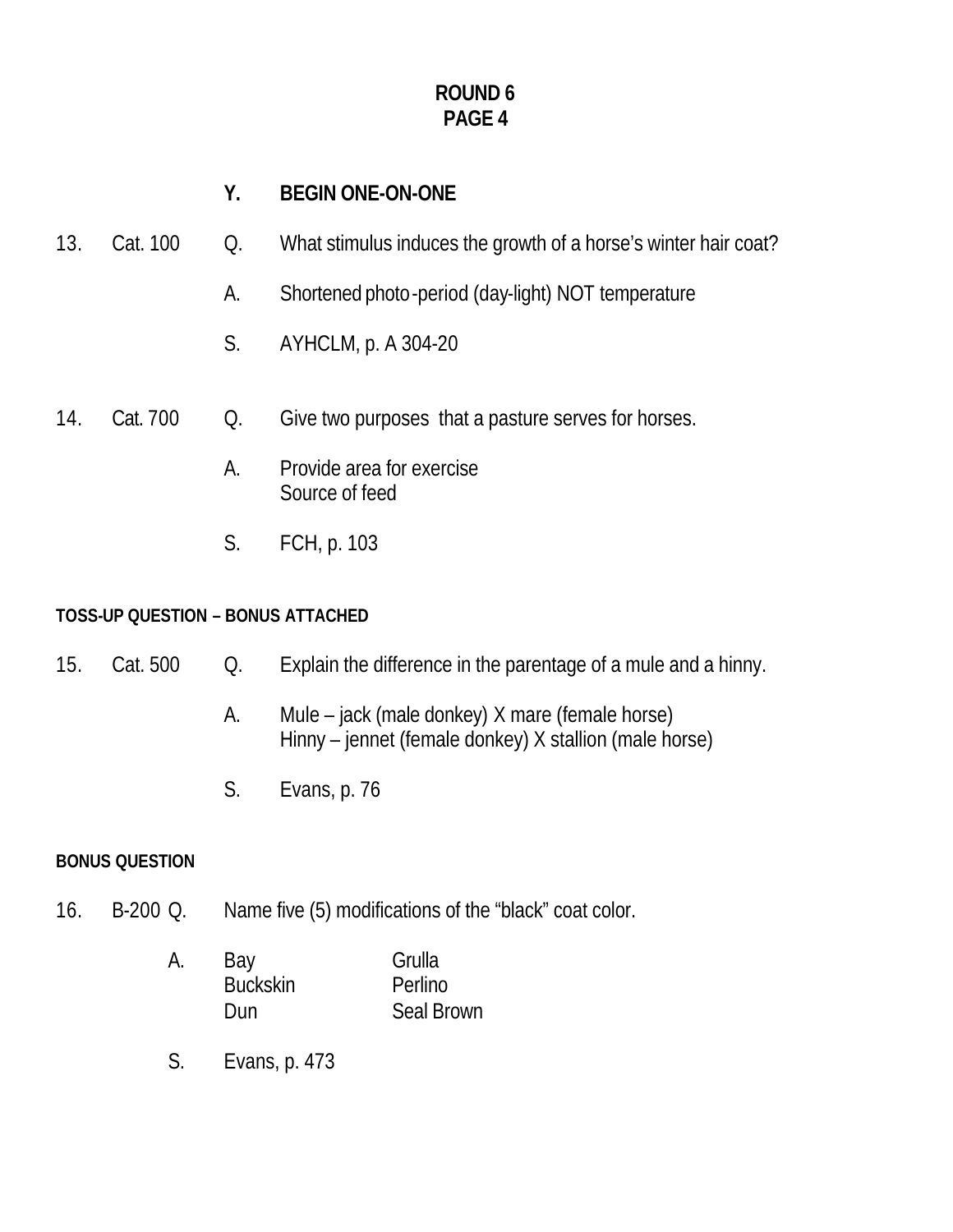#### **RESUME OPEN QUESTIONS**

- 17. Cat. 600 Q. What is the term for the dropping of partially chewed feed from the mouth?
	- A. Quidding
	- S. HIH, p. 405-3
- 18. Cat. 900 Q. Eyelids wide open, flared nostrils, snorting, tail tucked between legs, balking, shying and a whinny of distress are all signs of what in the horse?
	- A. Fright, horse is afraid of something
	- S. FCH, p. 376
- 19. Cat. 400 Q. A horse that has all of its' permanent teeth is referred to as what?
	- A. "Full-mouthed"
	- S. FCH, p. 400

#### **TOSS-UP QUESTION – BONUS ATTACHED**

- 20. Cat. 800 Q. What is the purpose of a pressure bandage?
	- A. To control or stop hemorrhage/bleeding
	- S. Evans, p. 609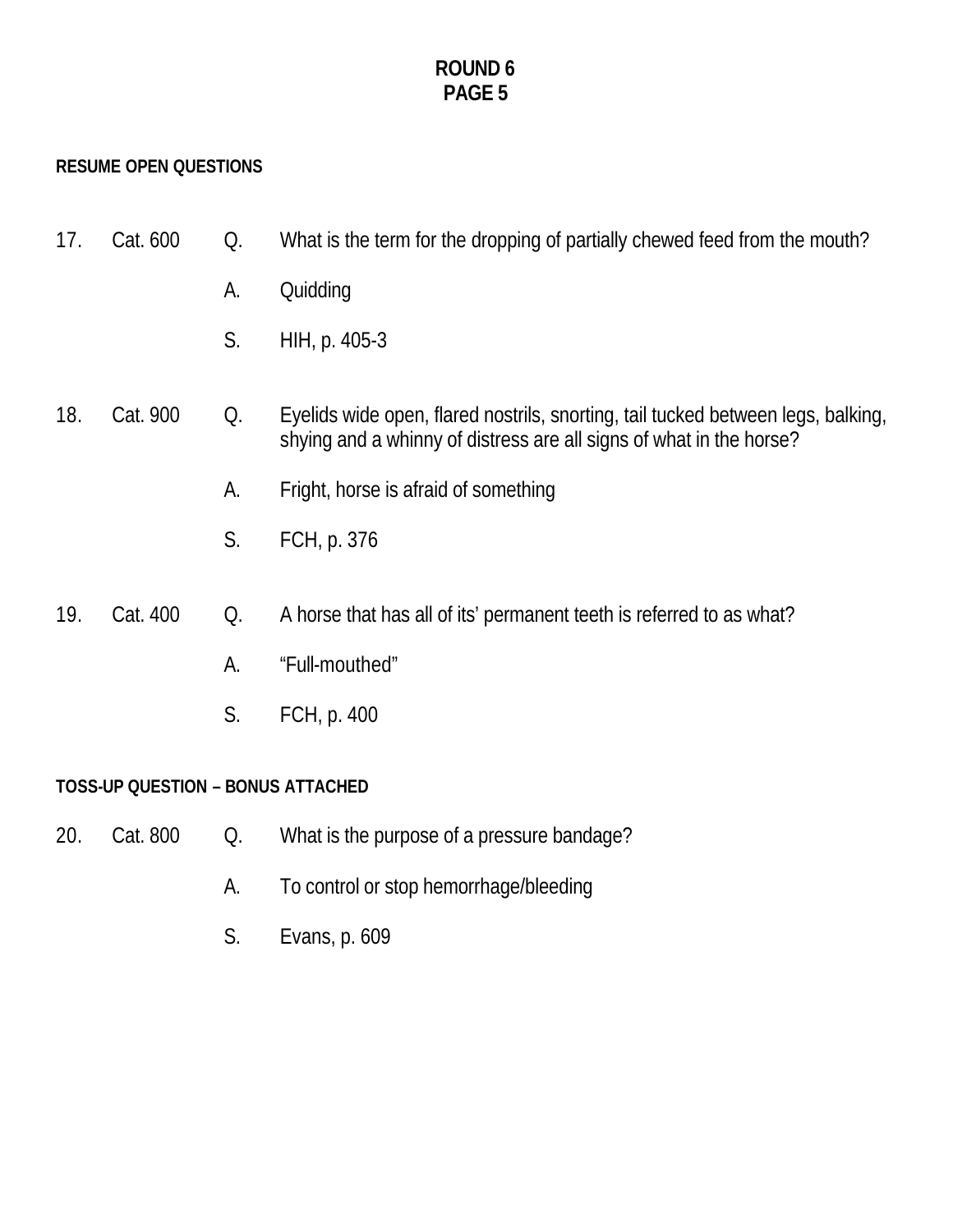#### **BONUS QUESTION**

- 21. B-900 Q. Give (4) possible causes of a stable fire.
	- A. Accumulation of Dust & Cobwebs (very flammable) Appliances (space heater, washer, dryer, etc.) Bucket/Water Heaters Chemical Reaction (Gas, Kerosene, Fly Spray, Aerosol Cans Etc. left in area of extreme heat build-up) Electrical Storm/Lightening Garbage/Debris Piled Up Around Heat or Ignition Source Horse/Rodent Chewing Through Electrical Wires Smoking In or Around Stable Spontaneous Combustion of Improperly Cured Hay
	- S. HIH, p. 320-1

#### **RESUME OPEN QUESTIONS**

| 22. | Cat. 400 | Q. |                             | Name the four accessory organs that aid in digestion in the horse/                                                                       |
|-----|----------|----|-----------------------------|------------------------------------------------------------------------------------------------------------------------------------------|
|     |          | A. | Teeth<br>Liver              | Salivary glands<br>Pancreas                                                                                                              |
|     |          | S. | AYHCLM, p. 103-1            |                                                                                                                                          |
| 23. | Cat. 500 | Q. |                             | What is the function of the cremaster muscle?                                                                                            |
|     |          | А. | Raise and lower the scrotum |                                                                                                                                          |
|     |          | S. |                             | AYHCLM, p. A 327-1; HIH, p. 920 & Evans, p. 355                                                                                          |
| 24. | Cat. 700 | Q. |                             | In reference to the circulatory system of the horse, which vitamin is essential<br>for the activation of several blood clotting factors? |
|     |          | А. | Vitamin K                   |                                                                                                                                          |
|     |          | S. | FCH, p. 50                  |                                                                                                                                          |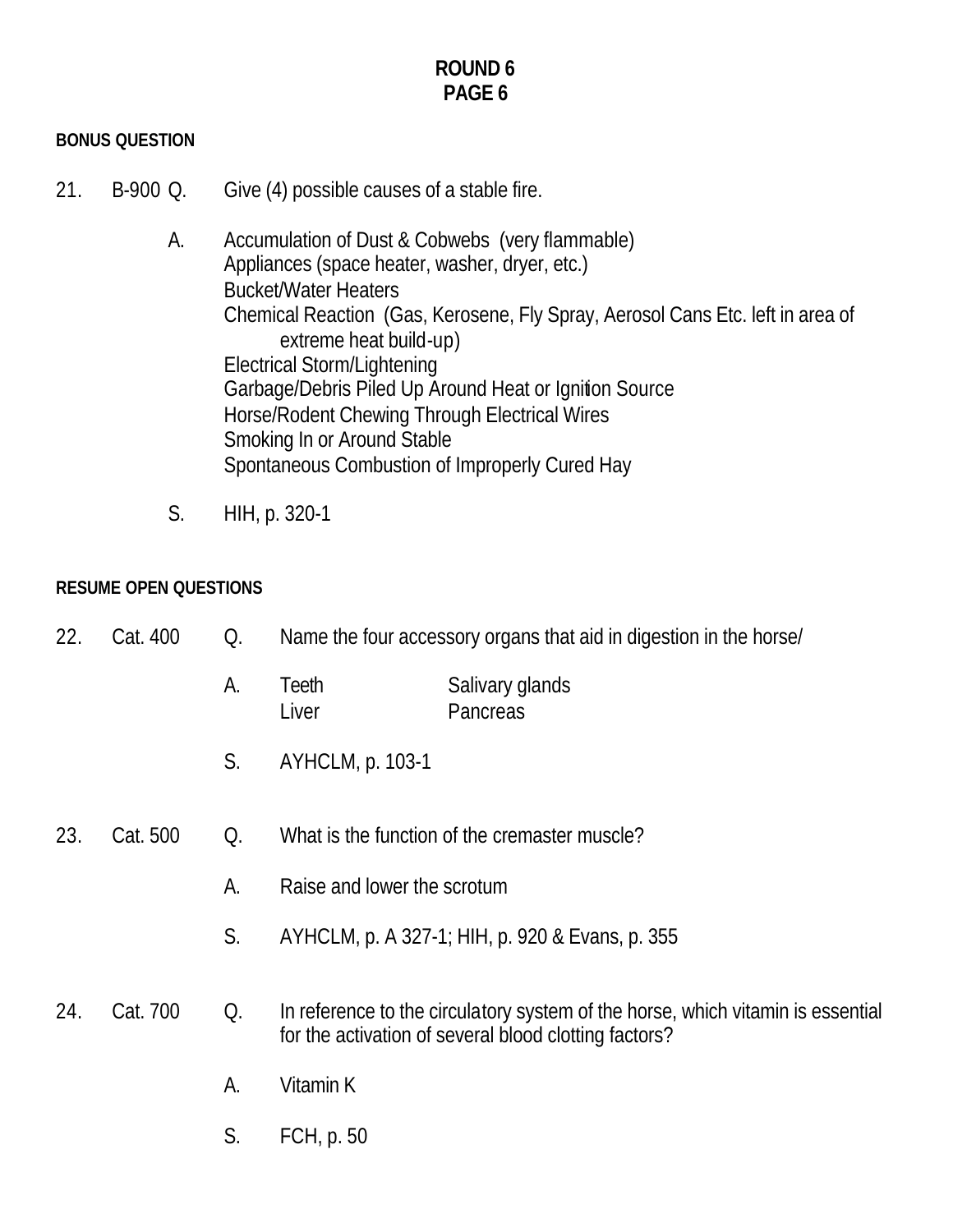- 25. Cat. 600 Q. Name a two-beat diagonal gait.
	- A. Trot Rein-back
	- S. Evans, p. 173 & FCH, p. 390

### **TOSS-UP QUESTION – BONUS ATTACHED**

- 26. Cat. 300 Q. The basic coat colors of the horse can be modified four different ways. Name them.
	- A. Dilutions Roaning Graying Spotting
	- S. Evans, p. 81

#### **BONUS QUESTION**

27. B-700 Q. Name five toxic plants that are sudden death-inducing to horses.

| А. | <b>Arrow Grass</b>   | Chokecherry          | Death Camas   |
|----|----------------------|----------------------|---------------|
|    | Dog Bane/Indian Hemp | Elderberry           | Foxglove      |
|    | Goose Grass          | <b>Hemlock</b>       | Johnson Grass |
|    | Larkspur             | Lilly of the Valley  | Milkweed      |
|    | Oleander             | Pod Grass            | Serviceberry  |
|    | <b>Sudan Grass</b>   | <b>Water Hemlock</b> | Wild Blue Fax |
|    | Yew                  |                      |               |

S. FCH, p. 334

#### **RESUME OPEN QUESTIONS**

- 28. Cat. 800 Q. Identify the disease based on the following symptoms: Prolapse of the third eyelid, spasms of the masseter muscle, difficulty walking, nearly 100% mortality and a sawhorse posture.
	- A. Tetanus
	- S. Evans, p. 601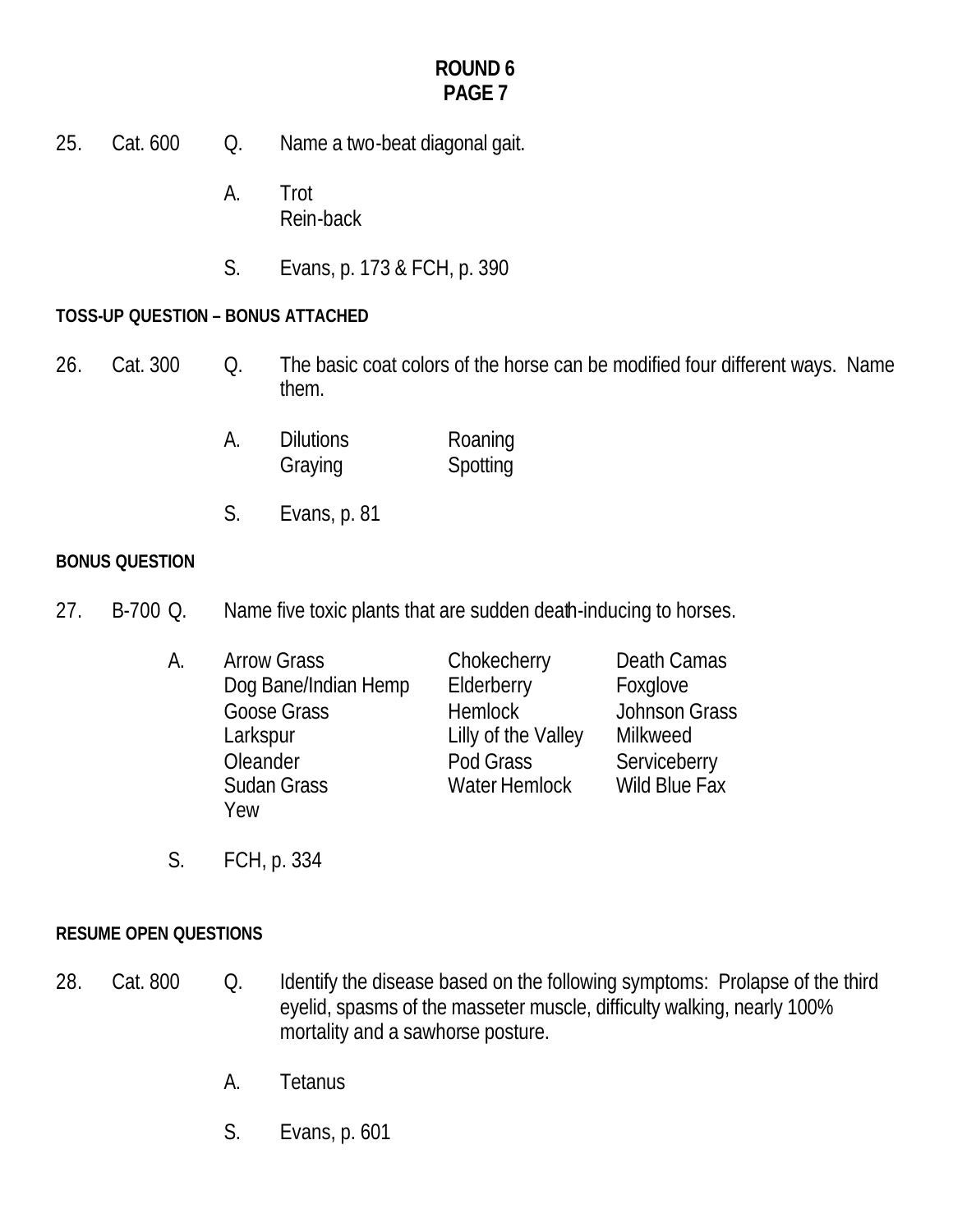- 29. Cat. 200 Q. What is the phrase commonly used to describe the American Saddlebred breed of horse? A. "Peacock of the Show World" **AYHCLM, p. B 110-2L** A. Cleaning agent for tack and equipment S. HIH, p. 1100-14
- 30. Cat. 900 Q. For what purpose is glycerin soap used?
- 31. Cat. 400 Q. What type of skeletal muscle group extends or straightens a joint?
	- A. Extensor muscles
	- S. Evans, p. 104

# **LAST QUESTION IN MATCH**

- 32. Cat. 800 Q. What is the term used when the respiration rate of the horse is higher than the pulse rate?
	- A. Inversion
	- S. AYHCLM, p. B 115-1L

#### **END ROUND SIX**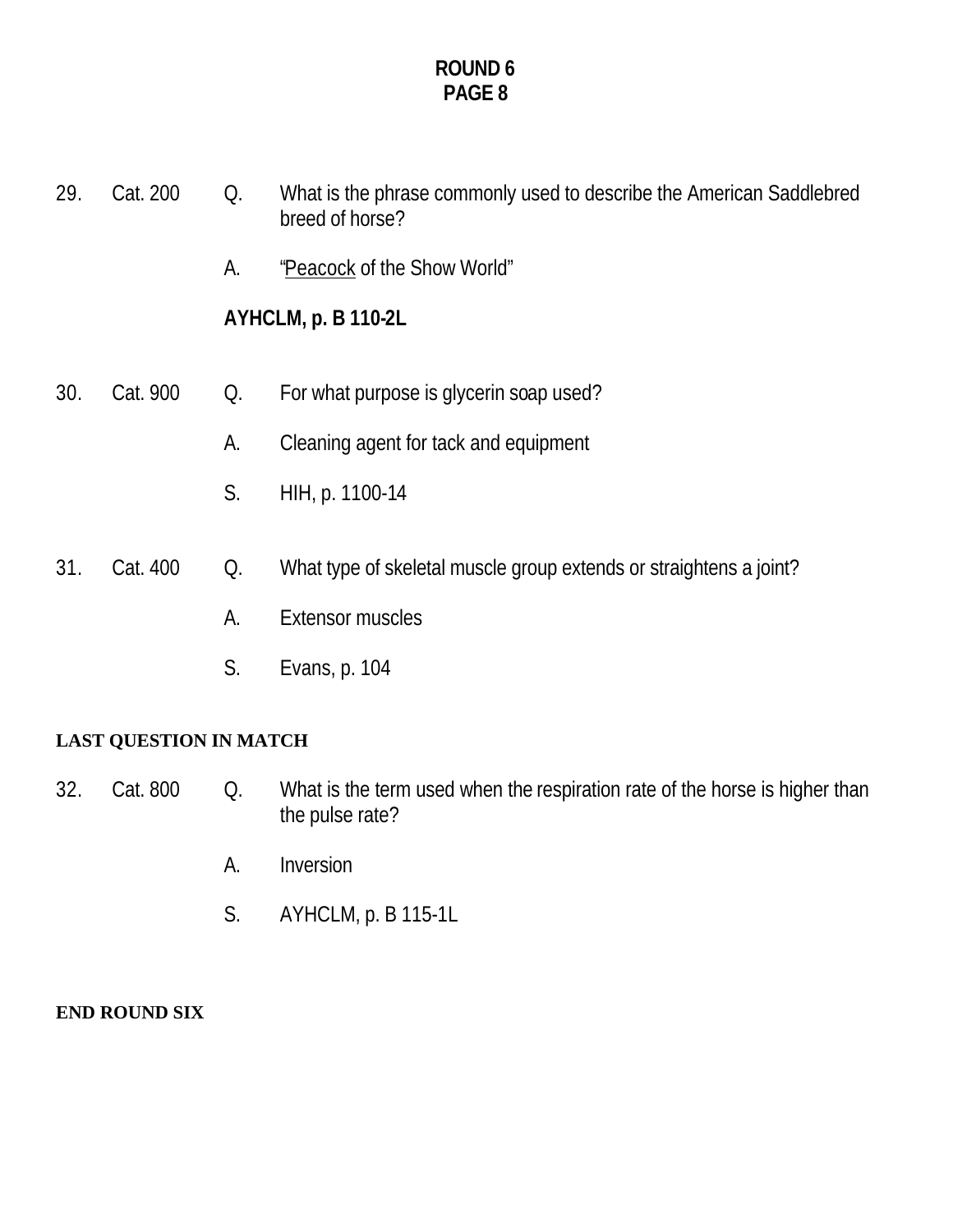### **2002 EASTERN NATIONAL 4-H HORSE ROUND-UP**

# **Round 7**

# **BEGIN ONE-ON-ONE**

| Cat. 400 | When looking at a profile view of a horse's mouth, what is the term for the |
|----------|-----------------------------------------------------------------------------|
|          | angle formed where the upper & lower incisor teeth meet?                    |

- A. Buying an inexperienced or bad-mannered horse for an inexperienced rider
- S. FCH, p. 191

# 2. Cat. 500 Q. The Allantois, Amnion and Chorion comprise what structure?

- A. The fetal placenta
- S. Evans, p.340

# 3. Cat. 400 Q. What is the term for the cutting of the digital nerve to relieve pain?

- A. Nerving (not nerve block) or Nerectomy
- S. CAHA, p. 22 & FCH, p. 397
- 4. Cat. 200 Q. Which breed is known as the "Prince of Ponies"?
	- A. Hackney
	- S. Evans, p. 61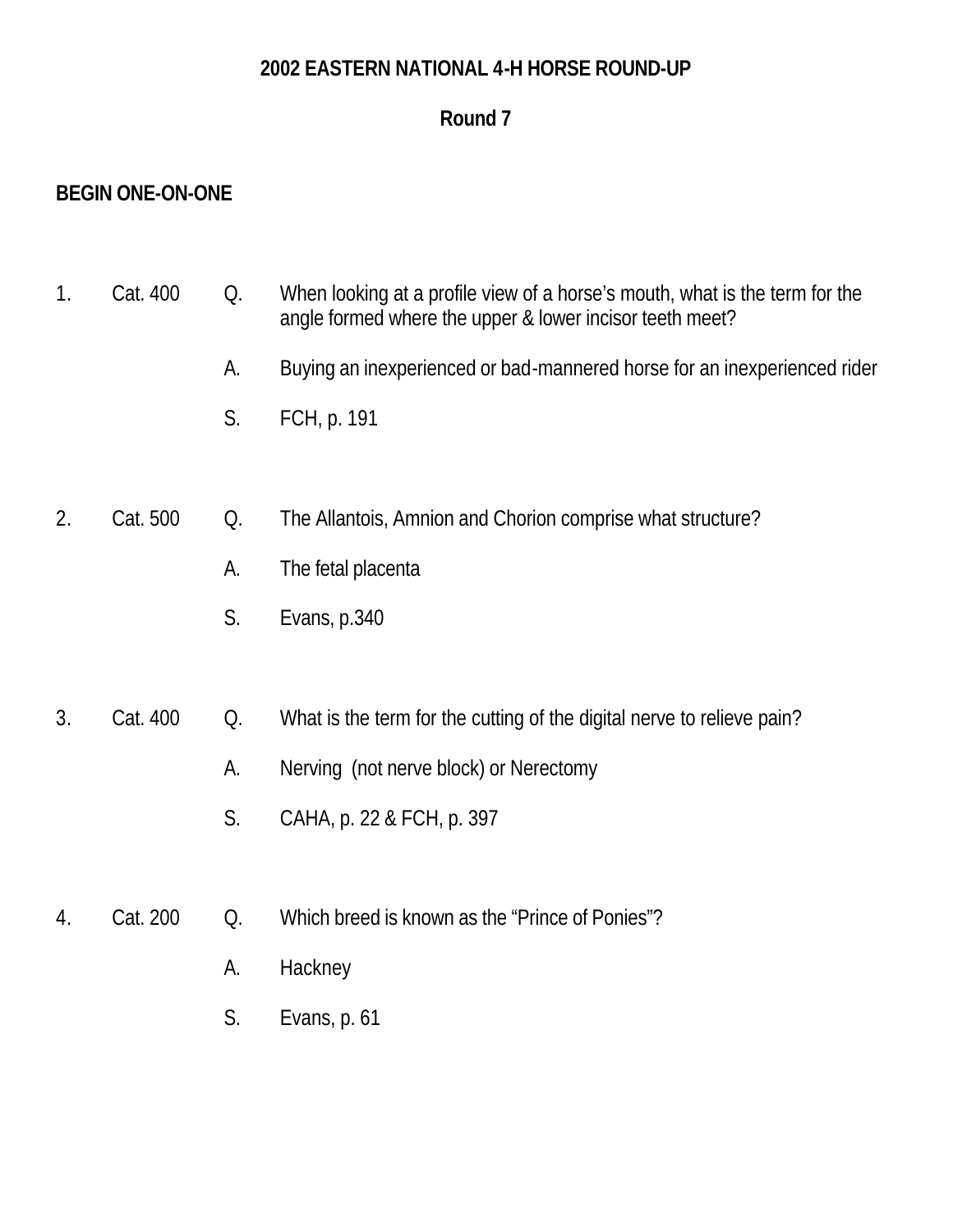- 5. Cat. 900 Q. Name two (2) vices that are quickly and often copied by other horses.
	- A. Cribbing **Weaving** Wood Chewing
	- S. Evans, p. 183
- 6. Cat. 100 Q. What do the initials P-R-C-A stand for?
	- A. Professional Rodeo Cowboy Association
	- S. Evans, p. 164

# 7. Cat. 600 Q. Most gaits are symmetrical, however, there are two "asymmetrical" gaits. Name them.

- A. Canter/Lope Gallop
- S. Evans, p. 172

# 8. Cat. 700 Q. Which vitamin is not needed in the horse's diet, but in humans causes scurvy?

- A. Vitamin C
- S. FCH, p. 60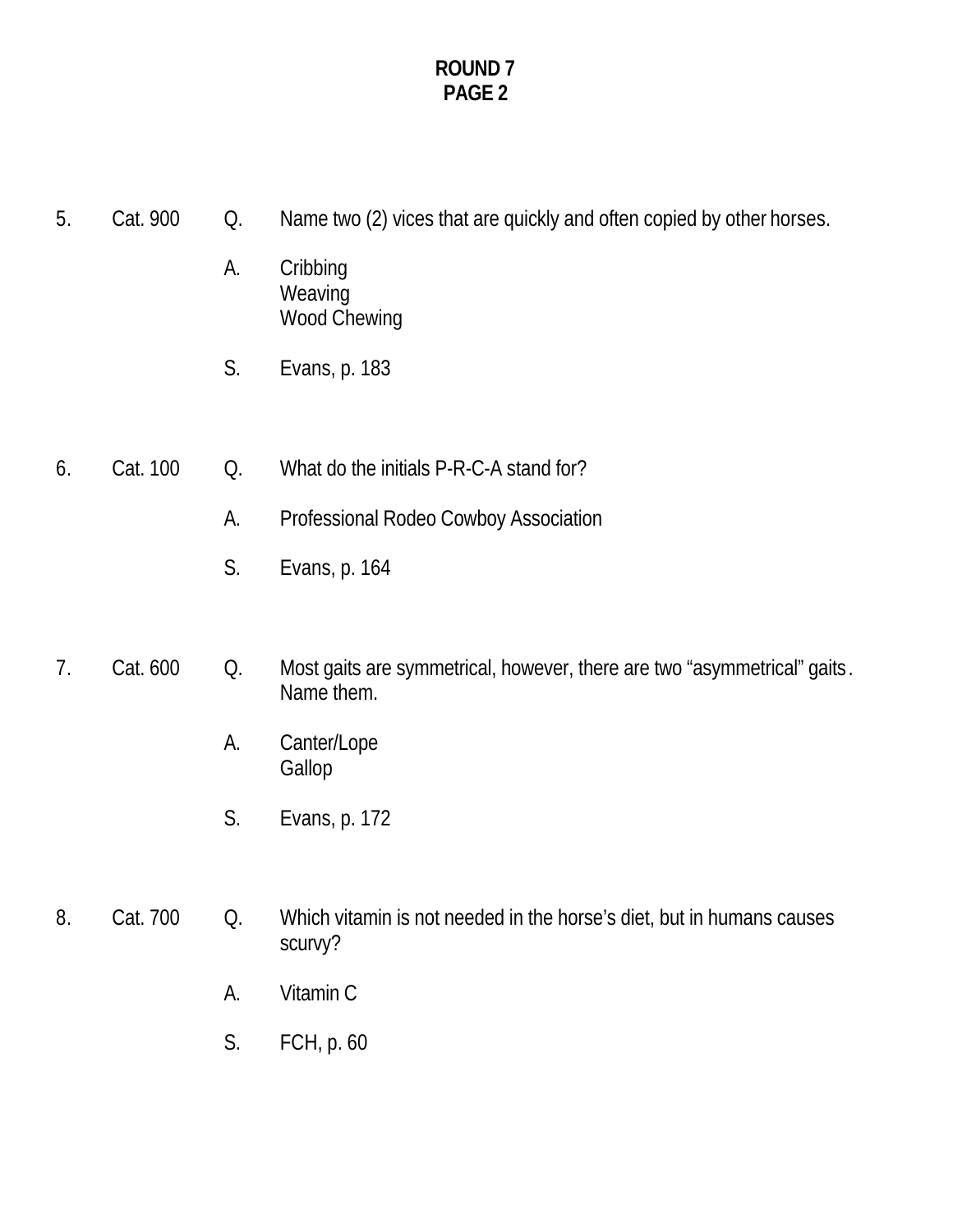- 9. Cat. 900 Q. What category of behavior is being demonstrated when horses huddle together during inclement weather?
	- A. Contactual Behavior
	- S. Evans, p. 673

# 10. Cat. 800 Q. What is the medical term for an irregularity in the rhythm of the heartbeat?

- A. Arrhythmia
- S. EG 261

# 11. Cat. 800 Q. Other than radiographs, what is the best method of diagnosing Navicular Disease?

- A. The use of "Hoof Testers"
- S. AYHCLM, p. A 334-2L

# 12. Cat. 500 Q. Which structure of the horse is responsible for maintaining proper temperature for sperm production?

- A. Scrotum
- S. AYHCLM, p. I 227-2L

**END ONE-ON-ONE**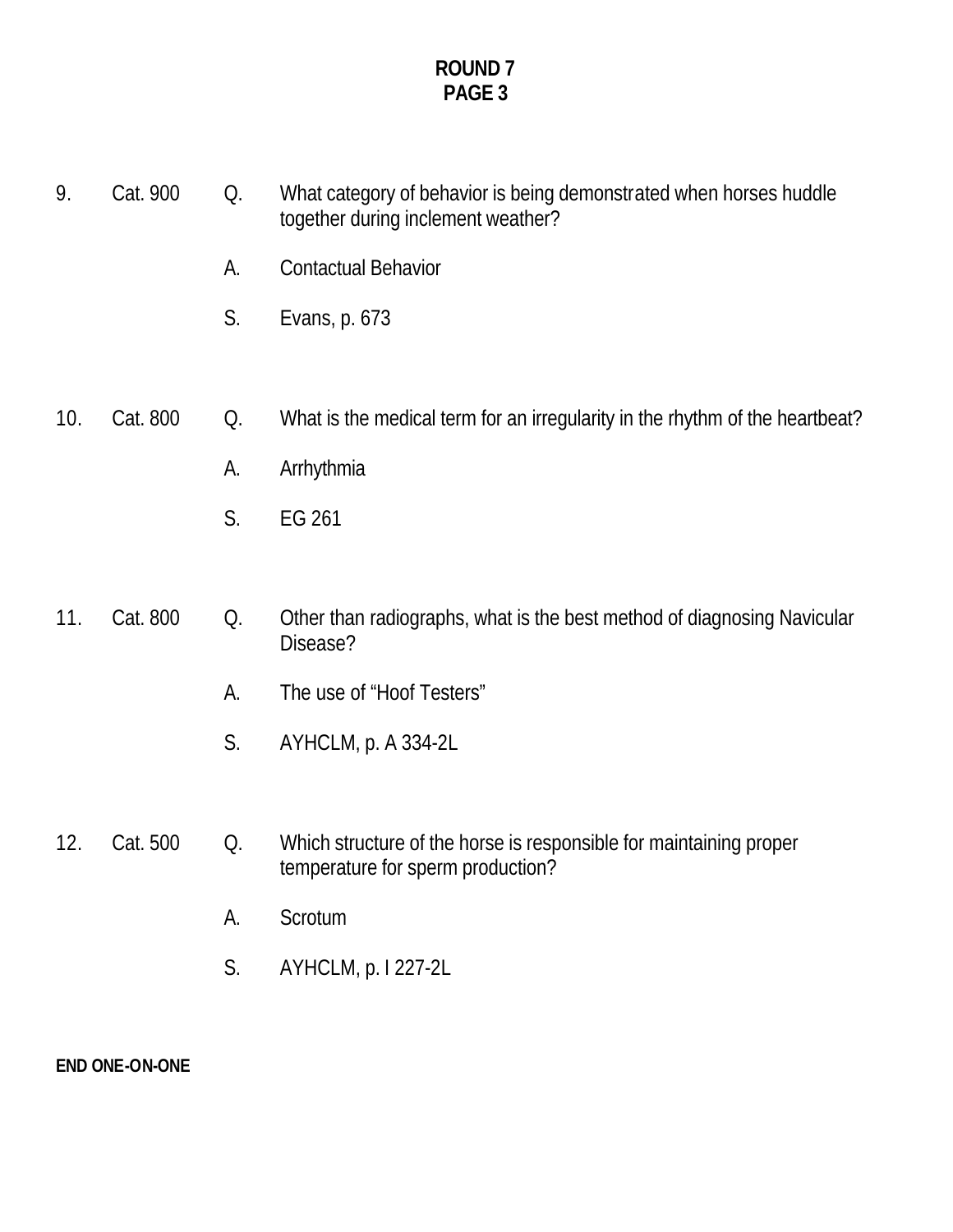#### **BEGIN OPEN QUESTIONS**

| 13. | Cat. 400 | During exercise, body heat is primarily produced by what system? |
|-----|----------|------------------------------------------------------------------|
|     |          |                                                                  |

- A. The muscle system
- S. FCH, p. 199

### 14. Cat. 700 Q. Which of the following common cereal grains fed to horses is lowest in crude protein: Barley, Corn, Oats or Wheat?

- A. Corn
- S. AYHCLM, p. A 302-1 & FCH, p. 71

#### **TOSS-UP QUESTION – BONUS ATTACHED**

- 15. Cat. 600 Q. Name the fastest artificial 4-beat gait.
	- A. The Rack
	- S. Evans, p. 178

#### **BONUS QUESTION**

- 16. B-900 Q. Give four external characteristics of the foot of a horse that suffers from chronic founder.
	- A. Abnormal Growth Rings on the hoof Bulging of the Sole Distance between growth rings at the toe is less than the distance between the same growth rings at the quarter of the heel Front of the hoof way may have a dished or concave shape Sole is flattened Toes may curl upward, especially if not kept trimmed Widening of the "white line"
	- S. Evans, p. 299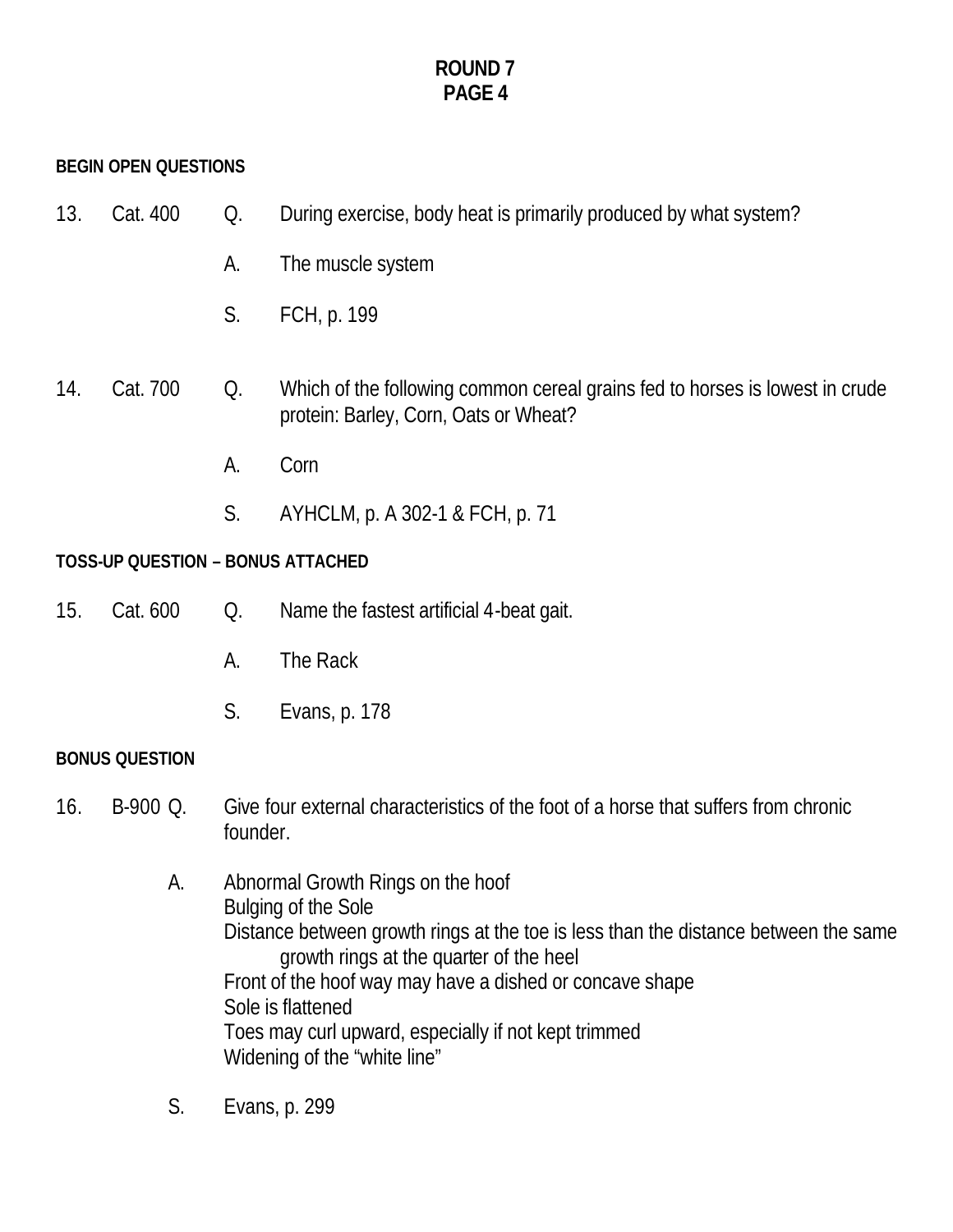#### **RESUME OPEN QUESTIONS**

| 17. Cat. 300<br>In reference to roan horses, name two areas of the body other than the mane<br>O <sub>1</sub><br>& tail that may be more solid-colored than roaned? |  |
|---------------------------------------------------------------------------------------------------------------------------------------------------------------------|--|
|---------------------------------------------------------------------------------------------------------------------------------------------------------------------|--|

- A. The head, neck, lower legs, mane and tail
- S. Evans, p. 81
- 18. Cat. 1000 Q. What piece of equipment is used to keep a pack-saddle from sliding backwards?
	- A. Breast Collar
	- S. HIH, p. 1125-2 & AYHCLM, p. B 118-2L

### 19. Cat. 300 Q. In reference to coat colors, what are two common names for a very dark chocolate shade of chestnut?

- A. Liver Chestnut or Black Chestnut
- S. Evans, p. 80

#### **TOSS-UP QUESTION – BONUS ATTACHED**

- 20. Cat. 200 Q. Which American breed of horse had the first association formed in the United States?
	- A. American Saddlebred Horse Association
	- S. HIH, p. 156-1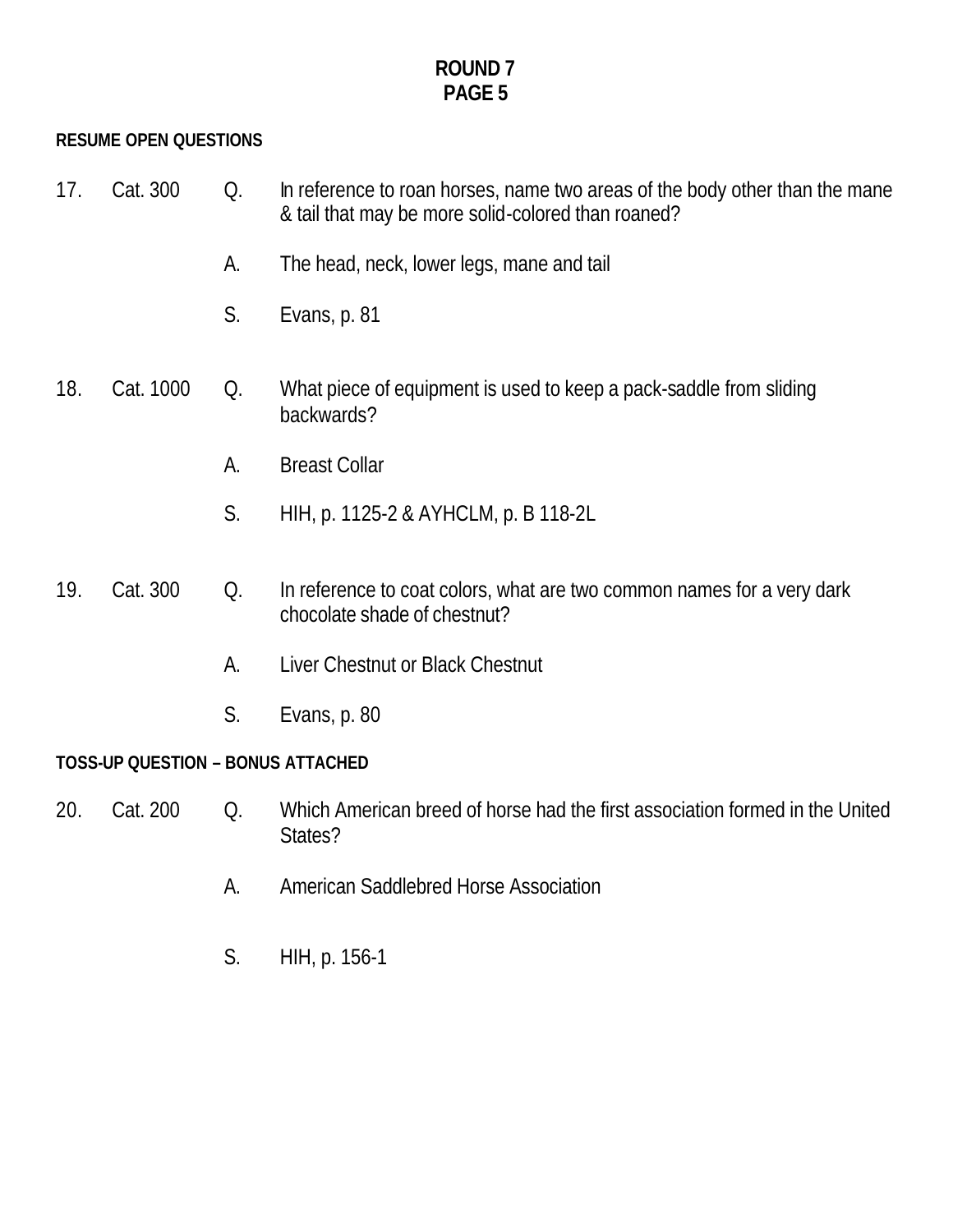#### **BONUS QUESTION**

- 21. B-800 Q. Give five externally visual means of horse identification.
	- A. Brand Chestnuts Coat Color Pattern (paints/pintos/appaloosas) Cowlicks (hair whorls) Markings Muscular dimples/defects<br>Scars **Muscular dimples/defects** Scars *(NOT tattoo is internal)*
	- S. Evans, p. 80

#### **RESUME OPEN QUESTIONS**

| 22. | Cat. 600 | Q. | A horse with what type of conformation is prone to curbs?                                |                                                                     |  |
|-----|----------|----|------------------------------------------------------------------------------------------|---------------------------------------------------------------------|--|
|     |          | А. | A horse that is extremely sickle hocked.                                                 |                                                                     |  |
|     |          | S. | CAHA, p. 40 & FCH, p. 386                                                                |                                                                     |  |
| 23. | Cat. 900 | Q. | Exercising a horse in a pool can be beneficial. Name (2) benefits.                       |                                                                     |  |
|     |          | А. | Increases wind<br>Improves muscle tone<br>Cardio-vascular fitness                        | Increases stamina<br>Prevents concussion to limbs                   |  |
|     |          | S. | Evans, p. 784                                                                            |                                                                     |  |
| 24. | Cat. 800 | Q. | In reference to wound care, name three purposes of a bandage.                            |                                                                     |  |
|     |          | A. | -Immobilize the wound to aid healing<br>-Keeps wound clean<br>-Keeps medication on wound | -Protects from infection<br>-Reduces swelling<br>-Controls bleeding |  |

S. AYHCLM, p. B 109-2L

-Protects from further trauma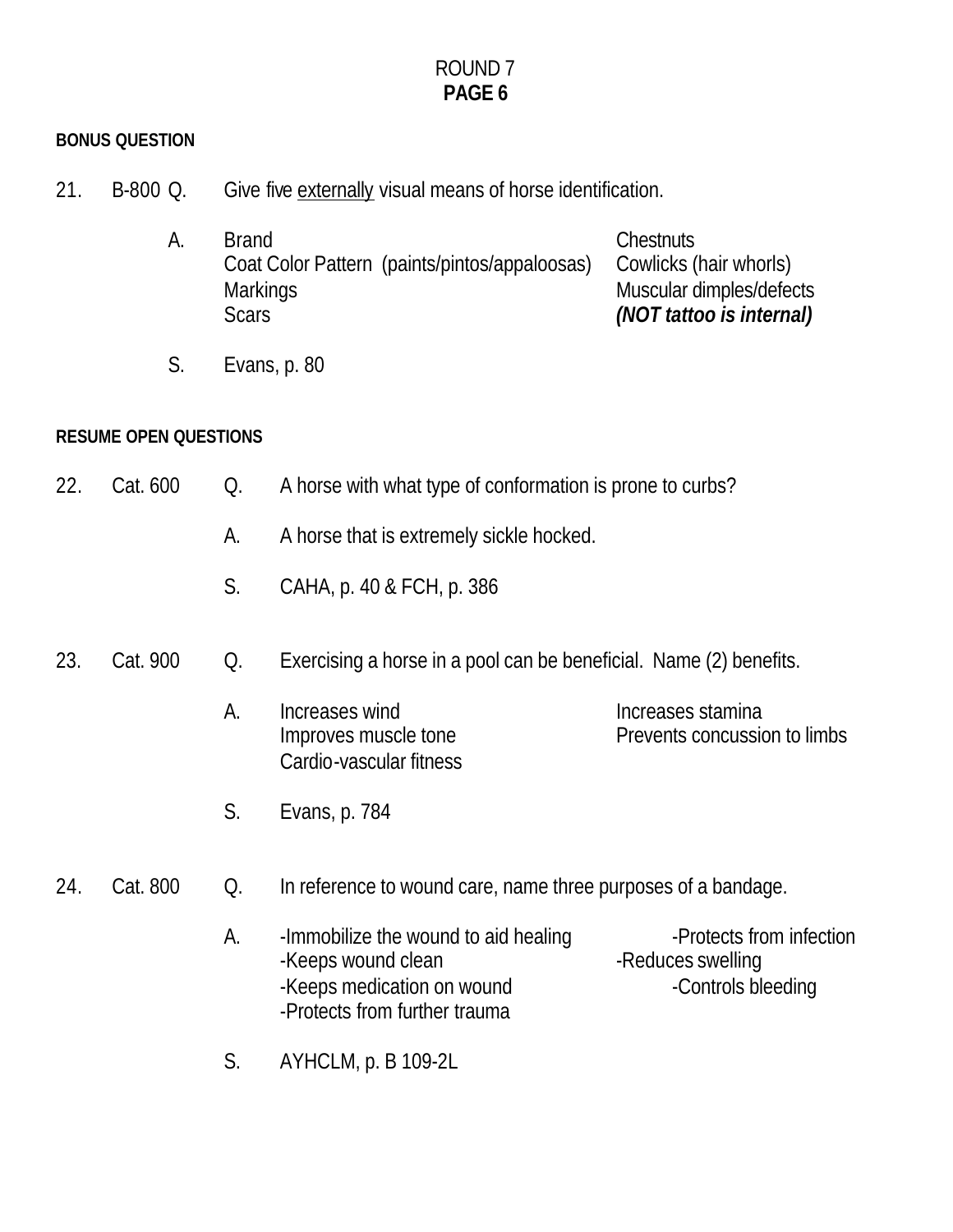- 25. Cat. 500 Q. You are planning to breed your chestnut stock type mare, and would love her to produce a palomino foal. In order to guarantee a foal of this color, what color stallion should she be bred to?
	- A. Cremello stallion (bred to a chestnut mare will produce 100% palomino foals)
	- S. Evans, p. 51

#### **TOSS-UP QUESTION – BONUS ATTACHED**

- 26. Cat. 1000 Q. Name three areas to which a hackamore bit applies pressure.
	- A. Nose Face Jaw Chin Poll Cheeks (Not the mouth)
	- S. AYHCLM, p. B 108-2L & HIH, p. 1100-10

#### **BONUS QUESTION**

- 27. B-700 Q. Give four (4) reasons why a gelding could be excessively overweight other than for hormonal reasons.
	- A. Grass Fat unrestricted pasture grazing Inadequate Exercise Intentionally Over Fed – to mask undesirable traits if being used for show or sale Unintentionally Over Fed - by novice owner Dominant horse in a group feeding situation
	- S. Evans, p. 295 & FCH, p. 12, 152

#### **RESUME OPEN QUESTIONS**

- 28. Cat. 800 Q. What is the term for a parasite that cannot survive away from the host animal?
	- A. "Obligate Parasite"
	- S. AYHCLM, p. 300-1L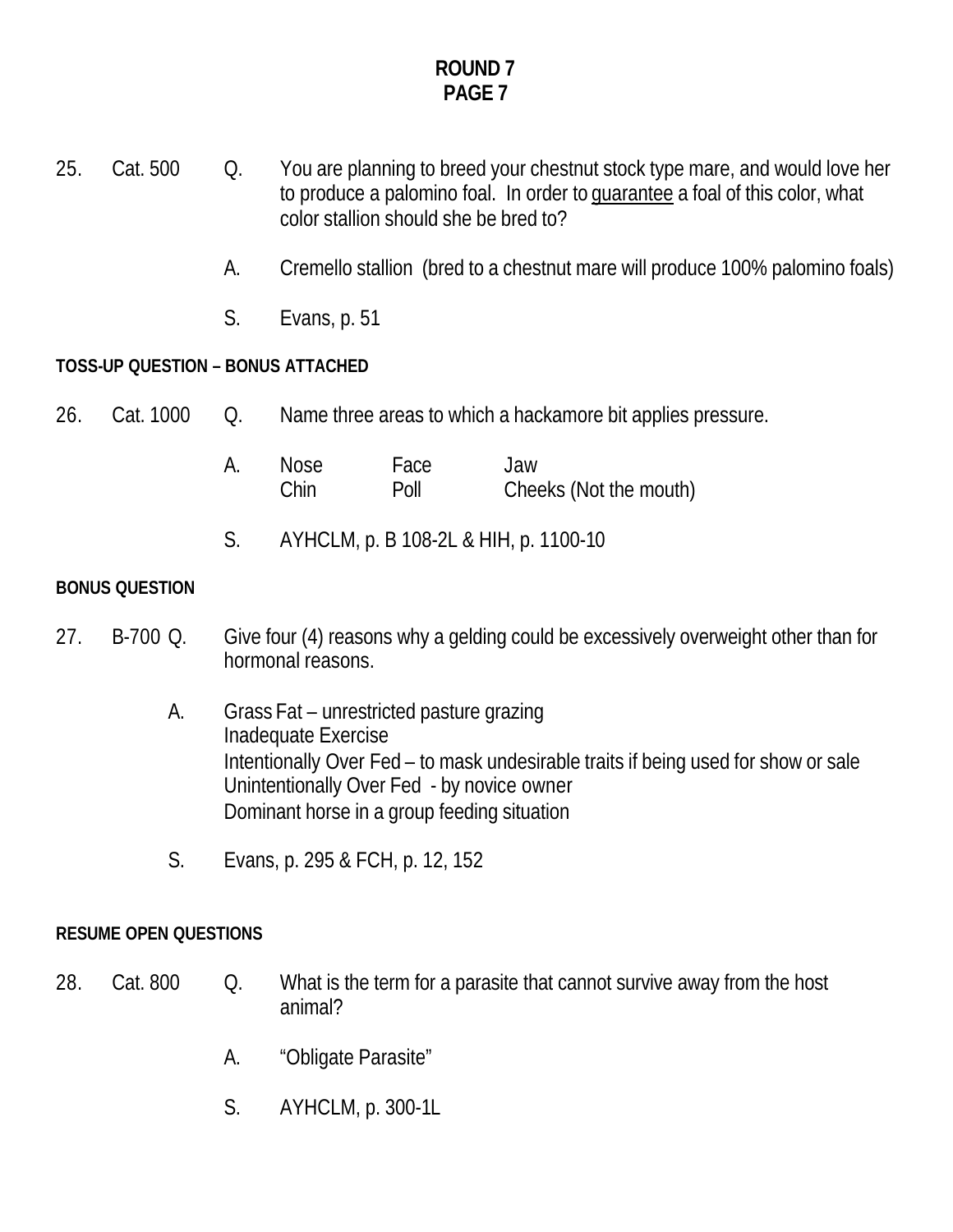| 29. | Cat. 600                      | Q. | Name the two tendons that may be involved in a bow?                                                                            |  |  |
|-----|-------------------------------|----|--------------------------------------------------------------------------------------------------------------------------------|--|--|
|     |                               | A. | Superficial Flexor tendon<br>Deep Digital Flexor tendon                                                                        |  |  |
|     |                               | S. | FCH, p. 383                                                                                                                    |  |  |
| 30. | Cat. 500                      | Q. | How long does it take for a foal's immune system to become functional and<br>able to produce significant levels of antibodies? |  |  |
|     |                               | А. | 2 to 4 months                                                                                                                  |  |  |
|     |                               | S. | AYHCLM, p. B 112-2L                                                                                                            |  |  |
| 31. | Cat. 400                      | Q. | The sternum is comprised of how many bones?                                                                                    |  |  |
|     |                               | A. | <b>One</b>                                                                                                                     |  |  |
|     |                               | S. | Evans, p. 90 & CAHA, p. 8                                                                                                      |  |  |
|     | <b>LAST QUESTION IN MATCH</b> |    |                                                                                                                                |  |  |

- 32. Cat. 700 Q. At what stage of growth is hay most easily digested by the horse?
	- A. Immature hay, pre-bloom, boot stage
	- S. AYHCLM, p. A 337-2L; FCH, p. 68 & HIH, p. 750

## **END ROUND SEVEN**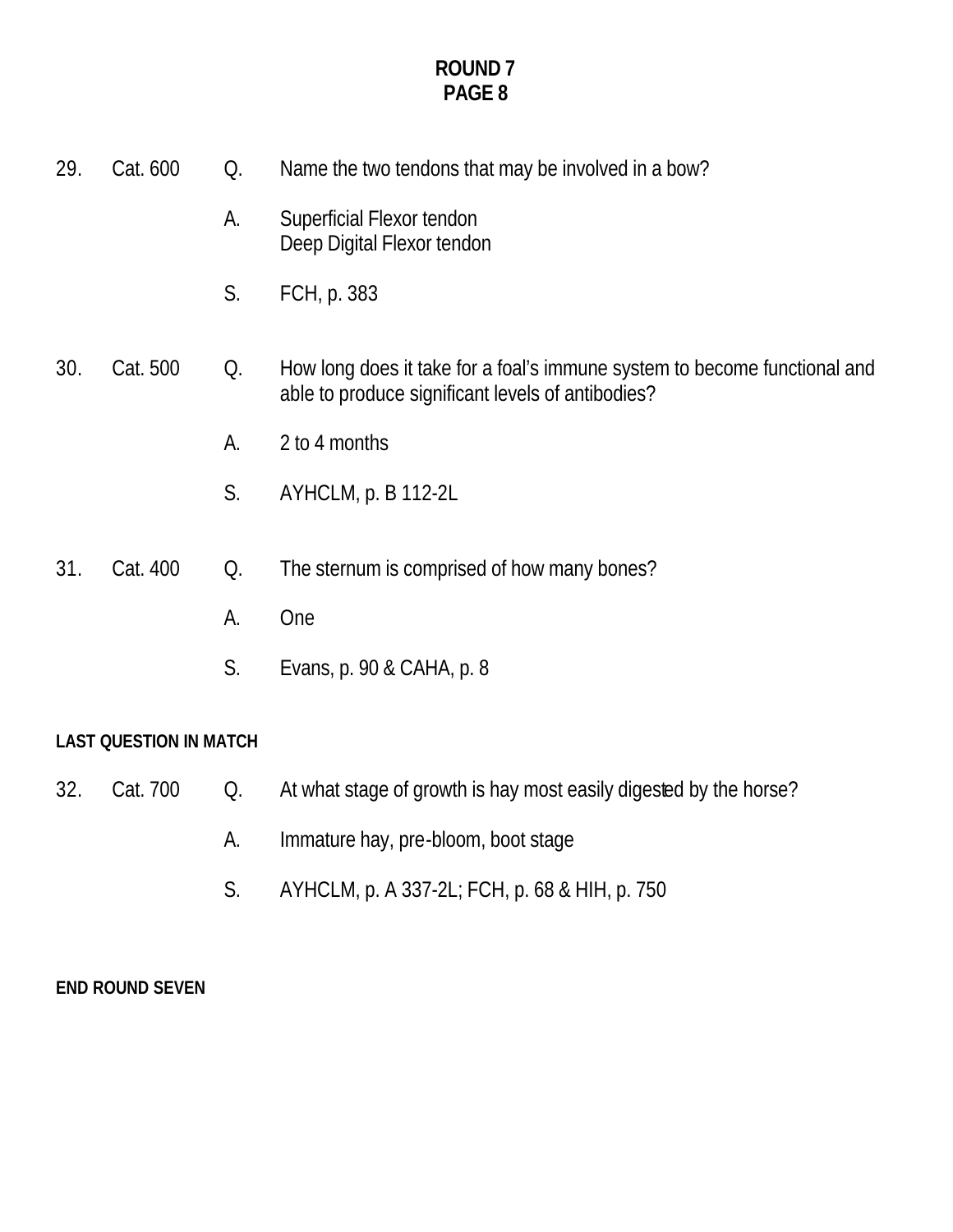## **2002 EASTERN NATIONAL 4-H HORSE ROUND-UP**

# **Round 8**

# **BEGIN ONE-ON-ONE**

| Cat. 1000 Q. |  | Two-part question. Where would you find a "Latigo" and what is its purpose? |
|--------------|--|-----------------------------------------------------------------------------|
|              |  |                                                                             |

- A. Latigo is found on a western saddle; it is the strap that ties up the cinch on the left side of the saddle.
- S. HIH, p. 1100-4

## 2. Cat. 600 Q. An inflammation of the Synovial Membrane on the inside front portion of the Hock Joint is referred to as what?

- A. Bog Spavin
- S. Evans, p. 165

## 3. Cat. 900 Q. Two part question: In reference to vices, what is weaving, and where is it commonly seen?

- A. When a horse throws its body from side to side when standing In stall or along a fence line at or near the gate in a paddock where grazing is restricted
- S. FCH, p. 382

## 4. Cat. 600 Q. How do horses naturally groom themselves?

- A. Mutual Grooming Rolling
- S. Evans, p. 675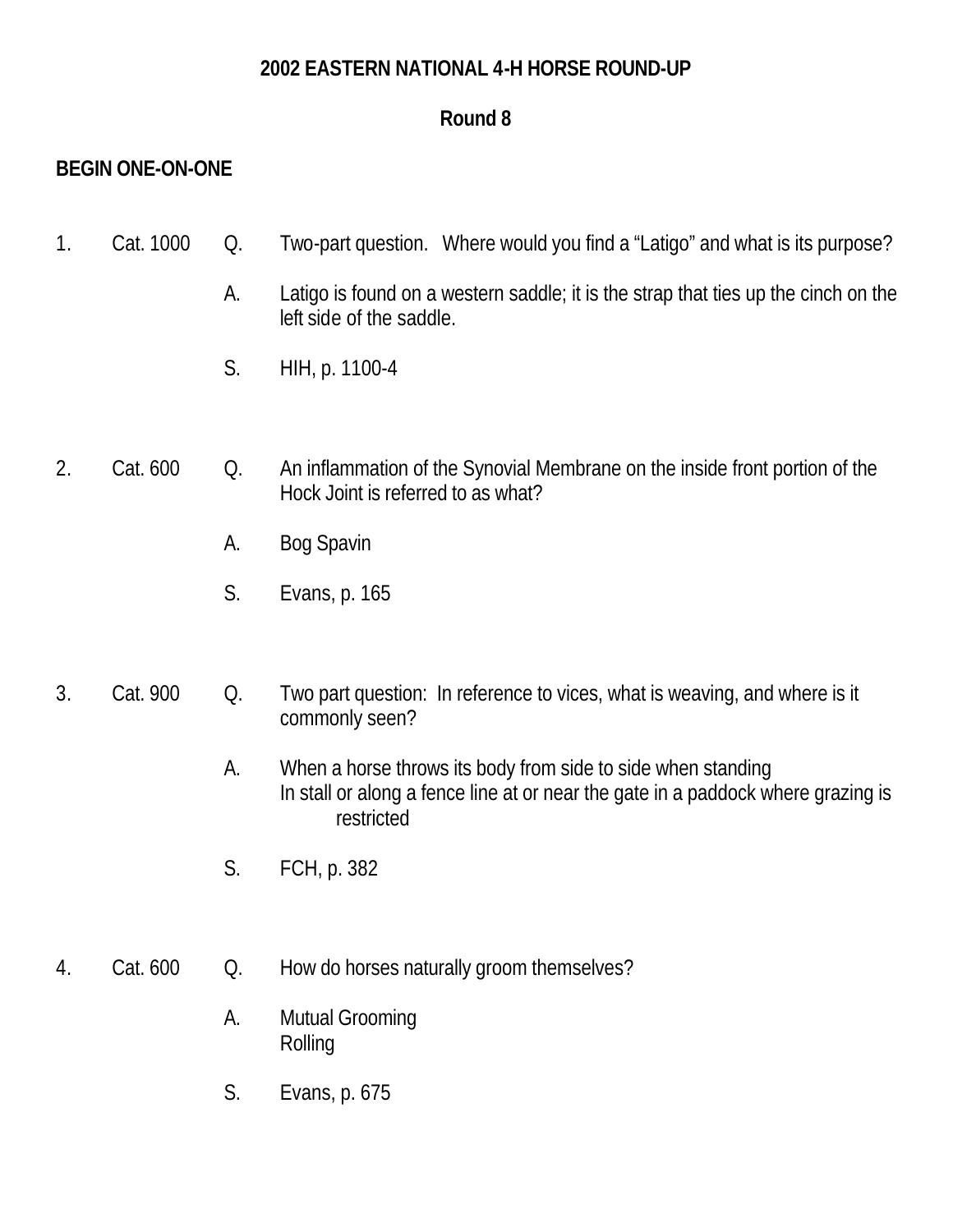| 5. | Cat. 500 | Q. | Two Part Question: What is the common term for the "Olfactory Reflex", and<br>describe the reflex?                                |
|----|----------|----|-----------------------------------------------------------------------------------------------------------------------------------|
|    |          | А. | Flehman Reflex/Posture – when horse smells something, then extends its<br>neck upward, curling back the lips from over the teeth. |
|    |          | S. | Evans, p. 387                                                                                                                     |
|    |          |    |                                                                                                                                   |
| 6. | Cat. 300 | Q. | In <i>general terms</i> , what distinguishes the difference between Tovero, Overo<br>and Tobiano Paint horses.                    |
|    |          | А. | The location of color on the horse.                                                                                               |
|    |          | S. | AYHCLM, p. B110-2L                                                                                                                |
|    |          |    |                                                                                                                                   |
|    |          |    |                                                                                                                                   |

- 7. Cat. 900 Q. A means of forced exercise, name the mechanical device that is used to help develop and condition halter horses.
	- A. Tread Mill **Equicizer** Hot Walker
	- S. Evans p. 784
- 8. Cat. 600 Q. Explain the foot fall sequence of a horse on the right lead at the gallop beginning with contact of the left hind leg with the ground.
	- A. Left Hind Right Hind Left Fore Right Fore
	- S. Evans, p. 177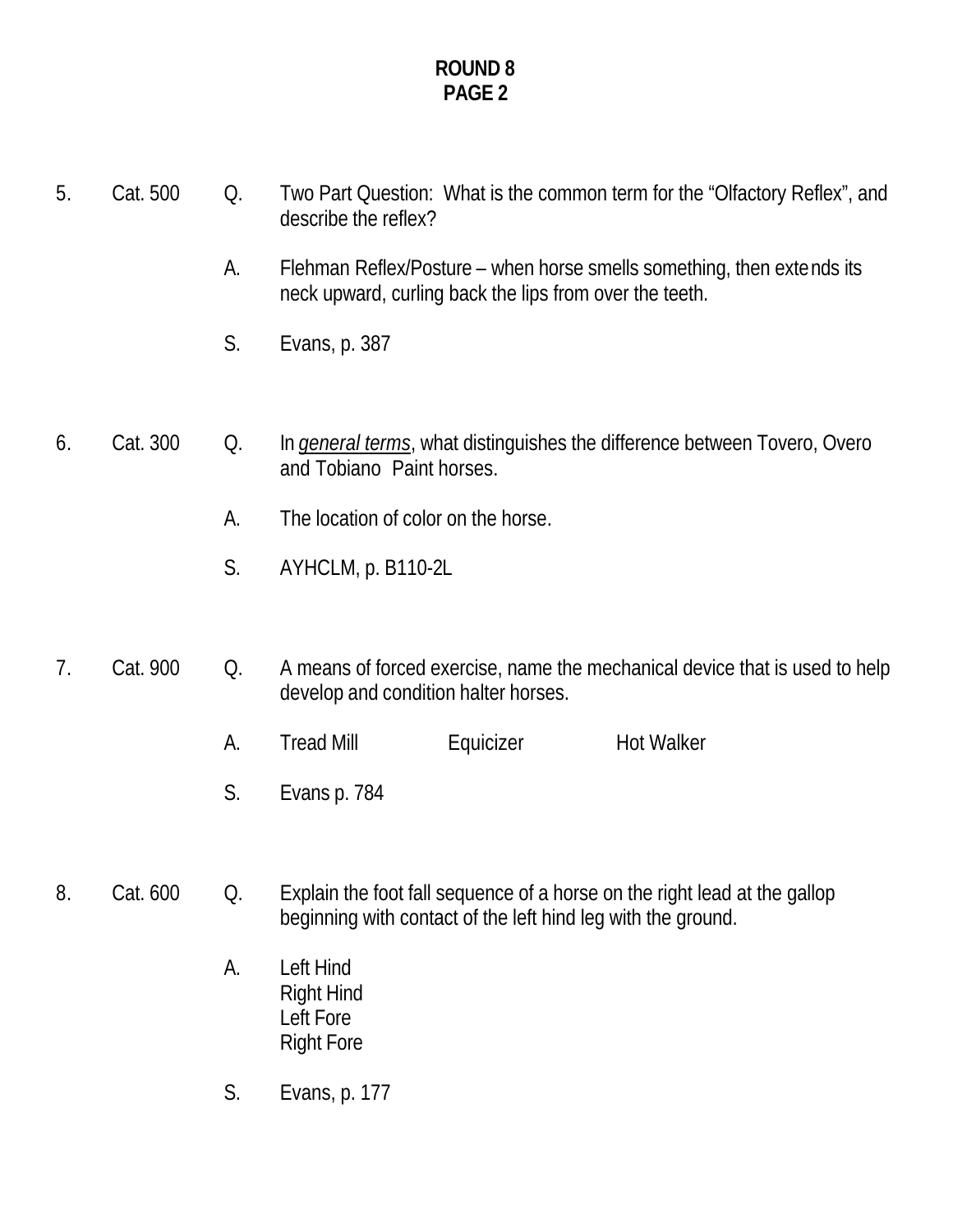| 9.  | Cat. 800 | Q. |                                                             | What is the purpose of a steroid when used properly?      |                                                                                |
|-----|----------|----|-------------------------------------------------------------|-----------------------------------------------------------|--------------------------------------------------------------------------------|
|     |          | А. | To control inflammation<br>Surpress allergic reaction       |                                                           |                                                                                |
|     |          | S. | EG 256                                                      |                                                           |                                                                                |
|     |          |    |                                                             |                                                           |                                                                                |
| 10. | Cat. 900 | Q. |                                                             |                                                           | Name two things that an equine dentist feels in the horse's mouth.             |
|     |          | А. | Sharp enamel points<br>Sharp edges<br>Missing/damaged teeth | Hooks on the sides where teeth do not fully come together | Uneven wear<br>Loose teeth                                                     |
|     |          | S. | AYHCLM, p. A 304-1L & FCH, p. 177                           |                                                           |                                                                                |
| 11. | Cat. 600 | Q. |                                                             |                                                           | In reference to a horse, give three characteristics of a "coarse" head.        |
|     |          | А. | Large ears<br>Thick muzzle                                  | Long<br>Roman nosed                                       | Small eye<br>Thick throat latch/neck                                           |
|     |          | S. | Evans, p. 141                                               |                                                           |                                                                                |
| 12. | Cat. 300 | Q. | what color is its skin?                                     |                                                           | Two Part Question: At birth, what color is the coat of a true white horse, and |

- A. White Coat Pink Skin
- S. Evans, p. 53

**END ONE-ON-ONE**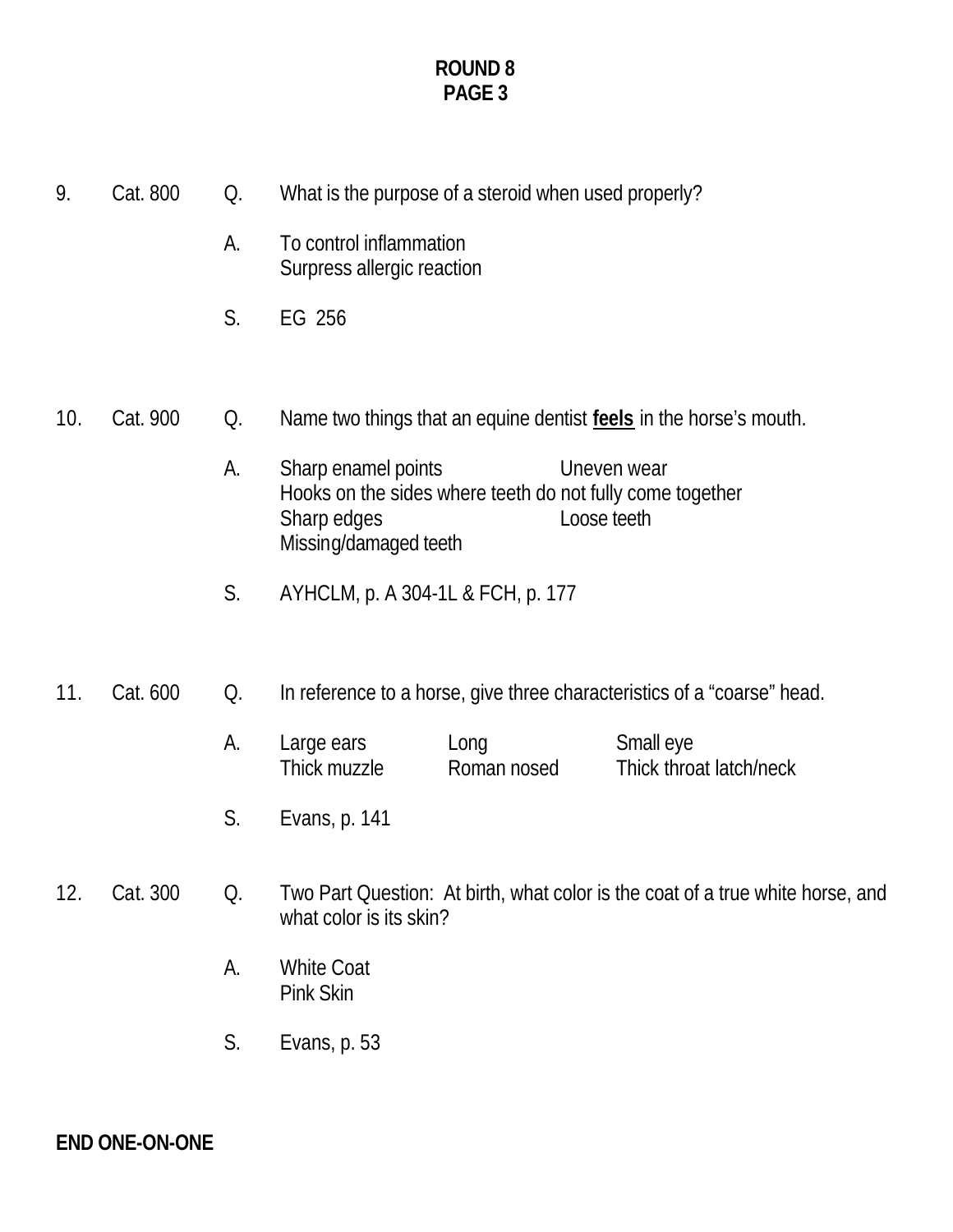# **BEGIN OPEN QUESTIONS**

- 13. Cat. 500 Q. The ovary is responsible for the production of which two female hormones?
	- A. Estrogen Progesterone
	- S. HIH, p. 910-4
- 14. Cat. 200 Q. Two-Part Question. There are two distinct types of Paso horse. Which breed of Paso does not register spotted horses, and for what gait is the breed most known?
	- A. Peruvian Paso; termino
	- S. Evans, p. 43

# **TOSS-UP QUESTION – BONUS ATTACHED**

- 15. Cat. 600 Q. Two part question: Name the unique four-beat lateral gait which is essentially a broken pace that can be performed at three different speeds, and name the speeds.
	- A. Gait = Paso Speeds = Paso fino Paso corto
	- Z. Paso largo
	- S. Evans, p. 178

## **BONUS QUESTION**

16. B-600 Q. What are three structural faults of the front legs?

| А. | <b>Base Narrow</b> | Buck-knee           | <b>Offset Cannon</b>           |
|----|--------------------|---------------------|--------------------------------|
|    | Base Wide          | Calf-knee           | <b>Short, Straight Pastern</b> |
|    | Bench Knees        | Coon or Slew-footed | Tied-In At the Knee            |
|    | Bow-legs           | Knock-knee          |                                |

S. Evans, p. 145-157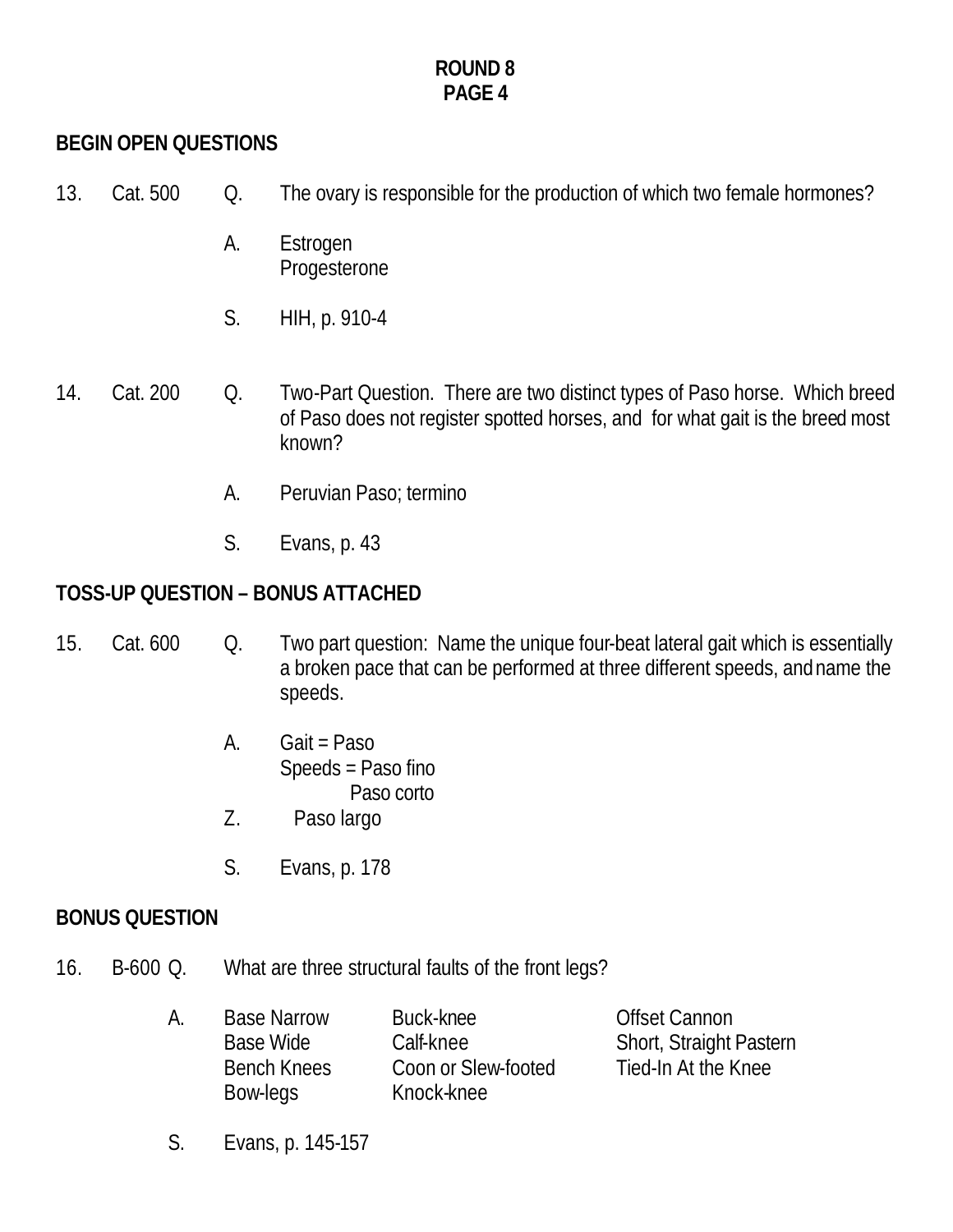# **RESUME OPEN QUESTIONS**

| 17. | Cat. 1000 | Q. |                                          | What is the collective term for stirrup leathers, stirrup irons and a girth? |                  |
|-----|-----------|----|------------------------------------------|------------------------------------------------------------------------------|------------------|
|     |           | А. | <b>Fittings</b>                          |                                                                              |                  |
|     |           | S. | HIH, p. 1100-3                           |                                                                              |                  |
| 18. | Cat. 400  | Q. | What is the "Orbital Cavity"?            |                                                                              |                  |
|     |           | А. |                                          | The bony socket that surrounds and protects the eye of the horse             |                  |
|     |           | S. | Evans, p. 90 & CAHA, p. 41               |                                                                              |                  |
| 19. | Cat. 700  | Q. |                                          | Name two types of salt blocks available for horses.                          |                  |
|     |           | А. | <b>lodized Salt</b><br><b>Plain Salt</b> | <b>Selinized Salt</b><br><b>Trace-mineralized Salt</b>                       | <b>Rock Salt</b> |
|     |           | S. | FCH, p. 226                              |                                                                              |                  |

# **TOSS-UP QUESTION – BONUS ATTACHED**

- 20. Cat. 800 Q. What is the term for removing foreign material and dead or damaged tissue from a wound?
	- A. Debridement
	- S. HIH, p. 440-3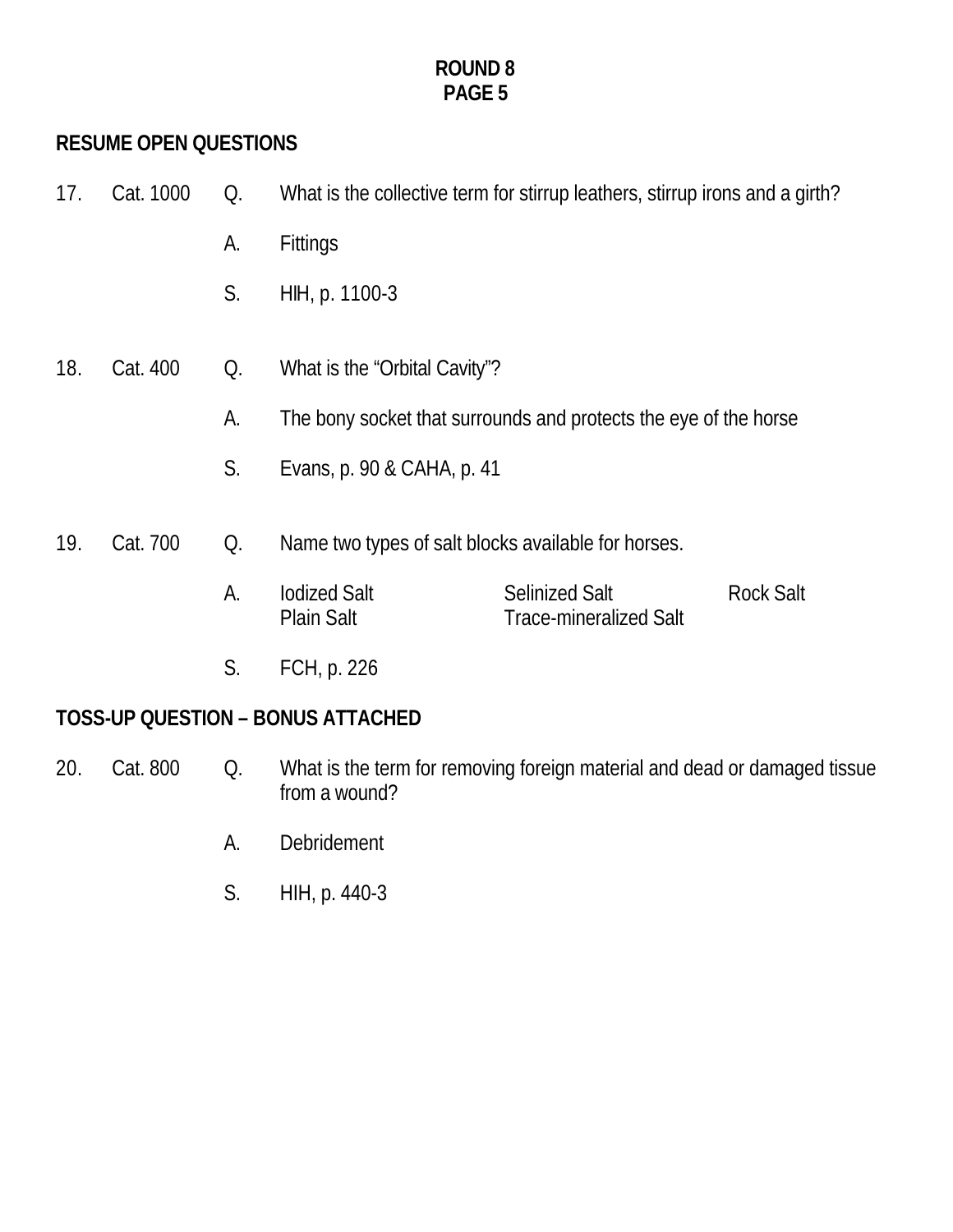# **BONUS QUESTION**

- 21. B-800 Q. Give four uses for a poultice.
	- A. Increase the blood supply to an area Draw out infection as with an abscess or puncture wound Encourage an abscess to open Decrease inflammation associated with swelling & bruising caused by concussion
	- S. HIH, p. 440-6

# **RESUME OPEN QUESTIONS**

| 22. | Cat. 900 | Q. | In addition to the truck bed, to what other part of the truck should a<br>Gooseneck-type hitch be attached?         |
|-----|----------|----|---------------------------------------------------------------------------------------------------------------------|
|     |          | А. | To the frame under the truck bed                                                                                    |
|     |          | S. | AYHCLM, p. A 301-1L                                                                                                 |
| 23. | Cat. 300 | Q. | What is the term for a patch of white hairs down the face that does not cover<br>the full width of the nasal bones? |
|     |          | A. | <b>Stripe</b>                                                                                                       |
|     |          | S. | Evans, p. 82                                                                                                        |
|     |          |    |                                                                                                                     |
| 24. | Cat. 900 | Q. | According to Lewis, what is the ideal stall size for a draft horse?                                                 |
|     |          | А. | 14' X 14'                                                                                                           |
|     |          | S. | FCH, p. 181                                                                                                         |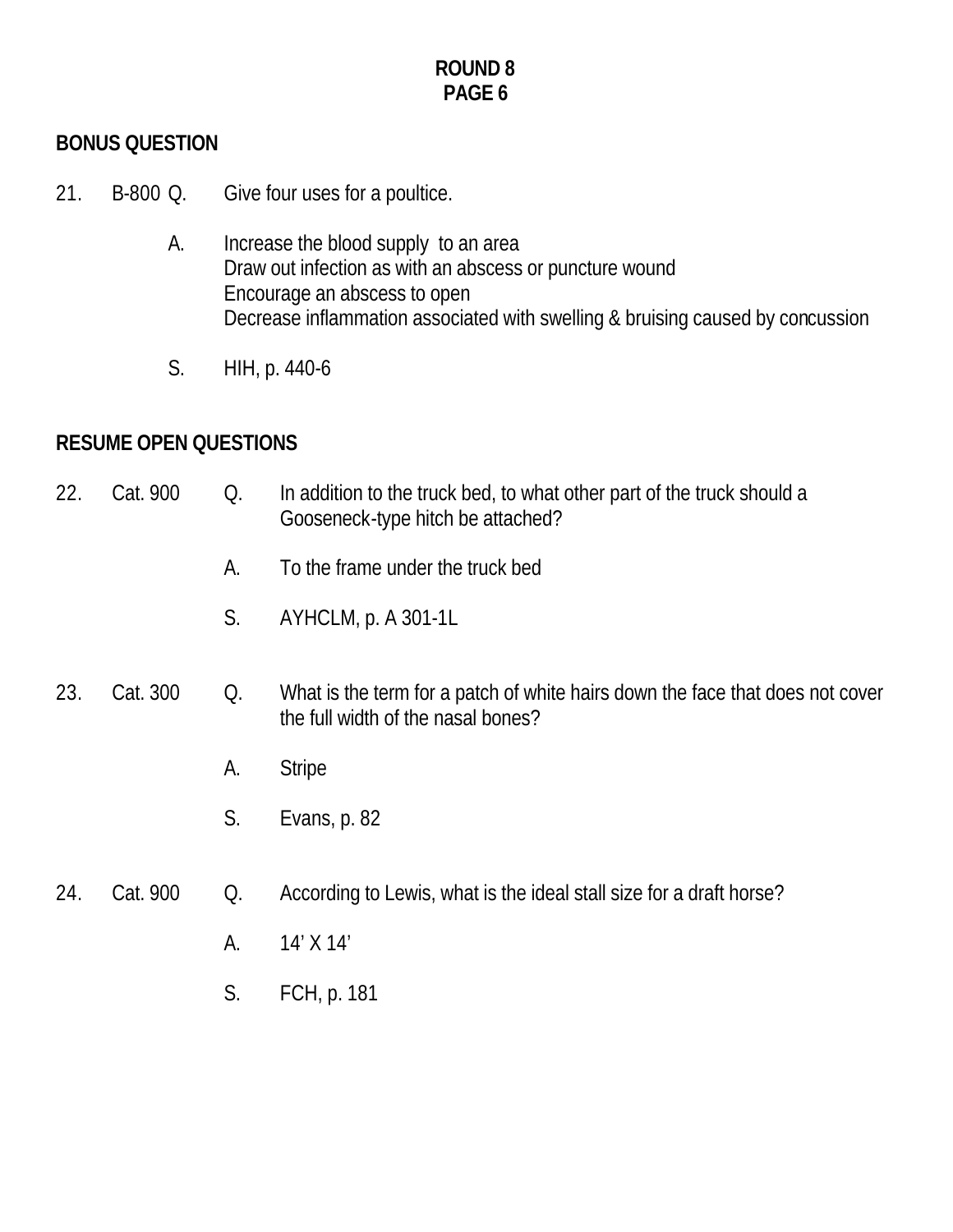- 25. Cat. 200 Q. At a breed show Hackney ponies are divided into two types. What are the types?
	- A. Cob-Tail Long-Tail
	- S. Evans, p. 63

# **TOSS-UP QUESTION – BONUS ATTACHED**

- 26. Cat. 100 Q. Give three visual signs of aging in the horse with the exception of the changes in the cups of the horse's teeth.
	- A. Angle of Incidence of the Teeth Galvayne's Groove Coarser Hair Coat Graying Hair Deep hollow above the eyes Sway-back Drooping lower lip

S. HIH, p. 450-6

## **BONUS QUESTION**

- 27. B-700 Q. Name the (7) joints of the rear leg in order proximal to distal.
	- A. Sacroiliac, Hip, Stifle, Hock, Fetlock, Pastern & Coffin
	- S. Evans, p. 190

# **RESUME OPEN QUESTIONS**

- 28. Cat. 400 O. On which teeth is the "dental star" first evident?
	- A. Central Incisors
	- S. FCH, p. 387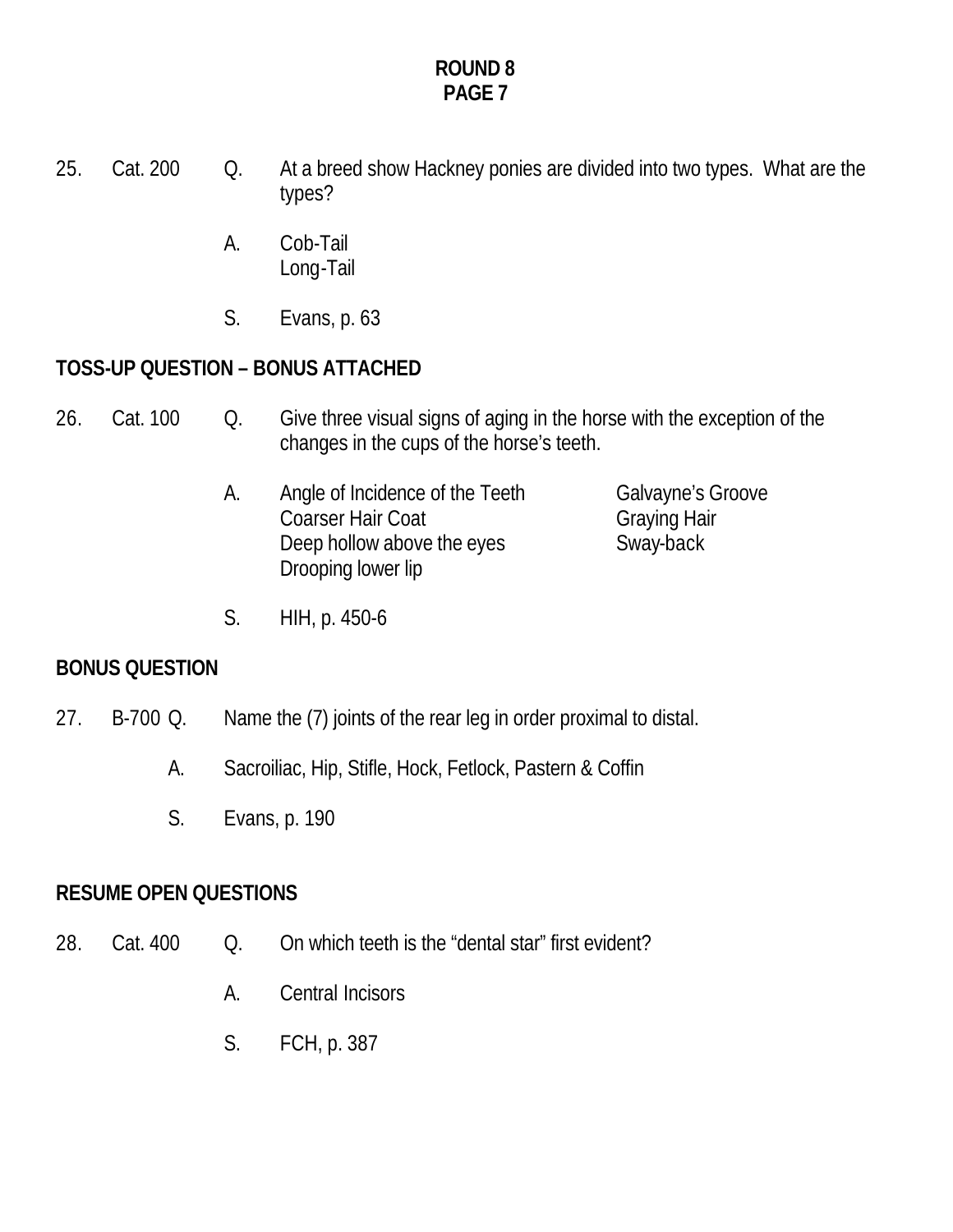- 29. Cat. 700 Q. How is the plant maturity of legume hay visually determined?
	- A. It is determined by the amount of flowers present at the time of harvest.
	- S. FCH, p. 68,69; HIH, p. 750 & AYHCLM, p. A 337-1L
- 30. Cat. 500 Q. During which season of the year would a mare naturally be in Anestrus?
	- A. During the winter months
	- S. HIH, p. 910-5

# 31. Cat. 1000 Q. In addition to keeping a horse in the stall, give two other functions of a stall guard.

- A. Allows for more air circulation into a stall Allows horse to hang its head over or out of a stall with a solid door
- S. HIH, p. 1100-12

# **LAST QUESTION IN MATCH**

- 32. Cat. 400 Q. What do capillaries connect?
	- A. They connect arteries with veins.
	- S. EG 272

**END ROUND EIGHT**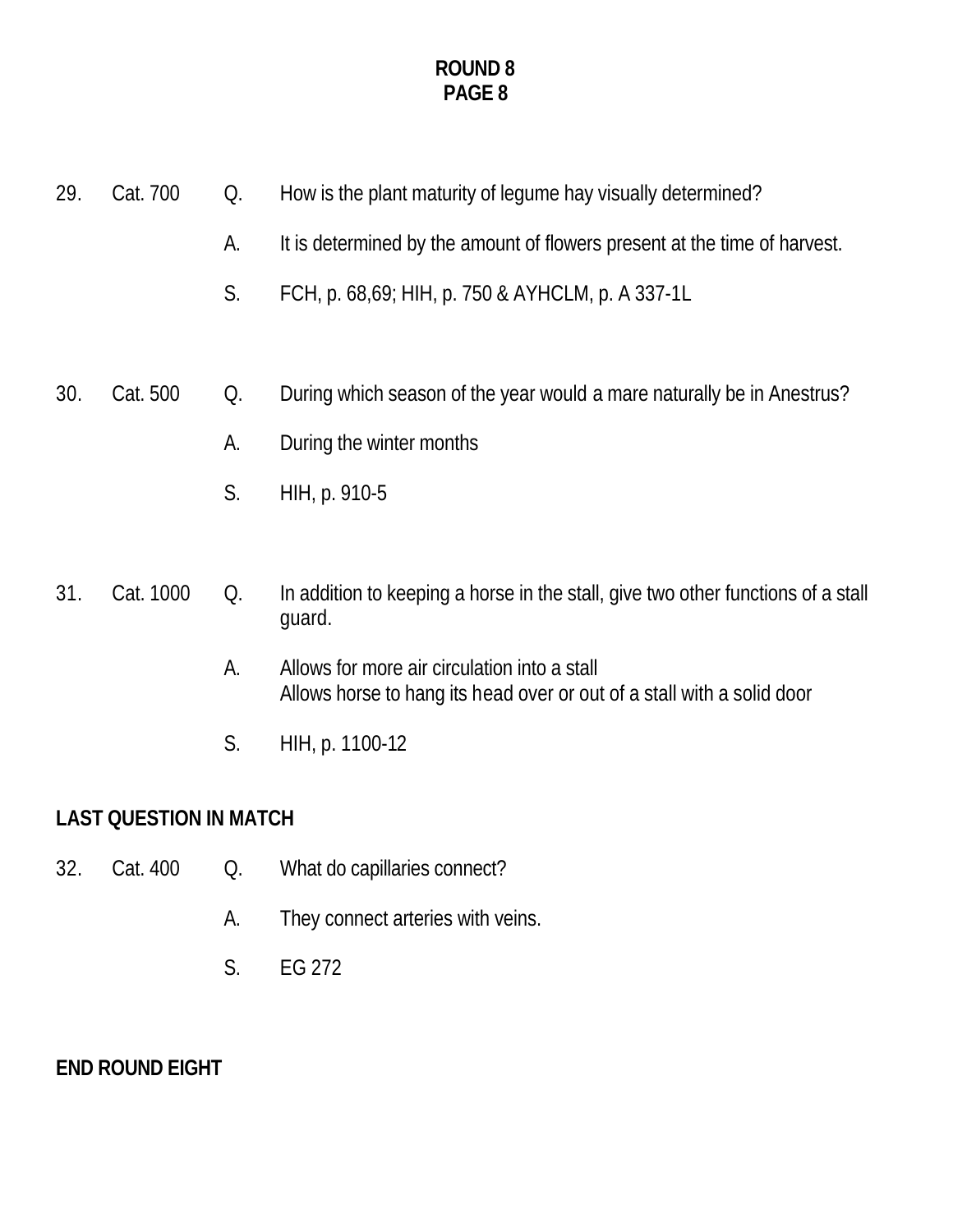## **2002 EASTERN NATIONAL 4-H HORSE ROUND-UP**

# **Round 9**

# **BEGIN ONE-ON-ONE**

- 1. Cat. 500 Q. The process of the production of sperm cells is referred to by what term?
	- A. Spermatogenesis
	- S. AYHCLM, p. A 327-1, 327-2L & HIH p. 920
- 2. Cat. 900 Q. "Charging" is seen most commonly in what type of horse?
	- A. Stallion
	- S. Evans, p. 183

# 3. Cat. 600 Q. How does the slope of the shoulder influence the length of stride?

- A. The steeper (straighter) the shoulder, the shorter the stride The more sloping (angular) the shoulder, the longer the stride
- S. HIH, p. 220-6
- 4. Cat. 400 Q. Name two areas on the horse where would you would find "tactile hairs".
	- A. Eyelids Lips/Muzzle **Nostrils**
	- S. CAHA, p. 4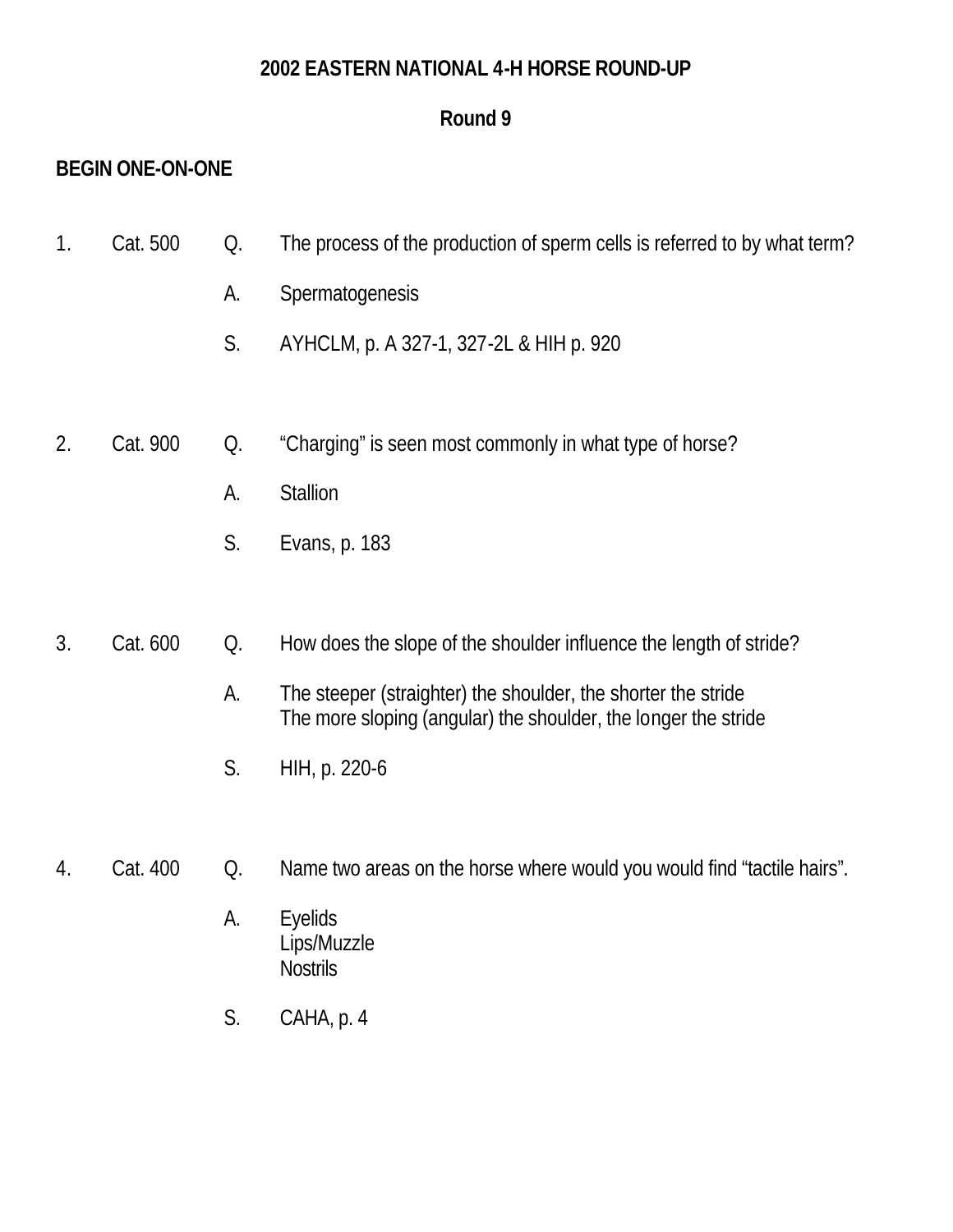- 5. Cat. 300 Q. Which color modification of the black coat color does not have black points? A. Perlino S. Evans, p. 473 6. Cat. 700 Q. Name three functions of the gastrointestinal tract of the horse. A. Ingestion of feedstuffs<br>
Mixing of feedstuffs<br>
Digestion of feedstuffs Digestion of feedstuffs<br>Elimination of solid waste Absorption of feedstuffs S. Evans, p. 118, 119 & FCH, p. 4, 5 7. Cat. 900 Q. What type of horseshoe nail is used to increase traction on icy surfaces? A. Frosthead Nail S. Evans, p. 739 8. Cat. 300 Q. What color horse is known as the horse of history, heroes, art and fiction?
	- A. White
	- S. Evans, p. 53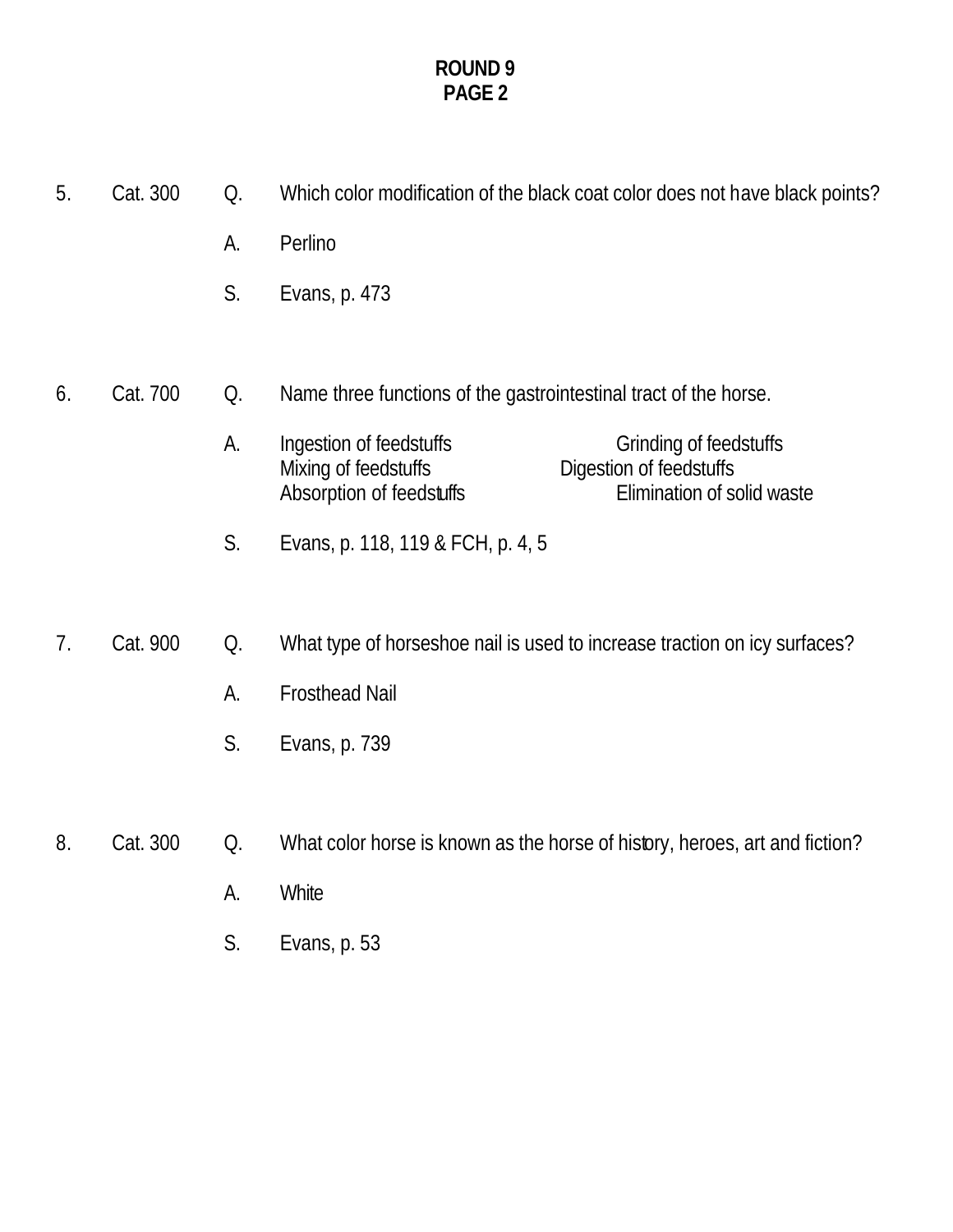- 9. Cat. 1000 Q. What is the term for the type of mouth-piece that does not have a port and is not jointed in the middle, but has a slight bow?
	- A. Mullen Mouth
	- S. HIH, p. 1100-11
- 10. Cat. 400 Q. What two internal parts of the horse are associated with "thumps"?
	- A. Diaphragm and Heart or Synchronous Diaphragmatic Flutter
	- S. FCH, p. 213

# 11. Cat. 700 Q. Which weighs less – a quart of pellets or a quart of extruded feed?

- A. Extruded Feed
- S. Evans, p. 280 & FCH p. 92
- 12. Cat. 100 Q. In reference to a horse's coat, what does "bloom" mean?
	- A. Luster, shine of the hair
	- S. FCH, p. 382 & Evans, p. 129

## AA. END ONE-ON-ONE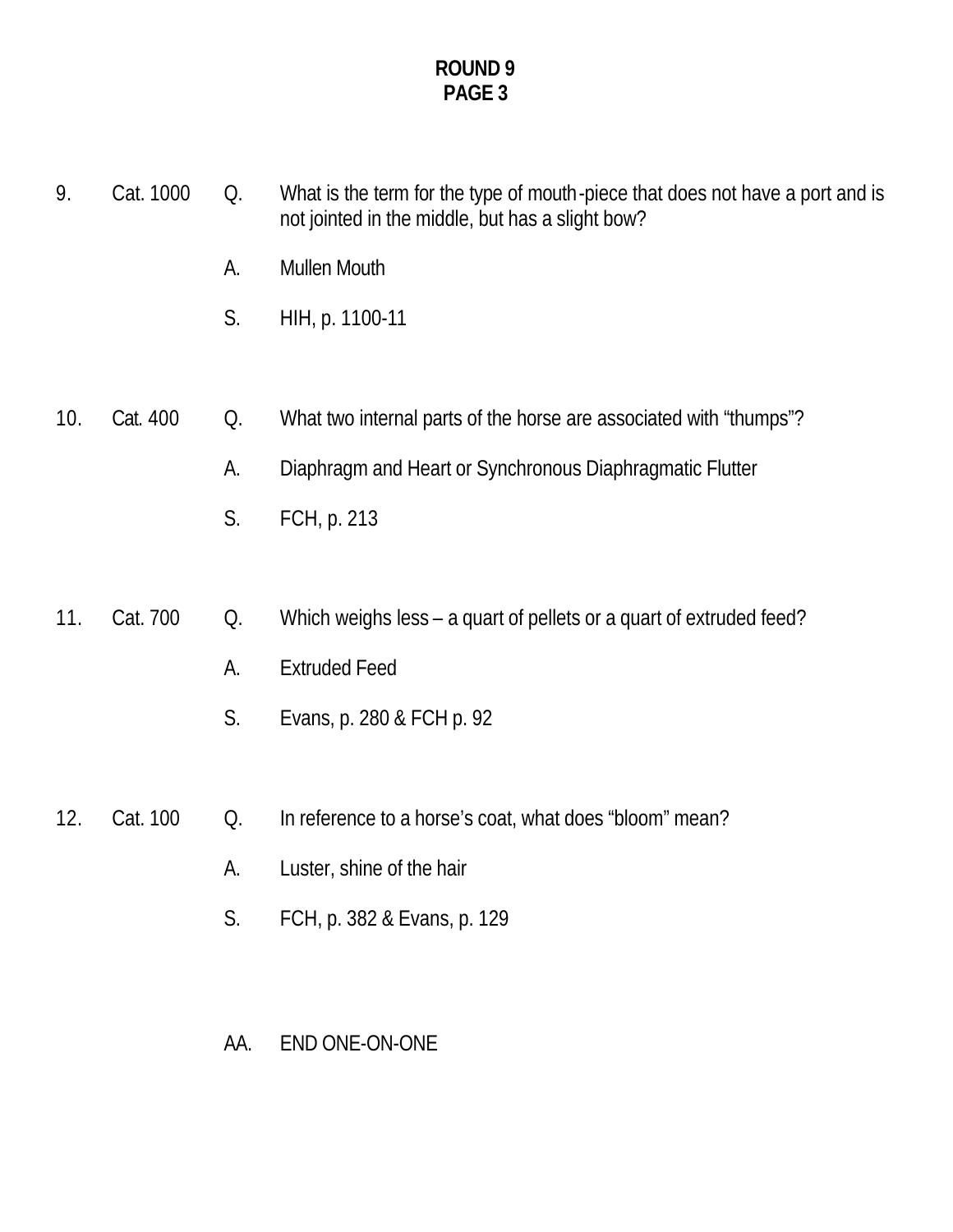- BB. BEGIN OPEN QUESTIONS
- 13. Cat. 800 Q. How many liters of blood does an average 1000 lb. horse's body contain?
	- A. 50 liters
	- S. AYHCLM, p. I 225-3L
- 14. Cat. 600 Q. During what type of movement is the condition known as "stringhalt" most obvious?
	- A. Backing or Turning
	- S. Evans, p. 164 & FCH, p. 405
	- CC. TOSS-UP QUESTION BONUS ATTACHED
- 15. Cat. 700 Q. Explain the difference between "straw" and "cereal grain hay".
	- A. Straw = Plant residue left after the removal of the seed head (grain) from the stem and leaves; used as bedding Cereal Grain Hay = Plants such as oats or wheat that are harvested with the seed head (grain) still attached to the stem and leaves; fed as a hay
	- S. FCH, p. 95
	- DD. BONUS QUESTION
- 16. B-600 Q. Name four types of unsoundness that do not result in lameness.
	- A. Blindness Parrot Mouth (overshot jaw) Cataracts Poll Evil Colic **Colic** Respiratory Infection Fistula of the Withers Roaring **Heaves** Saddle or Girth Sore Hernia **Tipped Vulva Infertility** Monkey Mouth (undershot jaw)
	- S. Evans, p. 168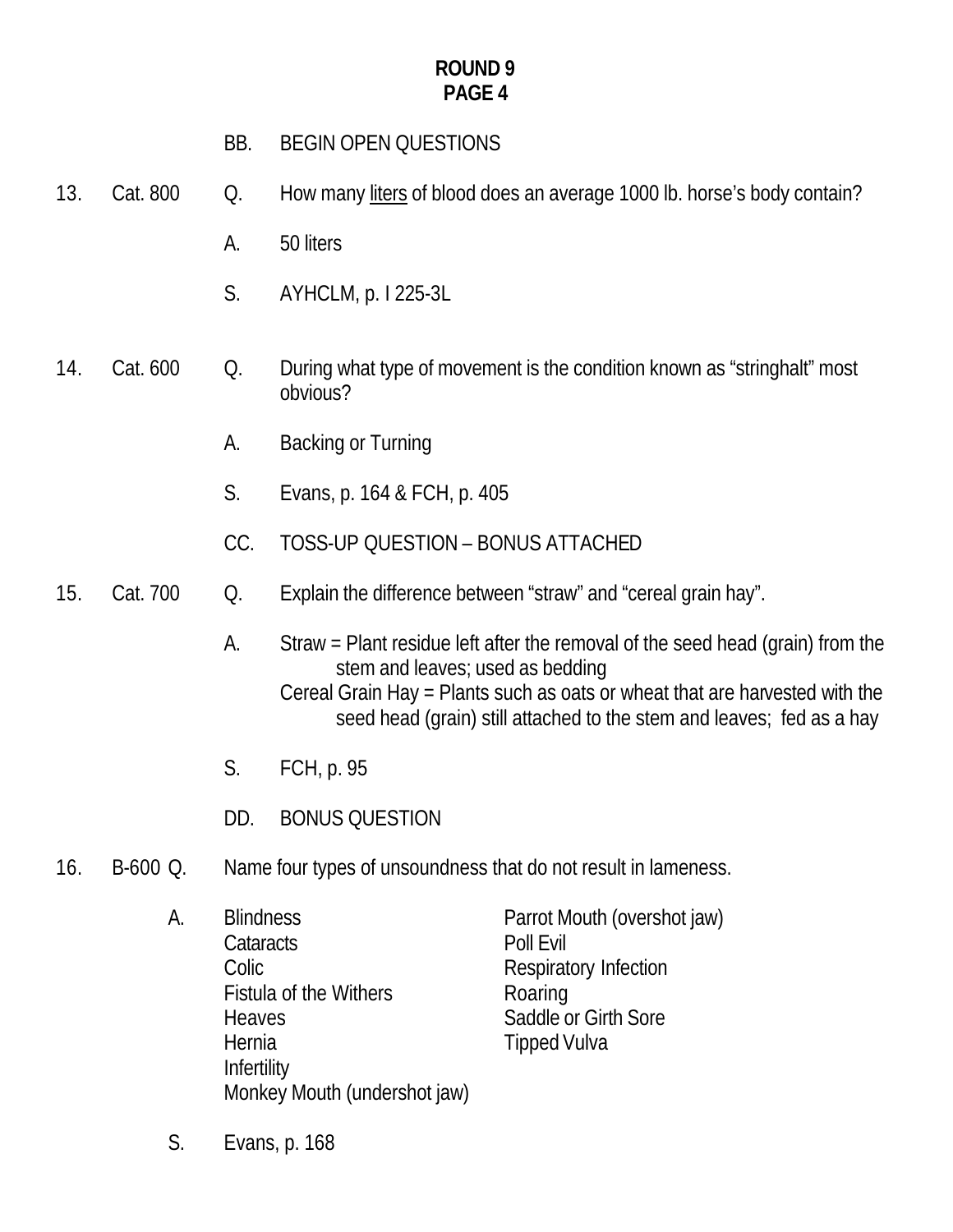| RESUME OPEN QUESTIONS<br>EE. |
|------------------------------|
|------------------------------|

- 17. Cat. 900 Q. What type of farriers' hammer is used for making and shaping shoes?
	- A. Rounding Hammer
	- S. Evans, p. 728
- 18. Cat. 200 Q. Prior to 1908, the Arabian and Anglo-Arab were registered with what breed association?
	- A. The American Jockey Club
	- S. Evans, p. 17
- 19. Cat. 100 Q. At the age of 20, what is the shape of a horse's permanent middle incisor?
	- A. Triangular
	- S. CAHA, p. 48
	- FF. TOSS-UP QUESTION BONUS ATTACHED
- 20. Cat. 500 Q. Two Part Question: Name four ways mares are classified, and explain each classification.
	- A. Barren = mare that has been bred, but has never been pregnant In-foal = pregnant, carrying a foal Lactating  $=$  nursing a foal Maiden = mare that has never been bred Open = mare than is currently not in foal, has not been bred this season, but has produced a foal in a previous season
	- S. FCH, p. 230 & Evans, p. 323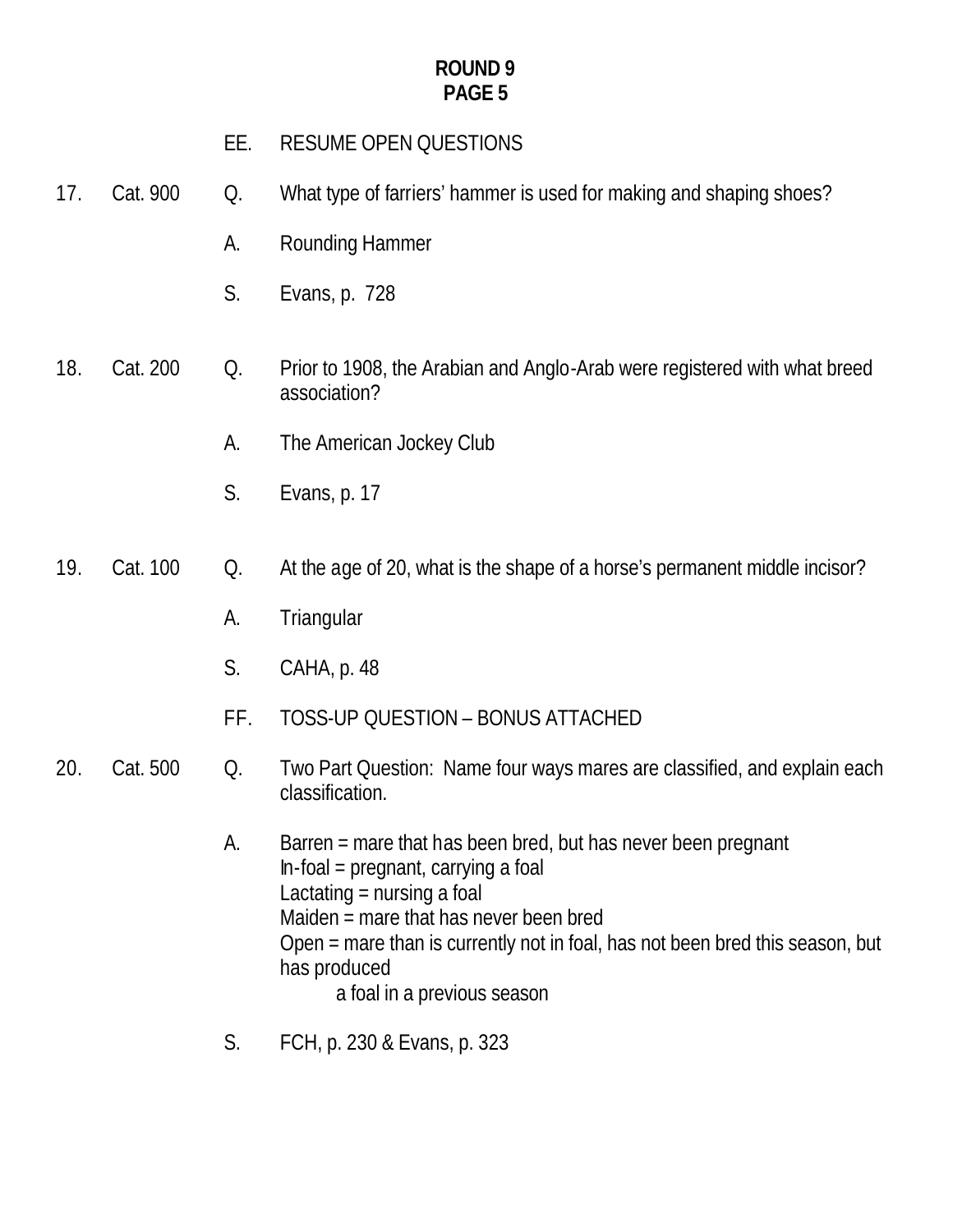# GG. BONUS QUESTION

- 21. B-700 Q. Give (4) advantages of using a complete pelleted feed.
	- A. Decreased feed waste Easier to transport Economy of storage space Reduced dust Better feed efficiency Beneficial for horses w/ poor teeth Decreased colic incidence in older horses Contains all vitamins – no sifting out
	- S. Evans, p. 280
		- HH. RESUME OPEN QUESTIONS
- 22. Cat. 400 Q. Two Part Question: What are "guard hairs", and where are they commonly found?
	- A. Long, individual hairs that often mix with the dense undercoat of the horse Usually seen on the underside of the belly, underside of jaw and neck, between cheeks of the buttock
	- S. Evans, p. 129

# 23. Cat. 1000 Q. What part of the English saddle rests on the horse's back?

- A. The panel
- S. HIH, p. 1100-2
- 24. Cat. 800 Q. Acorns produce what plant toxin?
	- A. Tannic Acid
	- S. FCH, p. 303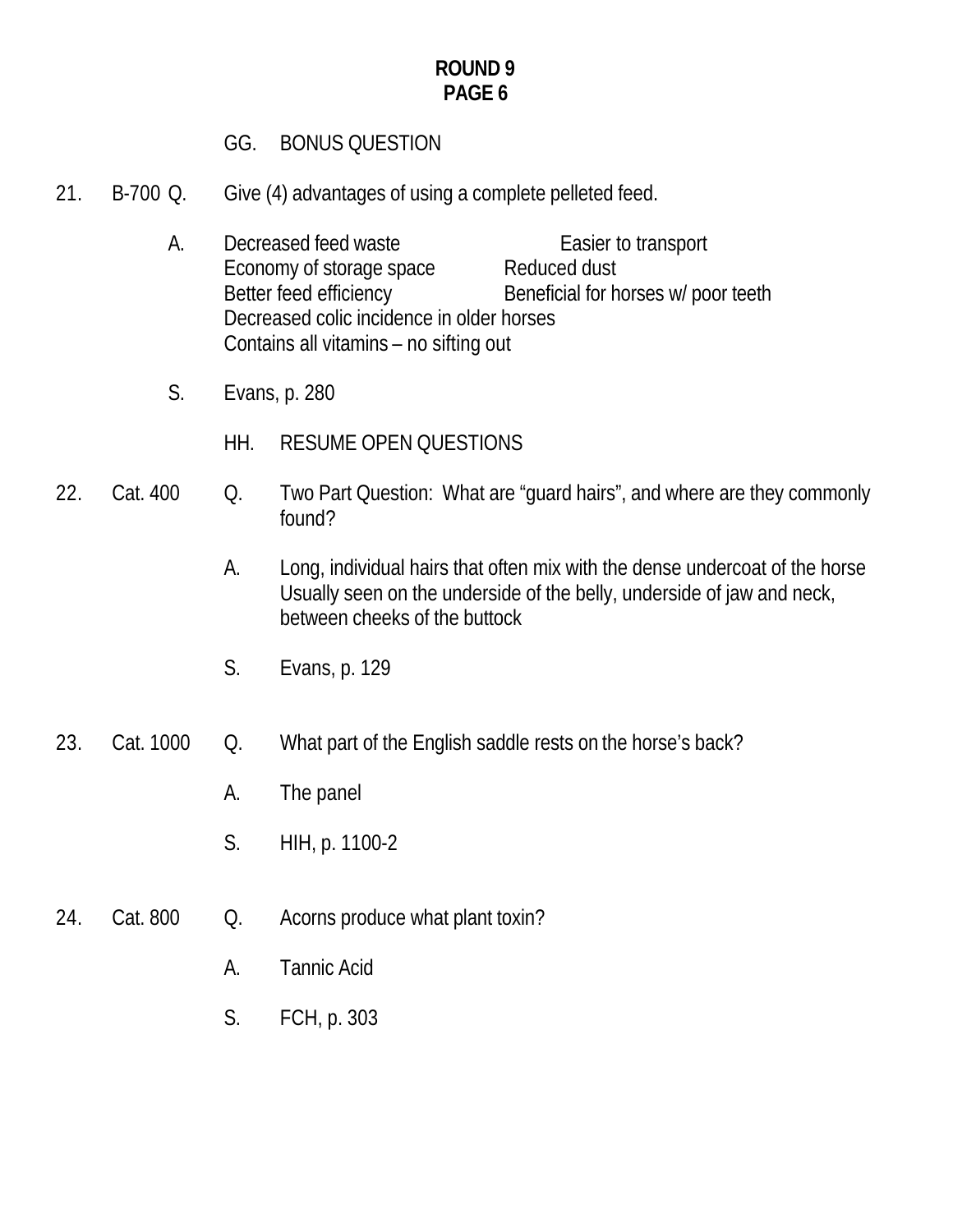- 25. Cat. 900 Q. Two Part Question: What is the minimum height for an indoor arena and why is a higher ceiling more desirable?
	- A. 14 feet minimum the higher the ceiling, the better lit the area will be with fewer shadows
	- S. HIH, p. 320-7
	- II. TOSS-UP QUESTION BONUS ATTACHED
- 26. Cat. 600 Q. What type of walk is based on the following description? The rear feet overreach the prints of the front feet. The head and neck are extended. Typically, the head and neck nods up and down twice during each stride but the topline remains level, as there is no lift since there is no suspension phase and the weight is evenly distributed on the stance legs.
	- A. Extended Walk
	- S. Evans, p. 172
	- JJ. BONUS QUESTION
- 27. B-800 Q. Give four possible causes of anemia.
	- A. Excessive Bleeding Dietary Deficiency Infection **Presence of Toxins in Body** Chronic Disease Lack of Iron Parasitism **Incompatible Rh** factor
	- S. FCH, p. 380
		- KK. RESUME OPEN QUESTIONS
- 28. Cat. 800 Q. What is the proper term for a small sac or blister containing liquid?
	- A. Vesicle, Vesicular or Cyst
	- S. FCH, p. 408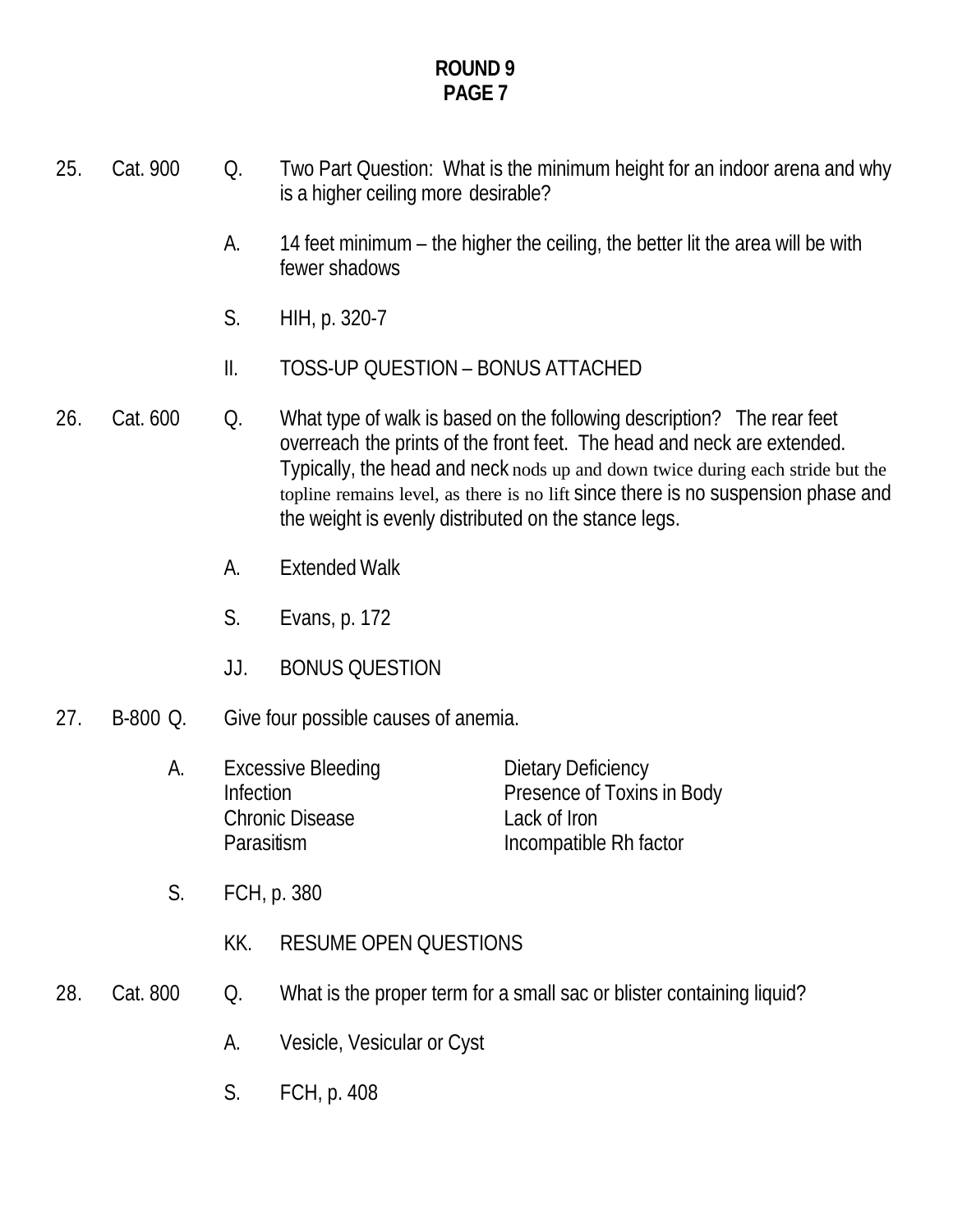| 29. | Cat. 400 | Q.  | Name three areas of the horse's body where it readily sweats.                                                                                                      |
|-----|----------|-----|--------------------------------------------------------------------------------------------------------------------------------------------------------------------|
|     |          | А.  | Base of the Ears<br>Flank<br><b>Neck</b><br>Chest<br>(NOT the back)                                                                                                |
|     |          | S.  | Evans, p. 129                                                                                                                                                      |
| 30. | Cat. 600 | Q.  | How many beats are in the gait referred to as the "Stepping Pace"?                                                                                                 |
|     |          | A.  | Four (NOT two – it is a lateral gait, but because of the higher action of the<br>front limb, the hind foot hits the ground before the front foot on the same side) |
|     |          | S.  | Evans, p. 178                                                                                                                                                      |
| 31. | Cat. 200 | Q.  | Name two American breeds of horse that have two distinct types based on<br>gait.                                                                                   |
|     |          | А.  | Standardbred = Trotters & Pacers<br>American Saddlebred = $3$ -Gaited & $5$ -Gaited                                                                                |
|     |          | S.  | Evans, p. 28 & 37                                                                                                                                                  |
|     |          | LL. | <b>LAST QUESTION IN MATCH</b>                                                                                                                                      |
| 32. | Cat. 900 | Q.  | If the hayrack is too high for the horse eating from it, what are two problems<br>that may occur?                                                                  |
|     |          | A.  | -Foreign material getting into the eyes<br>-Increased dust inhalation<br>-Respiratory problems                                                                     |
|     |          | S.  | FCH, p. 149                                                                                                                                                        |
|     |          | MM. | END ROUND NINE                                                                                                                                                     |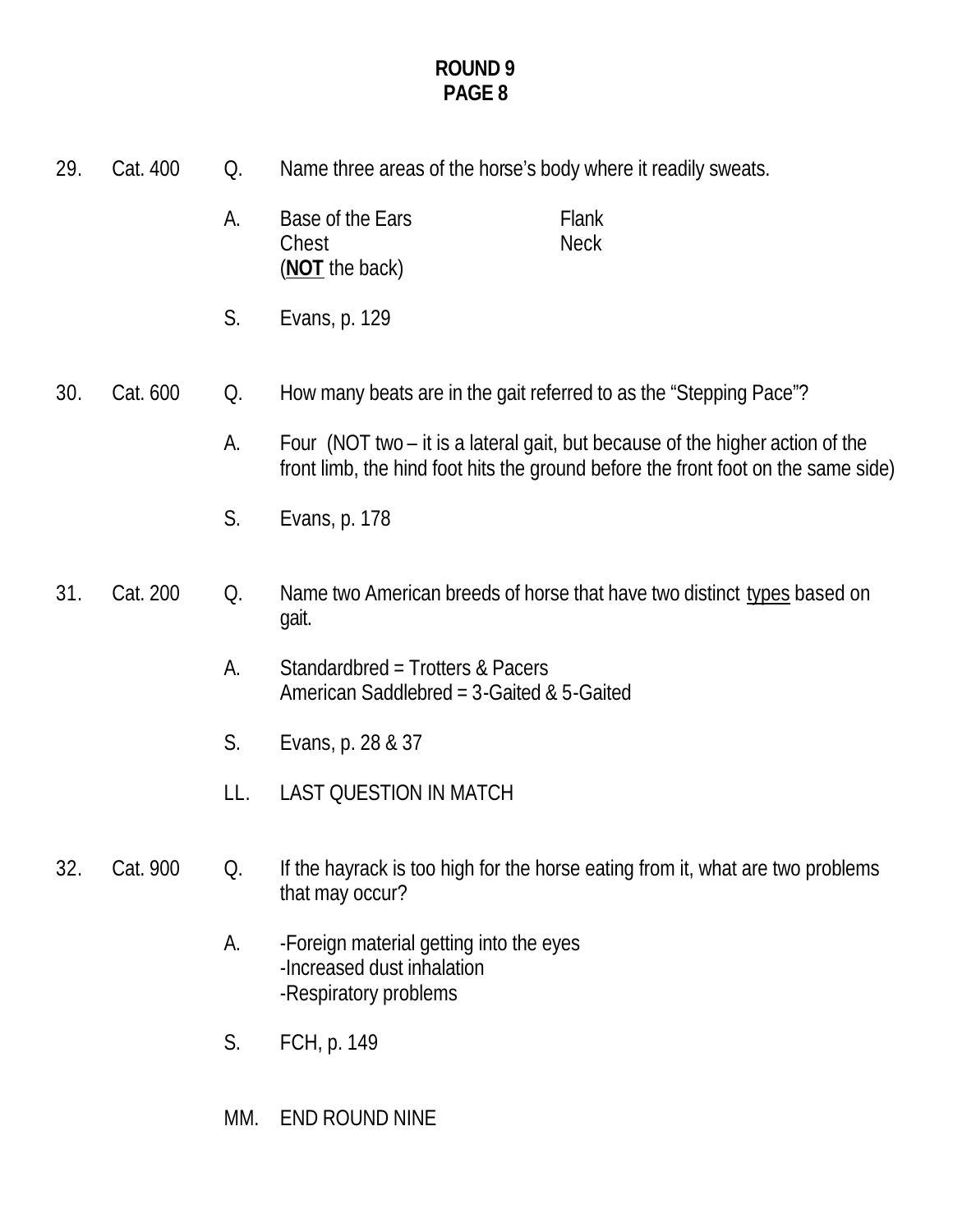# **2002 EASTERN NATIONAL 4-H HORSE ROUND-UP**

# **Round 10**

# **BEGIN ONE-ON-ONE**

- 1. Cat. 300 Q. In a wall-eyed horse, what structure of the eye is light blue or hazel in color?
	- A. Iris
	- S. Evans, p. 82
- 2. Cat. 800 Q. What type of shoe transfers the horse's weight to the frog?
	- A. Heart bar shoe
	- S. AYHCLM, p. I 231-3L
- 3. Cat. 200 Q. What color pattern is not permitted in the Welsh Pony breed?
	- A. Pinto/spotted pattern
	- S. Evans, p. 61
- 4. Cat. 800 Q. Which condition causes clouding of the eye lens, and may result in blindness?
	- A. Cataracts
	- S. HIH, p. 1060-5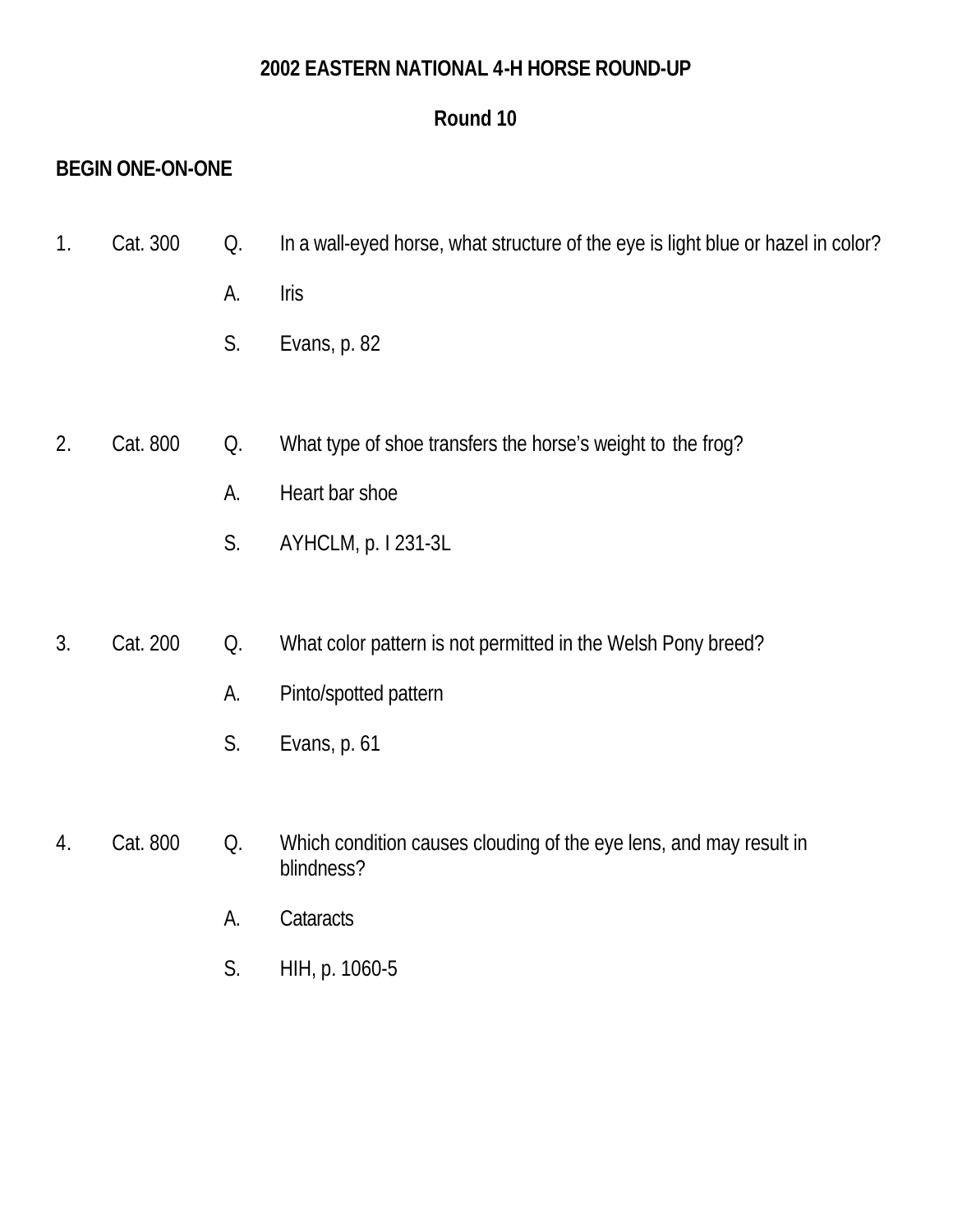- 5. Cat. 500 Q. After what age does a mare's reproductive ability start to decrease?
	- A. 15 18 years of age
	- S. HIH, p. 940-1

## 6. Cat. 1000 Q. What piece of equipment is used in conjunction with a packsaddle to prevent it from sliding forward?

- A. Breeching (NOT crupper generally not used on a pack saddle, only riding saddle and harness)
- NN. HIH, p. 1125-2
- 7. Cat. 600 Q. Which gait is synonymous with the Slow Gait?
	- A. Stepping Pace
	- S. Evans, p. 178
- 8. Cat. 600 Q. Which gait is faster, the trot or the pace?
	- A. Pace
	- S. Evans, p. 175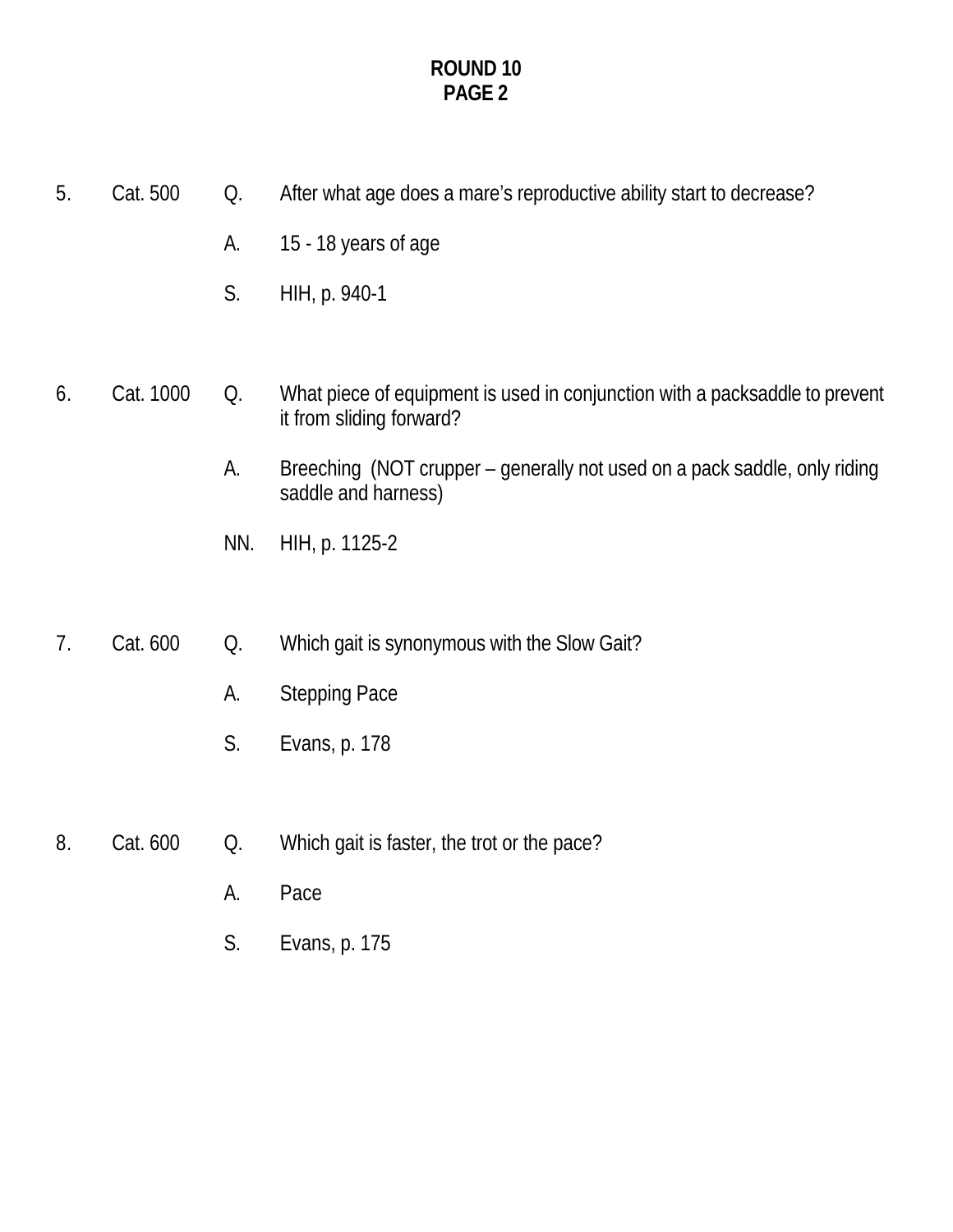9. Cat. 100 Q. Which color breed cannot breed true? On the average, it will not reproduce more than half its offspring having its own color. A. The Indians from the South East (Georgia) area S. Evans, p. 8 10. Cat. 800 Q. Which virus causes Rhinopnuemonitis? A. Equine Herpes virus S. FCH, p. 171 11. Cat. 400 Q. To which side of the heart does blood return from the body? A. Right side S. AYHCLM, p. B 119-1L 12. Cat. 400 Q. The long pastern, cannon and sesamoid bones comprise what joint of the horse? A. The fetlock joint S. CAHA, p. 14

# **END ONE-ON-ONE**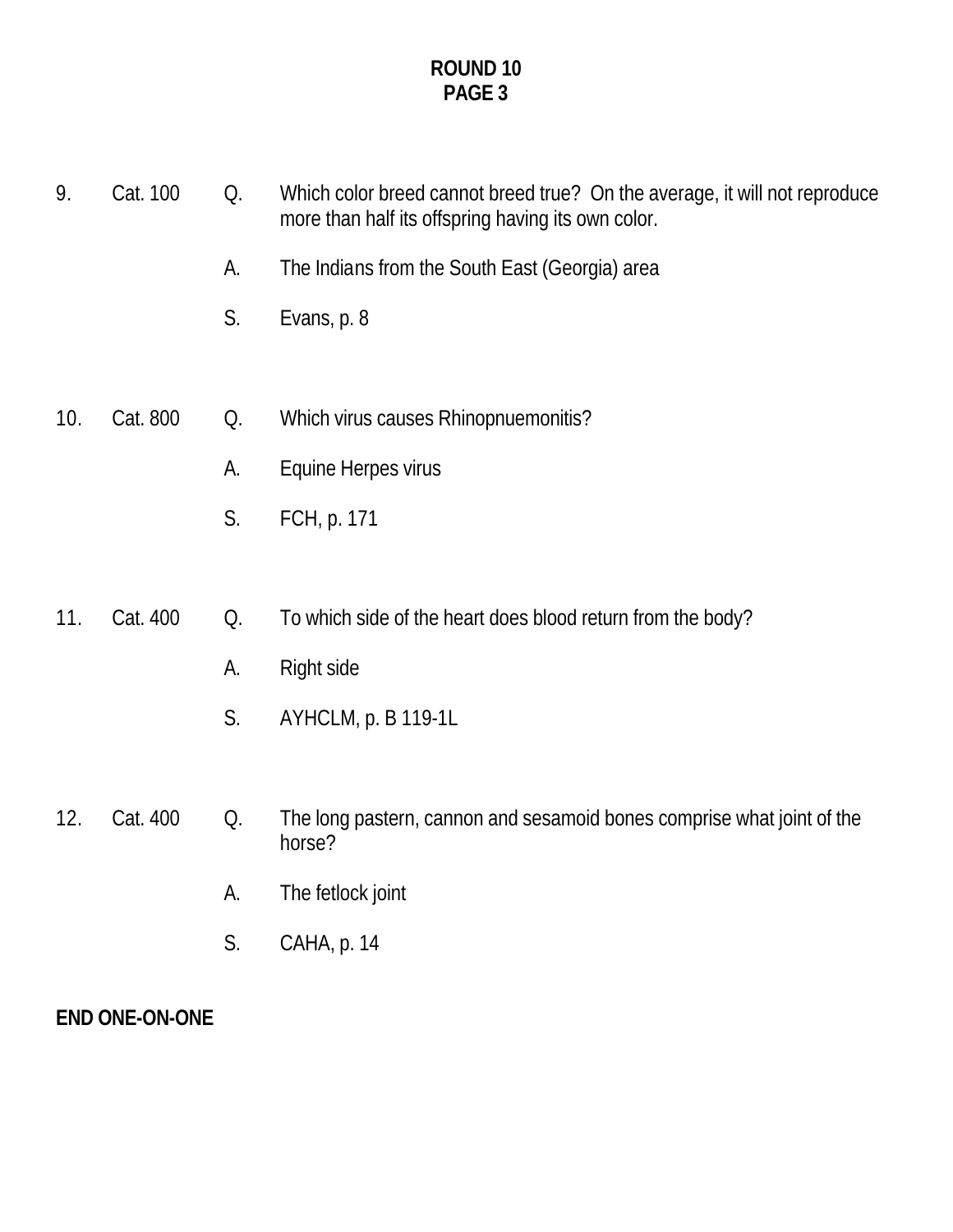# **ROUND 10**

PAGE 4

# **BEGIN OPEN QUESTIONS**

- 13. Cat. 900 Q. To ensure that a racehorse is free of forbidden substances, a racing chemist can test which three body fluids of the horse?
	- A. Blood **Saliva** Urine
	- S. Evans, p. 141
- 14. Cat. 300 Q. On which breed of horse could you find a "blue zone"?
	- A. Paint
	- S. HIH, p. 159-2

# **TOSS-UP QUESTION – BONUS ATTACHED**

- 15. Cat. 800 O. When would "silver nitrate" be used on a horse?
	- A. When a horse is injured to aid in blood clotting and control hemorrhage
	- S. HIH, p. 440-2

# **BONUS QUESTION**

- 16. B-800 Q. Name four factors, which may affect healing of a wound.
	- A. Blood supply to the wound Associated soft tissue damage such as bruising & hematomas Skin temperature Availability of loose connective tissue to allow wound closure Size of Wound Incorrect wound care Infection **Diseases**
	- S. HIH, p. 440-5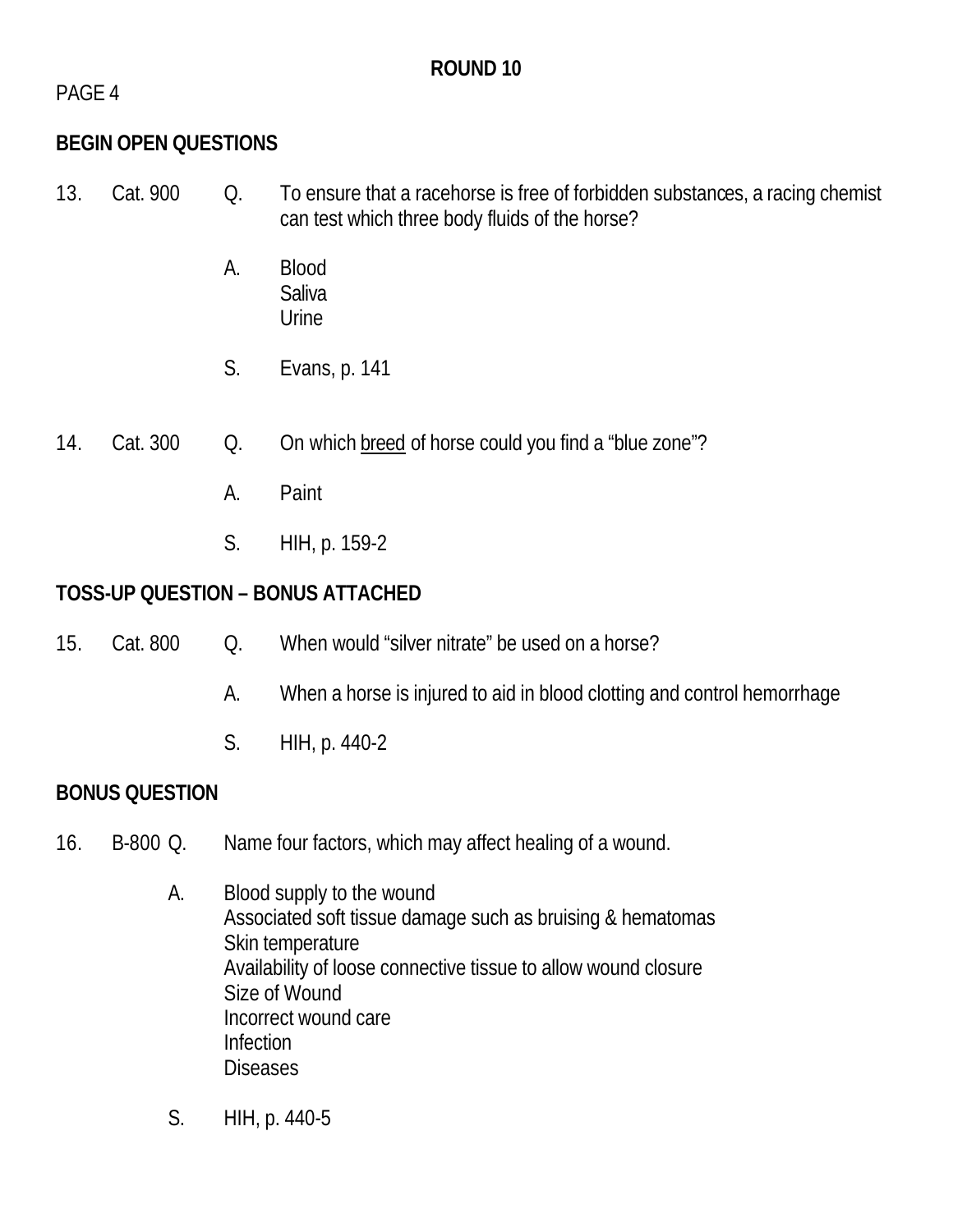# **RESUME OPEN QUESTIONS**

- 17. Cat. 500 Q. The gestation period of a mare carrying a horse foal is approximately how many days shorter than it would be if she were carrying a mule fetus?
	- A. 10 days
	- S. Evans, p. 343 & 344

#### 18. Cat. 600 Q. Two Part Question: Soundness can be classified two ways. Give both ways, and explain how they differ.

- A. Breeding Soundness A genetic defect may cause an unsoundness for breeding, but the horse may be useful to work. Working Soundness – A defect that does not permit the horse to be worked, but it would still be a desirable horse to breed since the defect would not be passed on.
- S. Evans, p. 157
- 19. Cat. 800 Q. Name four (4) plants that induce excessive salivation in the horse.
	- A. Azalea Poison Hemlock Bristle Grass Red Clover Buttercup **Russian Thistle** Death Camas Water Hemlock Foxtail Barley/Bearded White Snakeroot Grass awns from wheat or rye Yellow Star Thistle Laurel

S. FCH, p. 301

# **TOSS-UP QUESTION – BONUS ATTACHED**

- 20. Cat. 100 Q. Two Part Question: What is meant by the term "cob-tail" and where is it commonly seen?
	- A. The practice of docking a horse's tail to a 6-inch length Seen in the Hackney and draft horse breeds
	- S. Evans, p. 64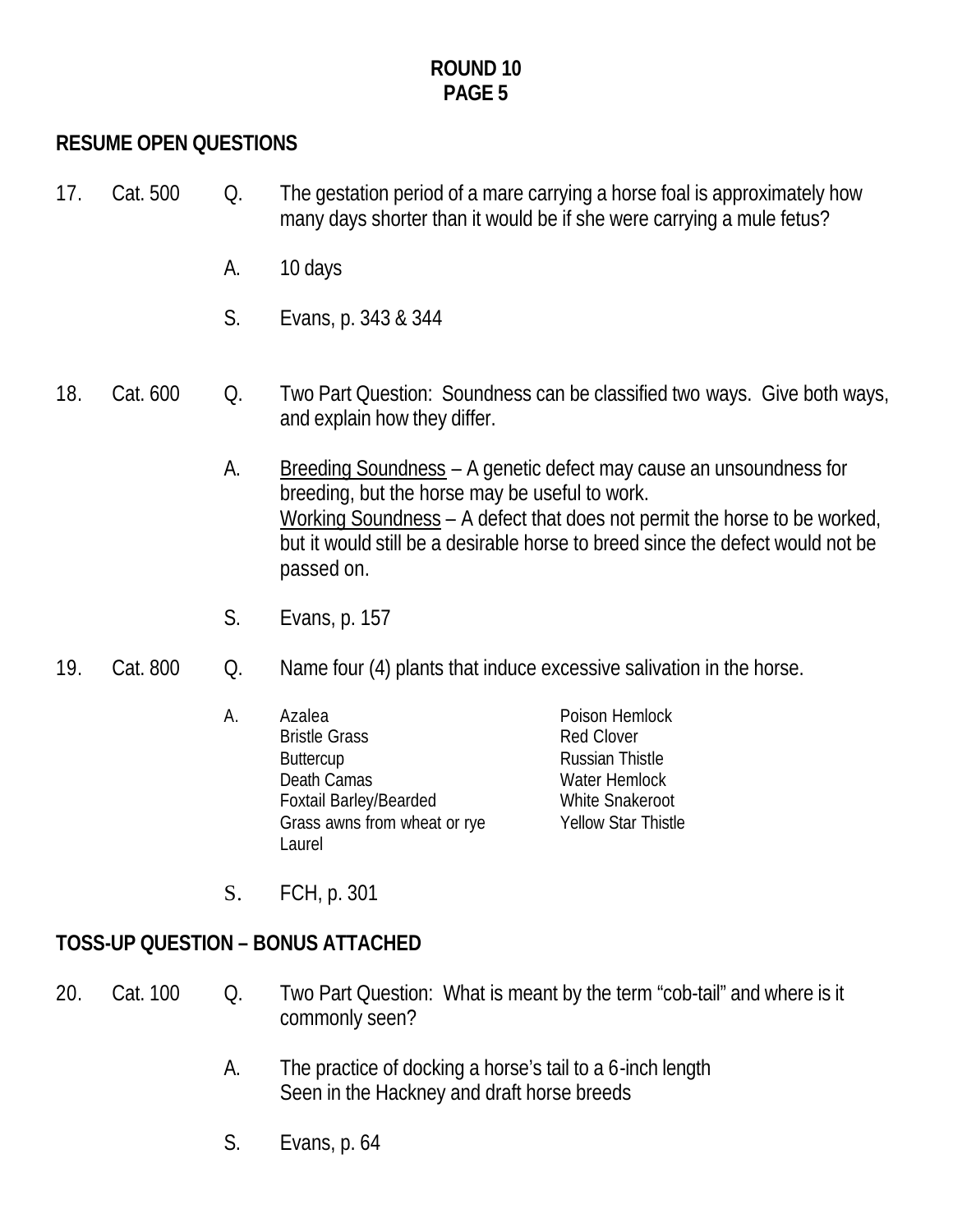# **BONUS QUESTION**

- 21. B-800 Q. Name four things that can cause urticaria, wheals, plagues, hives or protein bumps?
	- A. An allergic response to a specific protein in feed Drugs Inhaled pollens or chemicals Insect bites Insecticides (fly spray) Internal parasites **Vaccines**
	- S. FCH, p. 16

# **RESUME OPEN QUESTIONS**

- 22. Cat. 900 Q. What is the condition score for the horse being described? Prominent crease down the back. Difficult to feel ribs. Fat around tailhead very soft. Area along withers filled with fat. Area behind shoulder filled in flush. Noticeable thickening of neck. Fat deposited along inner buttocks.
	- A. Score of (8)
	- S. Evans, p. 269

# 23. Cat. 200 Q. An influx of which breed can be seen in the American type of Shetland pony?

- A. Hackney
- S. Evans, p. 58
- 24. Cat. 1000 Q. Give three advantages of a saddle made from synthetic materials.
	- A. Cheaper to purchase Light weight Easier to clean and maintain than leather
	- S. HIH, p. 1100-3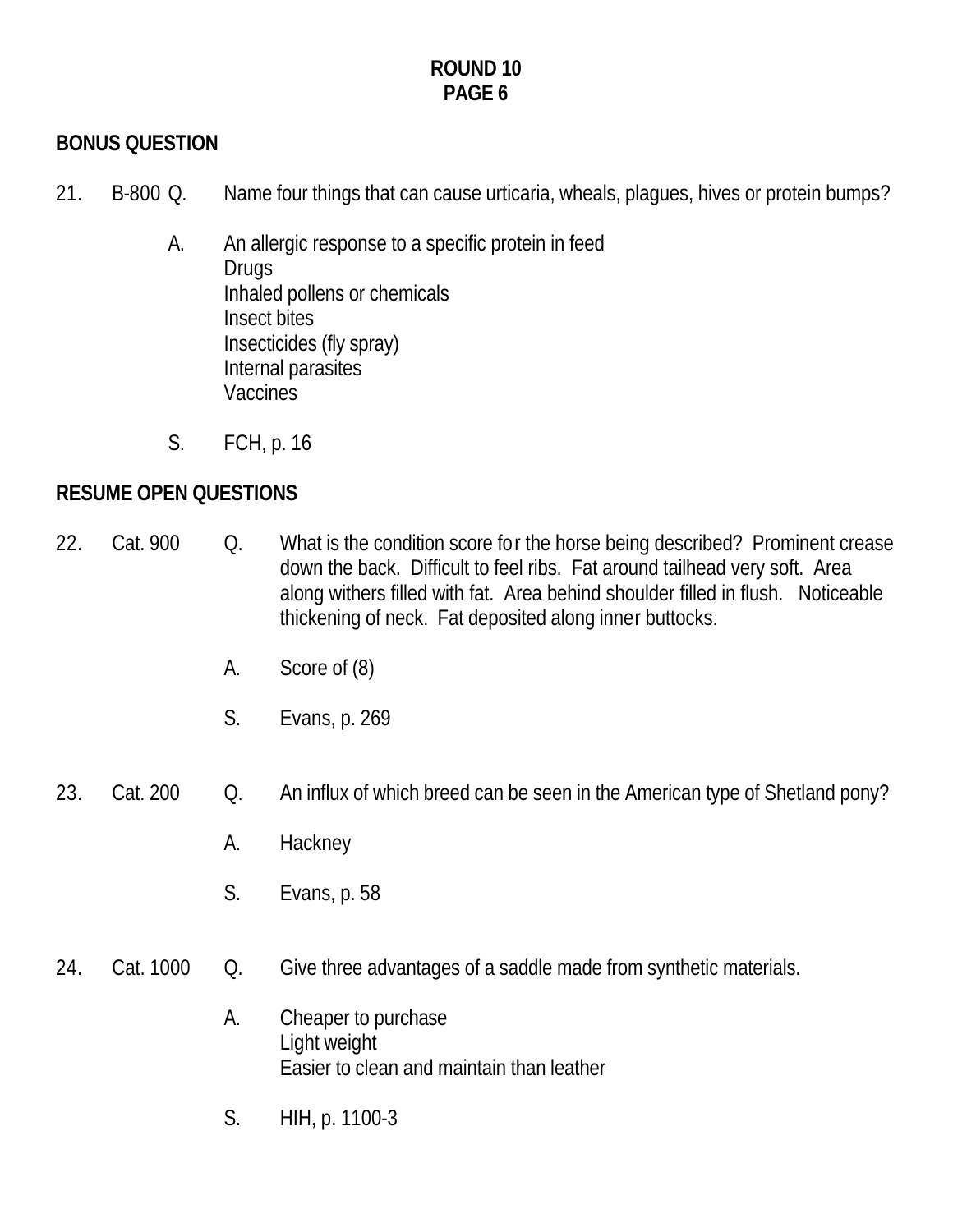- 25. Cat.700 Q. Two Part Question: What is "Rumensin", and how is it associated with horses?
	- A. Rumensin is a feed additive used to increase feed efficiency and weight gain in cattle. It should not be associated with horses, as it is highly toxic to them.
	- S. FCH, p. 361

# **TOSS-UP QUESTION – BONUS ATTACHED**

- 26. Cat. 800 Q. Give three indications that a horse has an infected cheek tooth?
	- A. -Slow eating/chewing -Progressive unthriftness -Quidding -Shaking or Tilting of Head -Swelling of the face or jaw -Draining tracks and nasal discharge
	- S. HIH, p. 405-3

# **BONUS QUESTION**

- 27. B-800 Q. Name four of the most common signs that a horse has Lyme Disease.
	- A. Arthritis Lameness Dermatitis Neurological disease Difficulty swallowing **Paralysis of the tail** Fever **Profuse** sweating Glazed eyes **Wandering aimlessly** Head tilt **Head tilt** Uveitis (eye disorder) Joint swelling
		-

S. HIH, p. 655-1,2

# **RESUME OPEN QUESTIONS**

- 28. Cat. 400 Q. Which bone in the horse's body is the heaviest and strongest?
	- A. Femur
	- S. Evans, p. 687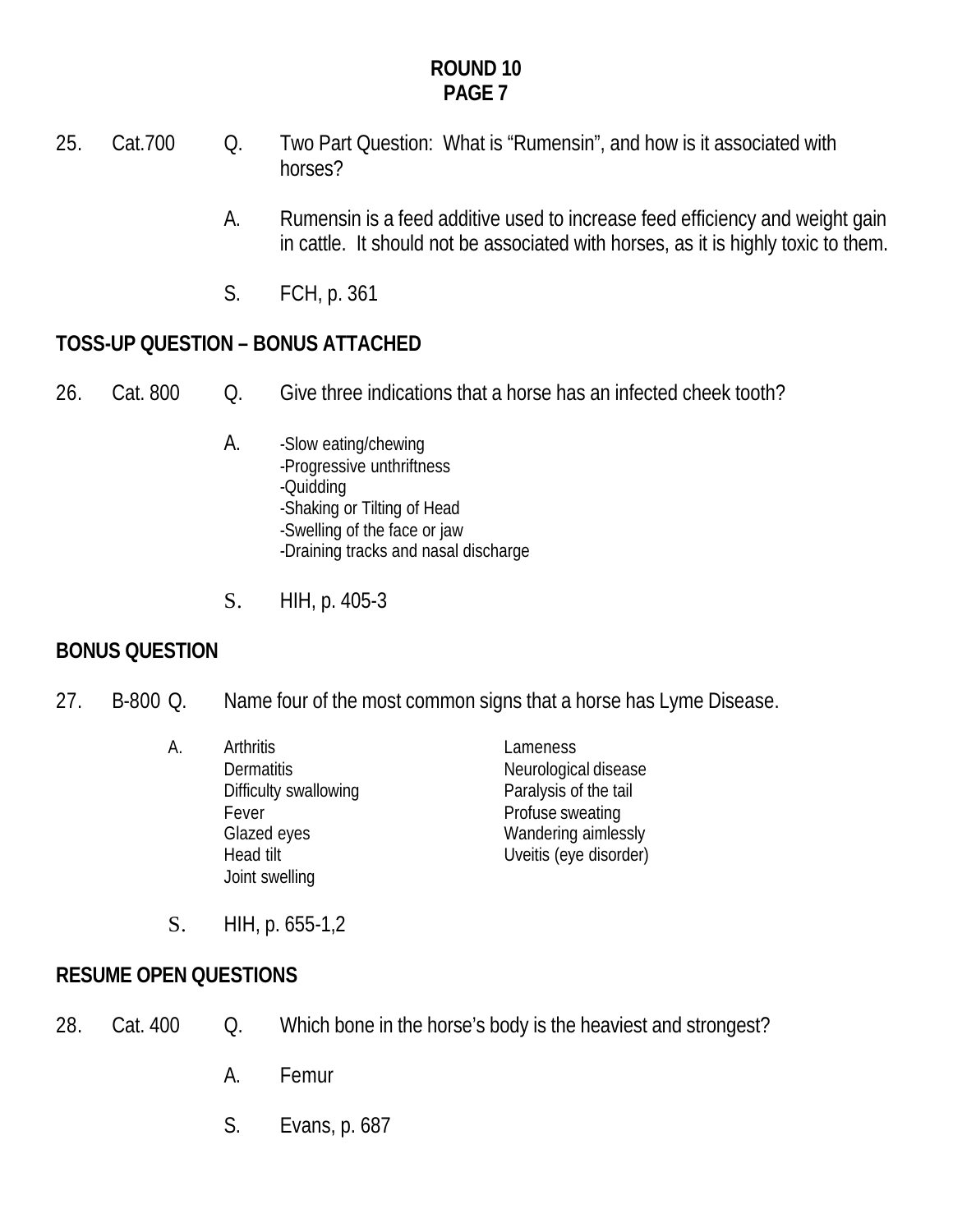| 29. | Cat. 600 | Q. | Name three deviations in the flight of the foot.                                               |                                          |
|-----|----------|----|------------------------------------------------------------------------------------------------|------------------------------------------|
|     |          | A. | Dishing (Winging-in)<br>Paddling (Winging-out)<br>Pounding                                     | Rolling<br>Rope Walking<br><b>Trappy</b> |
|     |          | S. | Evans, p. 181                                                                                  |                                          |
| 30. | Cat. 700 | Q. | Lactation increases the energy requirements of a mare above maintenance<br>by what percentage? |                                          |
|     |          | А. | $50 - 70\%$                                                                                    |                                          |
|     |          | S. | Evans, p. 218                                                                                  |                                          |
| 31. | Cat. 400 | Q. | Give two other terms for the "baby teeth" of a foal.                                           |                                          |
|     |          | A. | First or temporary teeth, milk teeth, deciduous teeth                                          |                                          |

S. Evans, p. 92

# **LAST QUESTION IN MATCH**

- 32. Cat. 800 Q. At what time of the year is Yellow Star Thistle a concern when ingested by horses?
	- A. Late Summer and into Fall
	- S. Evans, p. 309 & FCH, p. 318

# **END ROUND TEN**